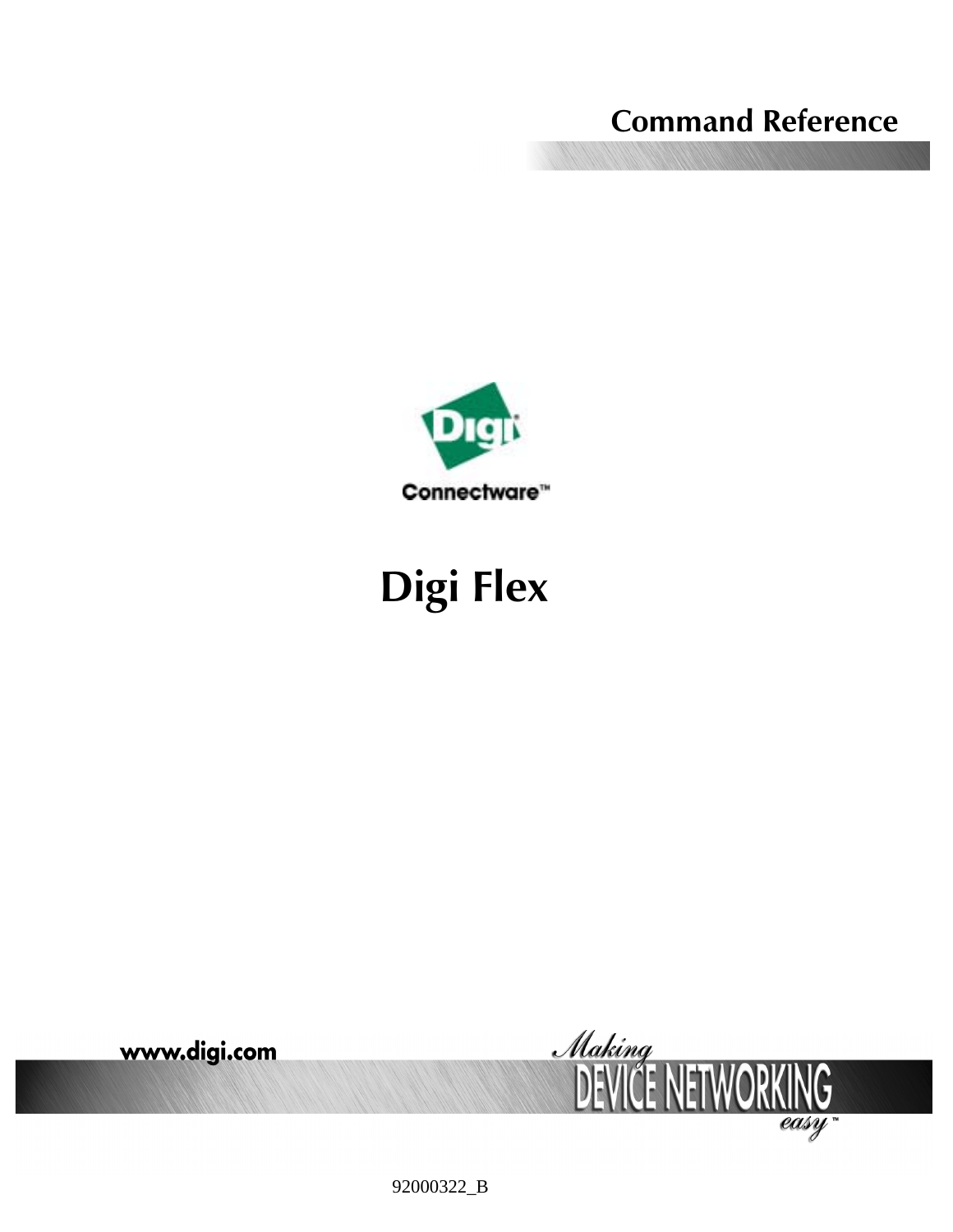Digi International Inc. 2003. All Rights Reserved.

The Digi logo, PortServer, Connectware, Digi One, Digi Flex, and RealPort are trademarks or registered trademarks of Digi International, Inc.



92000322\_B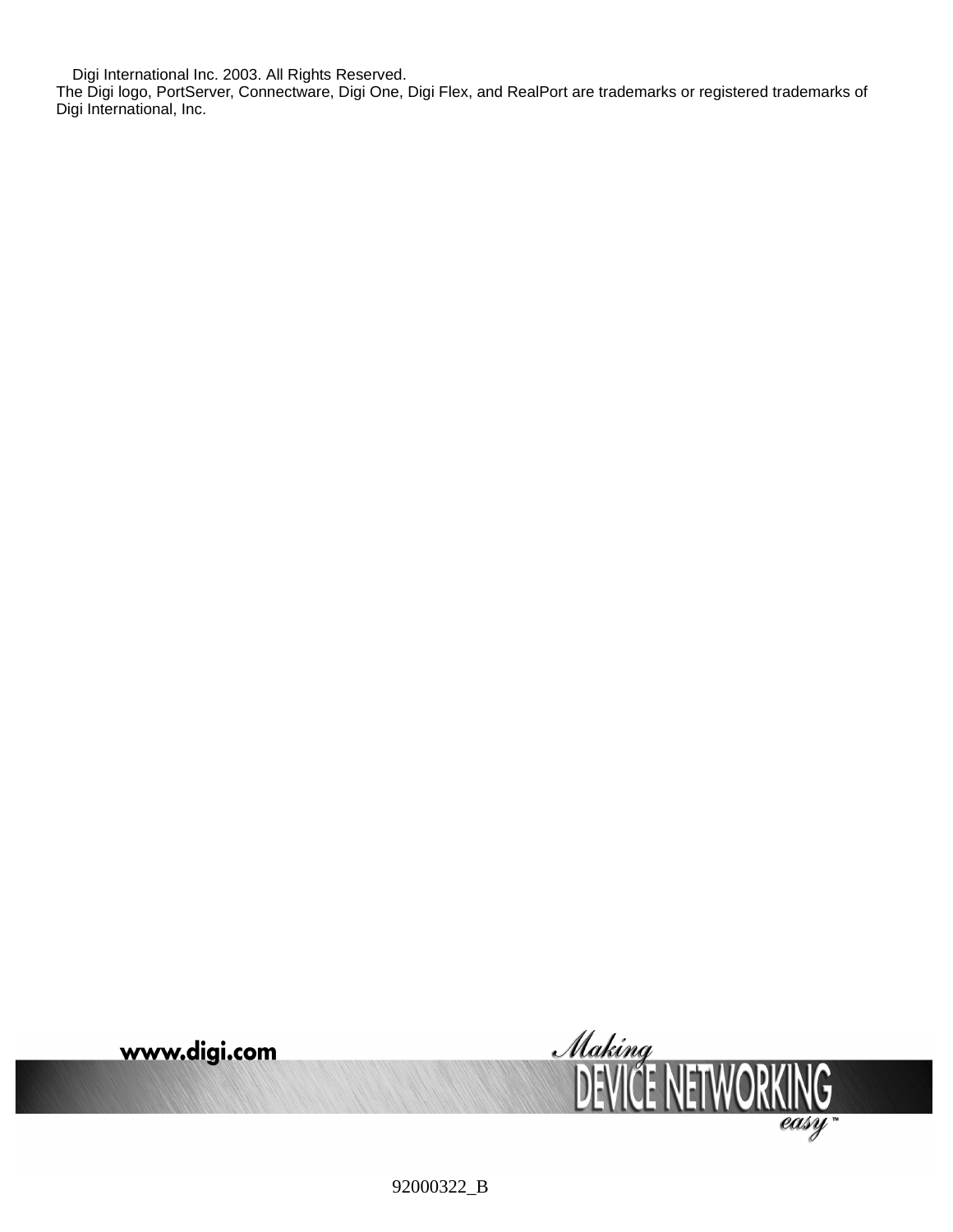# **Contents**

| <b>Chapter 1</b> Introduction |  |
|-------------------------------|--|
|                               |  |
|                               |  |
|                               |  |
|                               |  |
| <b>Chapter 2 Commands</b>     |  |
|                               |  |
|                               |  |
|                               |  |
|                               |  |
|                               |  |
|                               |  |
|                               |  |
|                               |  |
|                               |  |
|                               |  |
|                               |  |
|                               |  |
|                               |  |
|                               |  |
|                               |  |
|                               |  |
|                               |  |
|                               |  |
|                               |  |
|                               |  |
|                               |  |
|                               |  |
|                               |  |
|                               |  |
|                               |  |
|                               |  |
|                               |  |
|                               |  |
|                               |  |
|                               |  |
|                               |  |
|                               |  |
|                               |  |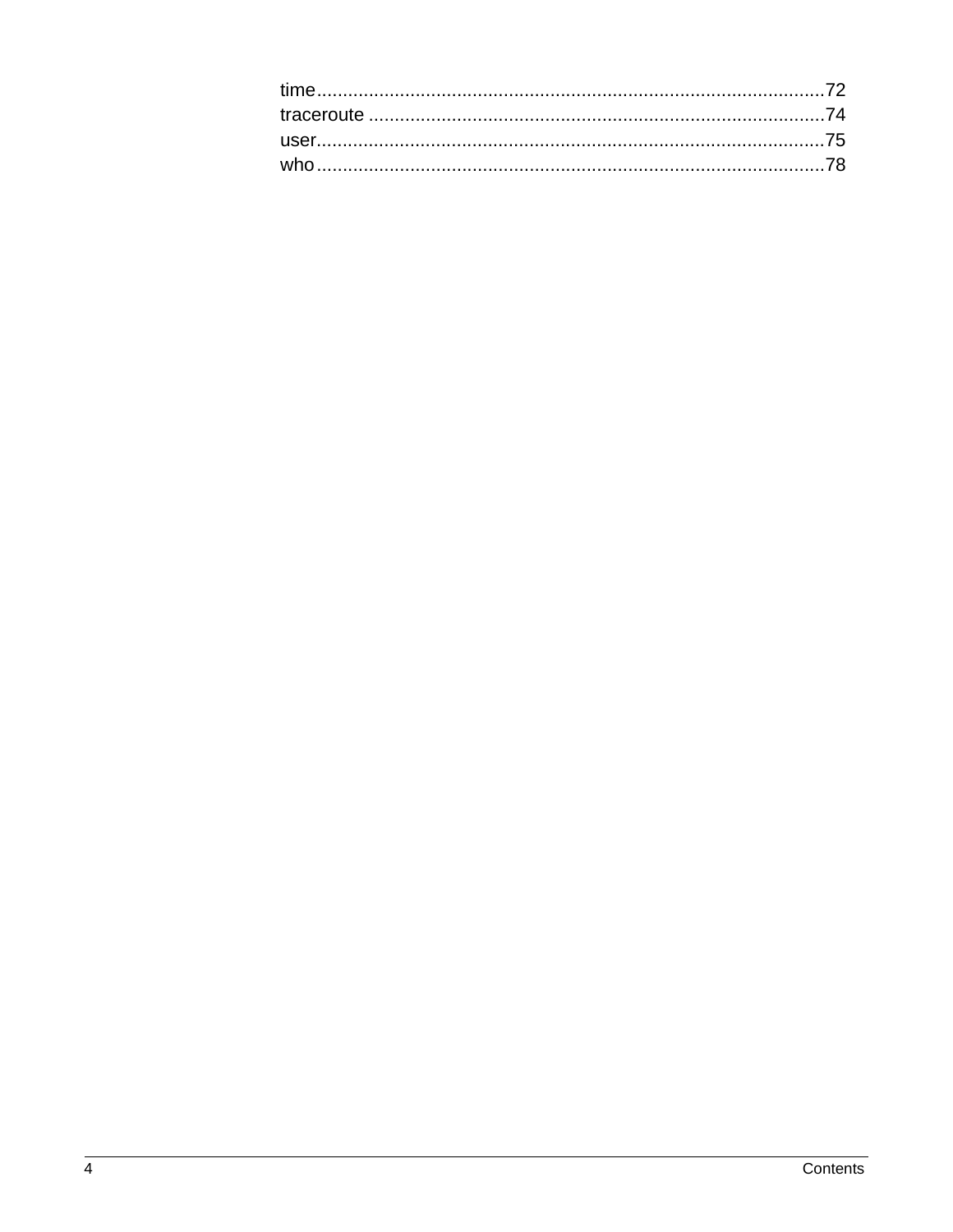#### **About This Manual**

#### **Purpose**

The purpose of this reference manual is to provide descriptions of all Digi Flex commands and command fields, which—along with the rest of the Digi Flex library—should enable those responsible for setting up, maintaining, and using Digi Flex to complete these tasks.

#### **Audience**

This manual is intended primarily for those who configure and administrator Digi Flex, though some parts of the manual describe commands that users may execute as well.

#### **Scope**

This manual provides reference information on commands and command fields. It does not provide task-oriented information, which can be found in the other manuals in the Digi Flex library.

#### **About the Command Line Interface**

#### **Introduction**

This section discusses the Digi Flex command line interface. It provides information on the following topics:

- •The keys you use to navigate along the command line and edit commands
- •Digi Flex on-line help
- •Tips on abbreviating Digi Flex commands

#### **Navigation and Editing Keys**

Use the following keys to navigate along the command line and edit Digi Flex commands:

| <b>Action</b>                                  | <b>Keys</b> |
|------------------------------------------------|-------------|
| Delete the character to the left of the cursor | Back space  |
| Delete the character to the left of the cursor | Ctrl h      |
| Executes the command typed on the command line | Enter       |

#### **Online Help**

On-line help is available for Digi Flex commands. The following describes how to access help:

| For information on     | Type                              |
|------------------------|-----------------------------------|
| All Digi Flex commands | ? (with no additional parameters) |
| A specific command     | The command and then?             |
|                        | <b>Example:</b> dhcp ?            |
|                        | <b>Example:</b> term ?            |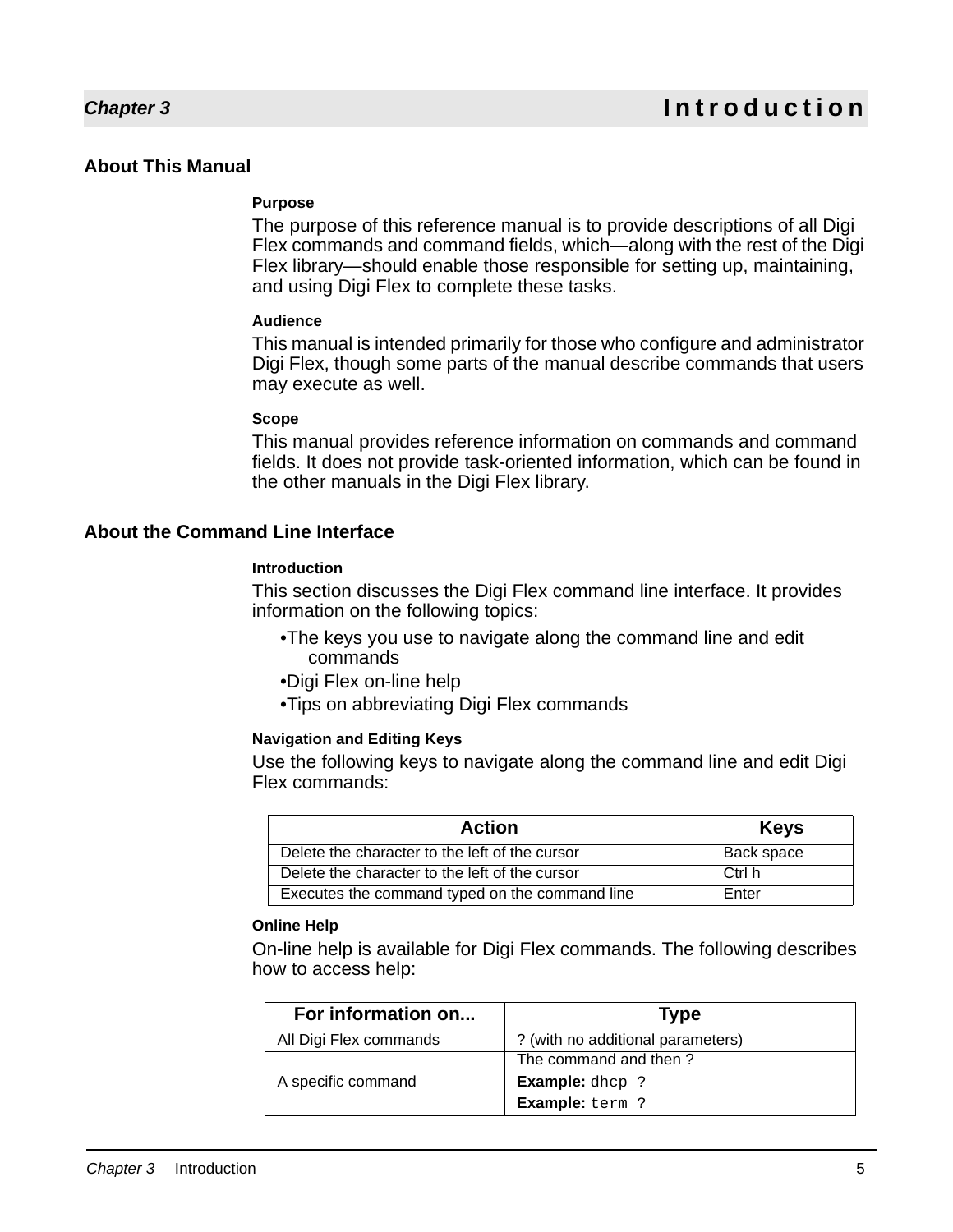#### **Abbreviating Commands**

All Digi Flex commands can be abbreviated. You need only supply a sufficient number of command letters to uniquely identify the command.

#### **Manual Organization and Conventions**

#### **Organization of Command Information**

Commands are listed in alphabetical order. Each command description contains the following topics:

- •Introduction, which describes the
	- Purpose of the command
	- Privileges required to execute the command
	- Related information
- •Command Syntax, which describes how you issue the command. Often Command Syntax is divided into separate discussions on how you use the command to accomplish a specific purpose. For example, the syntax discussion on the set logins command is divided into separate discussion on
	- Using the command to display the logins table
	- Using the command to configure login parameters
- •Command Fields, which provides a description of each command field.
- •Command Examples, which are examples of how the command is used.
- In addition, when necessary, some command descriptions provide
	- •Additional information on the purpose of the command or some aspect of the command that cannot adequately be discussed elsewhere. The heading that identifies these discussions starts with the word "About." For example, the discussion on the set route command includes a topic called "About the Route Table."
	- •A description of the output that results from issuing the command. These descriptions are provided when the description of output fields is not the same as the description of command (input) fields. The info command is a good example.

#### **Syntax Conventions**

Presentation of command syntax in this manual follows these conventions:

- •Brackets ([]) surround optional material.
- •Braces ({}) surround entries that require you to chose one of several options, which are separated by the UNIX pipe (|).
- •Non-italicized text indicates literal values, that is, fields or values that must be typed exactly as they appear. Yes and no options are examples of literals.
- •Italicized text indicates that a type of information is required in that field. For example, filename, means that the name of a file is required in the field.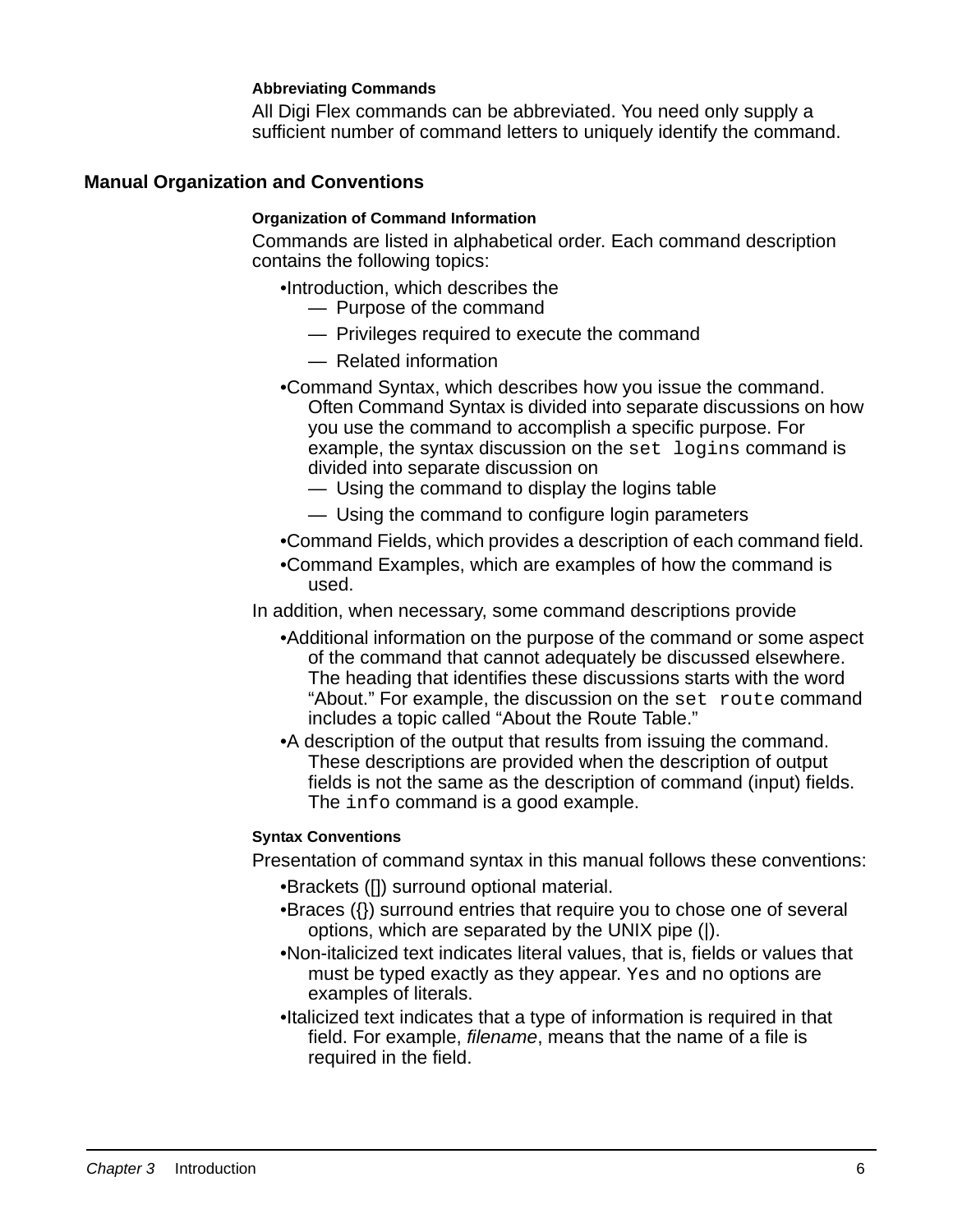#### **audit**

Use the audit command to create, display, and delete audits.

#### **About the audit Command**

The audit command enables you to audit various system activities. It also allows you to determine how much information to collect. The following describes the system components that can be audited and audit levels.

#### **Audit Types**

| <b>Audit Type</b> | <b>Description</b>                             |
|-------------------|------------------------------------------------|
| async             | Audits asynchronous port activity.             |
| all               | Audits all the components in this list         |
| auth              | Audits authentication activity.                |
| firewall          | Audits firewall activity.                      |
| isdn              | Audits ISDN activity.                          |
| net               | Audits network activity.                       |
| ppp               | Audits PPP negotiation.                        |
| printer           | Audits the Ipd daemon.                         |
| sync              | Audits synchronous ports.                      |
| system            | Audits system parameters (DHCP, RADIUS, save,) |

#### **Audit Levels**

| Type    | <b>Description</b>                                                 |
|---------|--------------------------------------------------------------------|
| warning | Displays error messages                                            |
| notice  | Displays messages about the device's activity                      |
| info    | Displays detailed messages about the device's running<br>processes |
| debug   | Displays all existing messages with maximum detail                 |

#### **Required Privileges**

Administrator only.

# **Related Information**

None.

#### **Syntax**

```
audit add {buffer | console} level type
audit add {syslog | trap} remote-ip level type
audit delete {buffer | console} level type
audit delete {syslog | trap} remote-ip level type
audit last number
audit start
audit stop
```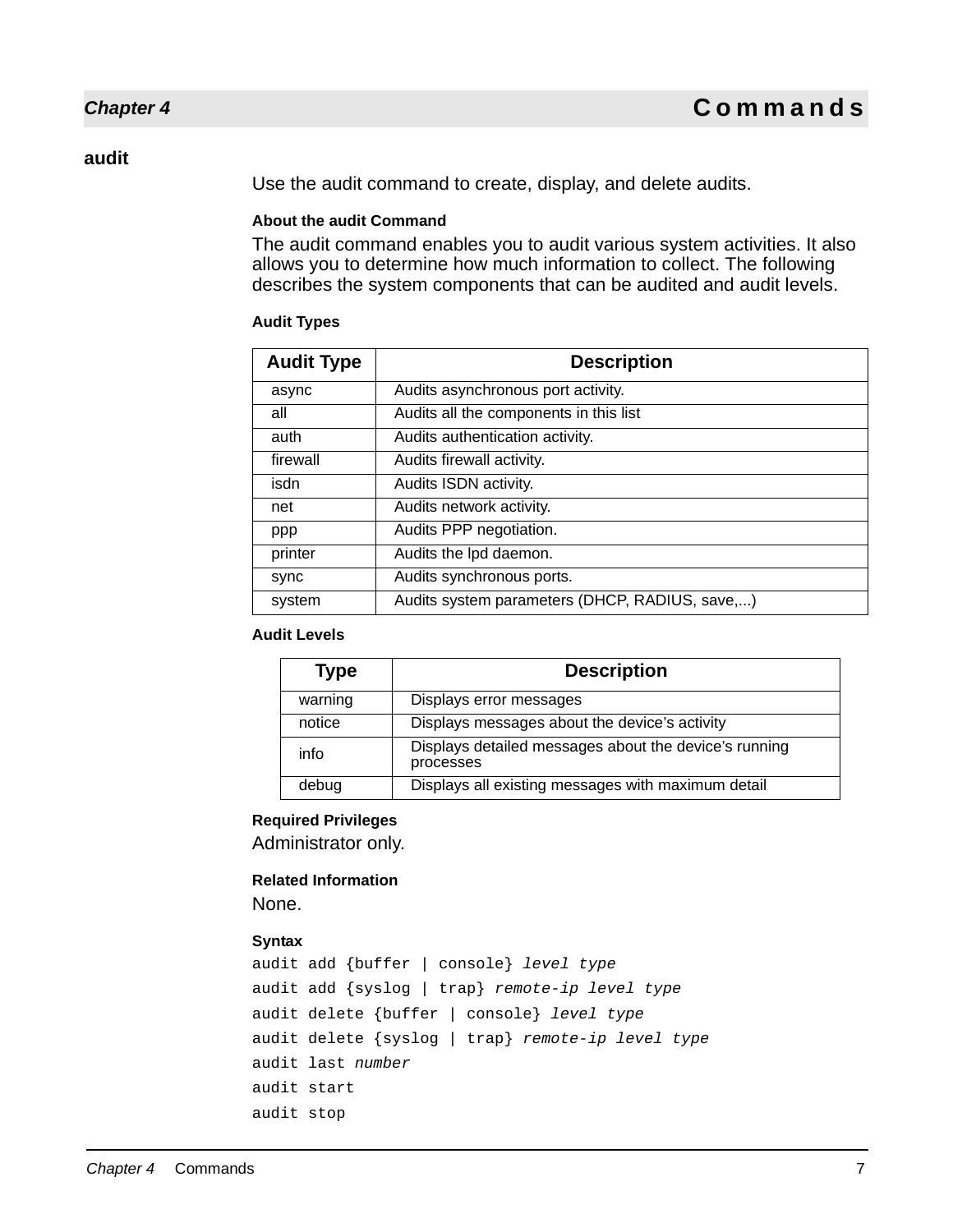audit view audit show

#### **Fields**

audit add {buffer | console} level type configures the following:

- Whether to store or send audit information to the console
- The level and type of audit. See the discussion above.

audit add {syslog | trap} remote-ip level type configures the following:

- Whether to display audit information using the syslog or trap daemon
- The IP address of the system to which audits will be sent
- The level of the audit. See the discussion above.
- The type of system activity to audit. See the discussion above.

audit delete {buffer | console} level type deletes audit logs written to the buffer or console

audit delete {syslog | trap} remote-ip level type deletes syslog or trap settings on the server identified by its IP address

audit start starts an audit

audit stop stops an audit

audit view displays the results of an audit

audit last [nb-line] displays the last so many lines of the audit

audit show

displays the current audit configuration parameters

#### **Examples**

*Sending an Audit to the Console* audit add console warning printer

#### *Sending the Audit to a Remote System*

audit add syslog 192.168.1.120 warning auth

#### *Displaying All Audit Files*

audit view

*Displaying the Last 15 Lines of an Audit* audit last 15

#### *Deleting an Audit* audit delete syslog 192.168.1.120 warning auth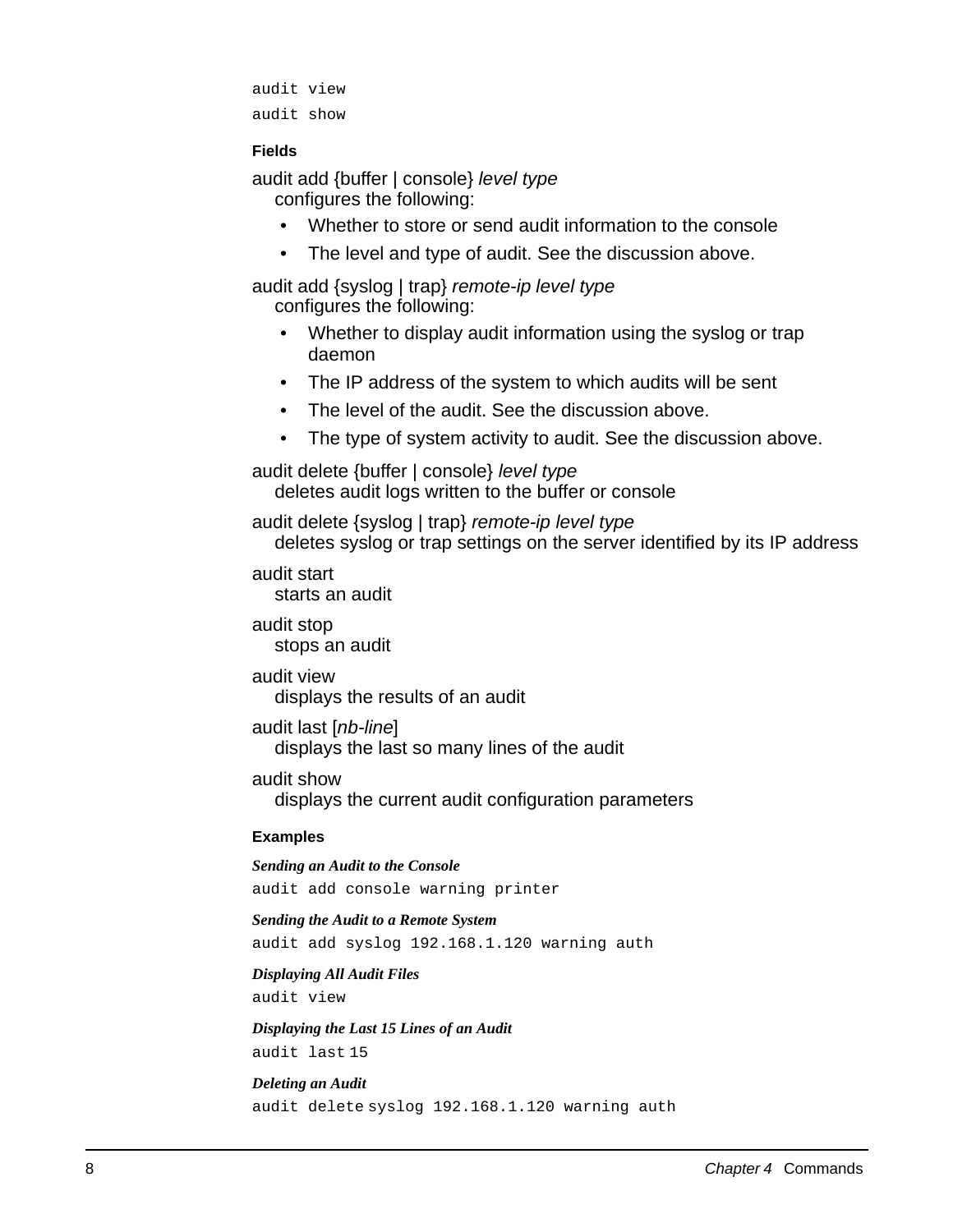#### **bridge**

Use this command to set up the device server as a bridge to forward frames from its own Ethernet network to a device server on another Ethernet network.

#### **Required Privileges**

Administrators only.

#### **Syntax**

```
bridge listen listen_UDP_port
bridge remote remote host IP
bridge reset
bridge show
bridge trace {off | all | data | no_data | cmd}
```
#### **Fields**

bridge listen listen\_udp\_port

sets the UDP port used for the bridging function. The default, 4000, should be changed only if a firewall prevents you from using this port number.

bridge remote remote host ip

sets the IP address of the remote device server to which frames should be forwarded

bridge reset

resets the bridge, which is required whenever you change bridge-related configuration options

#### bridge show

displays the current bridge information

bridge trace {off | all | data | no\_data | cmd} does the following:

- off, disables the trace option
- all, enables tracing on all options listed
- data, limits tracing to data only
- no data, limits tracing to protocol information only
- cmd, enables tracing of commands

#### **Examples**

*Displays Present Bridge Configuration* bridge show

*Sets Remote IP of Bridge* bridge remote 168.192.2.25

*Turns off Trace Option* bridge trace off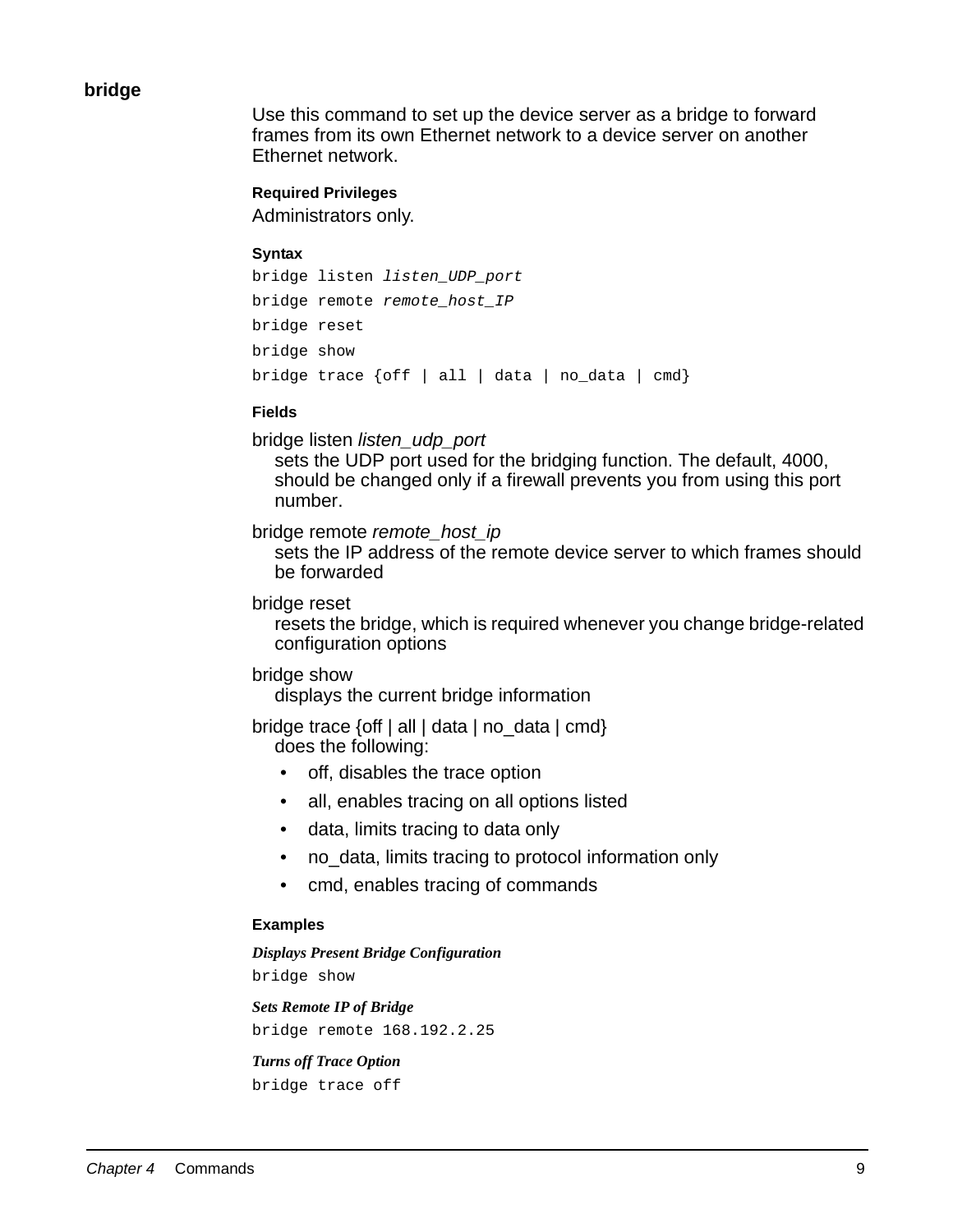#### **dhcp**

Use this command to define and display DHCP options.

# **Required Privileges**

Administrator only.

#### **Syntax**

```
dhcp client mode {dhcp / bootp / none}
dhcp client server server_ip-address
dhcp client show
dhcp client timeout timeout-in-seconds
dhcp relay enable \{yes \mid no\}dhcp relay {server1 / server2} ip-address
dhcp server enable {yes | no}
dhcp server gateway ip-address
dhcp server interface {eth0 | eth1}
dhcp server ipstart ip-address
dhcp server lease time-in-seconds
dhcp server release ip-address
dhcp server show
dhcp server wins ip-address
```
#### **Fields**

dhcp client mode {dhcp | bootp | none} determines whether device server operates as a DHCP/bootp client and if it does whether it uses DHCP or bootp

- dhcp means that the device server functions as a DHCP client, using a DHCP server to configure its IP address.
- bootp means that the device server uses the services of a bootp server to acquire an IP address.
- none means that this feature is off and an IP address will be configured using the ifconfig ip command.
- The default client mode is dhcp.

#### dhcp client server ip-address

configures device server to use the services of a particular DHCP server, identified by its IP address

#### dhcp client show

displays DHCP client parameters

#### dhcp client timeout timeout-in-seconds

configures the time in seconds that the device server waits for a response from the DHCP server before sending another DHCP request

#### dhcp relay enable  $\{yes \mid no\}$

determines whether device server relays DHCP requests over its PPP links. The default is no, which means it does not relay DHCP requests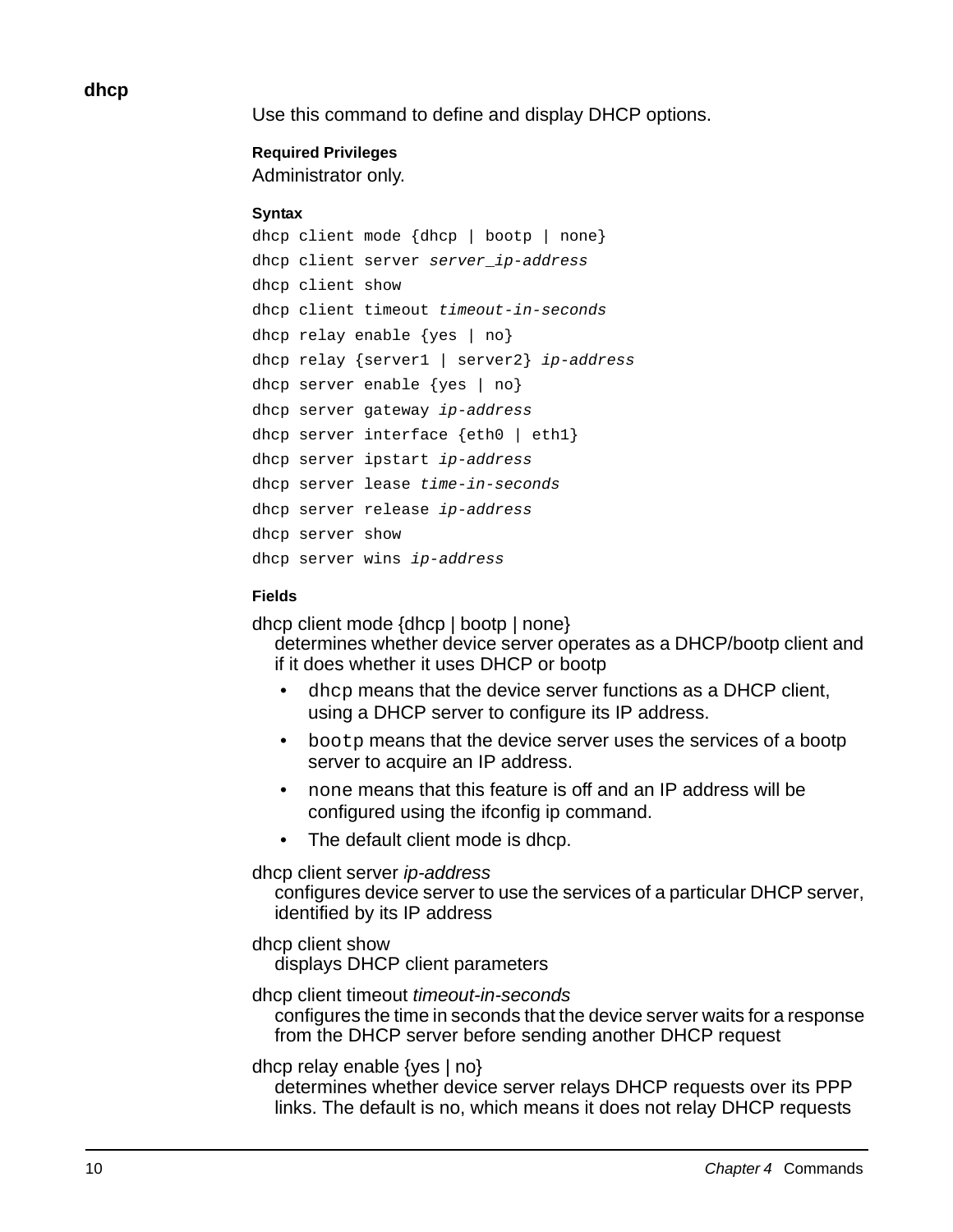over PPP links.

dhcp relay {server1 | server2} ip-address identifies--by IP address--the server or servers to which DHCP requests are relayed

dhcp server enable {yes | no} enables the Digi Flex to relay DHCP requests

dhcp server gateway ip-address default gateway address reports to the DHCP client

dhcp server interface {eth0 | eth1} defines the network port for DHCP

dhcp server ipstart ip-address sets the first IP address the server gives to DHCP clients

dhcp server lease time-in-seconds sets lease time before releasing an IP address to a DHCP client

dhcp server release ip-address releases an IP address that's being used

dhcp server show displays the current DHCP server settings.

dhcp server wins ip-address wins server IP address reports to DHCP client

#### **Examples**

*Enabling device server to Function as a DHCP Client* In this example, device server is configured as a DHCP client. dhcp client mode dhcp

*Configuring a Particular DCHP Server*

In this example, device server is configured to use a particular DHCP server.

dhcp client server 192.168.1.1

*Configuring the DHCP Relay Function* In this example, device server is configured as a DHCP relay.

dhcp relay enable yes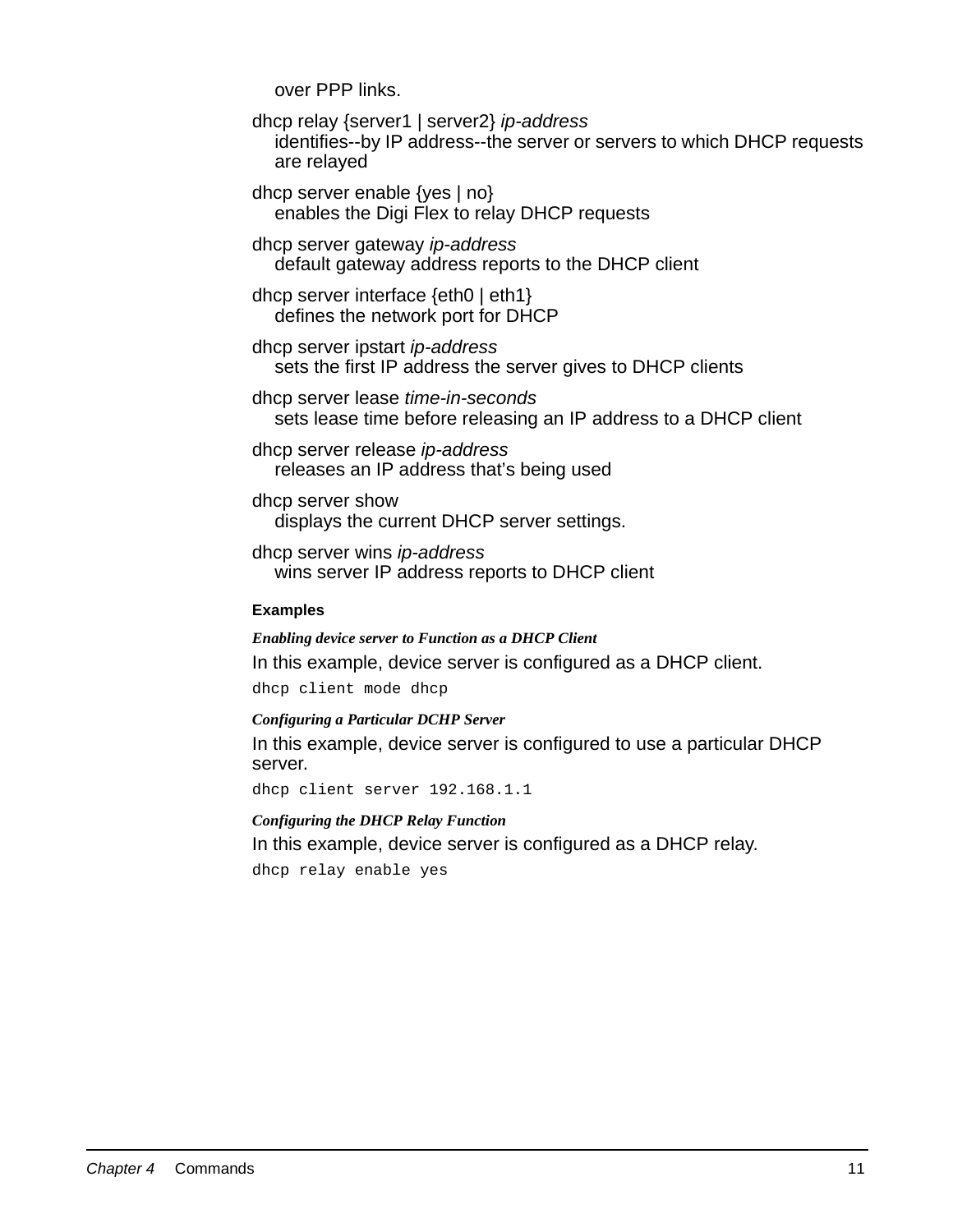#### **dialer**

Use this command to create a dialer form.

**Required Privileges** Administrator only.

**Related Information** See the following commands:

"ppp" on page 39

#### **Syntax**

dialer add name dialer comment name "comment" dialer delete name dialer dest name destination-ip dialer mask name mask dialer phonenb name phone number dialer permanent name {yes | no} dialer ppp name ppp name dialer script name "script string" dialer show name

#### **Fields**

dialer add name adds a dialer form to the configuration and assigns the name specified

dialer comment name "comment" adds a comment to a dialer form

dialer delete name deletes a particular dialer form, which is identified by its name

dialer dest name destination-ip

specifies the IP address of a remote system. The device server uses this information to select an appropriate dialer form when making outbound calls on PPP links.

dialer mask name mask is the subnet mask to use on this PPP subnet

dialer phonenb name phone number adds a phone number to be dialed to this dialer form

dialer ppp name ppp name

links a PPP form to this dialer form

dialer permanent *name* {yes | no}

determines whether to set the associated link in a permanently active state. Specifying yes means that the link will always be active and not require dialing. Use this setting when you use a cross over serial cable instead of a modem. The default is no, which means that a number must be dialed before the link becomes active.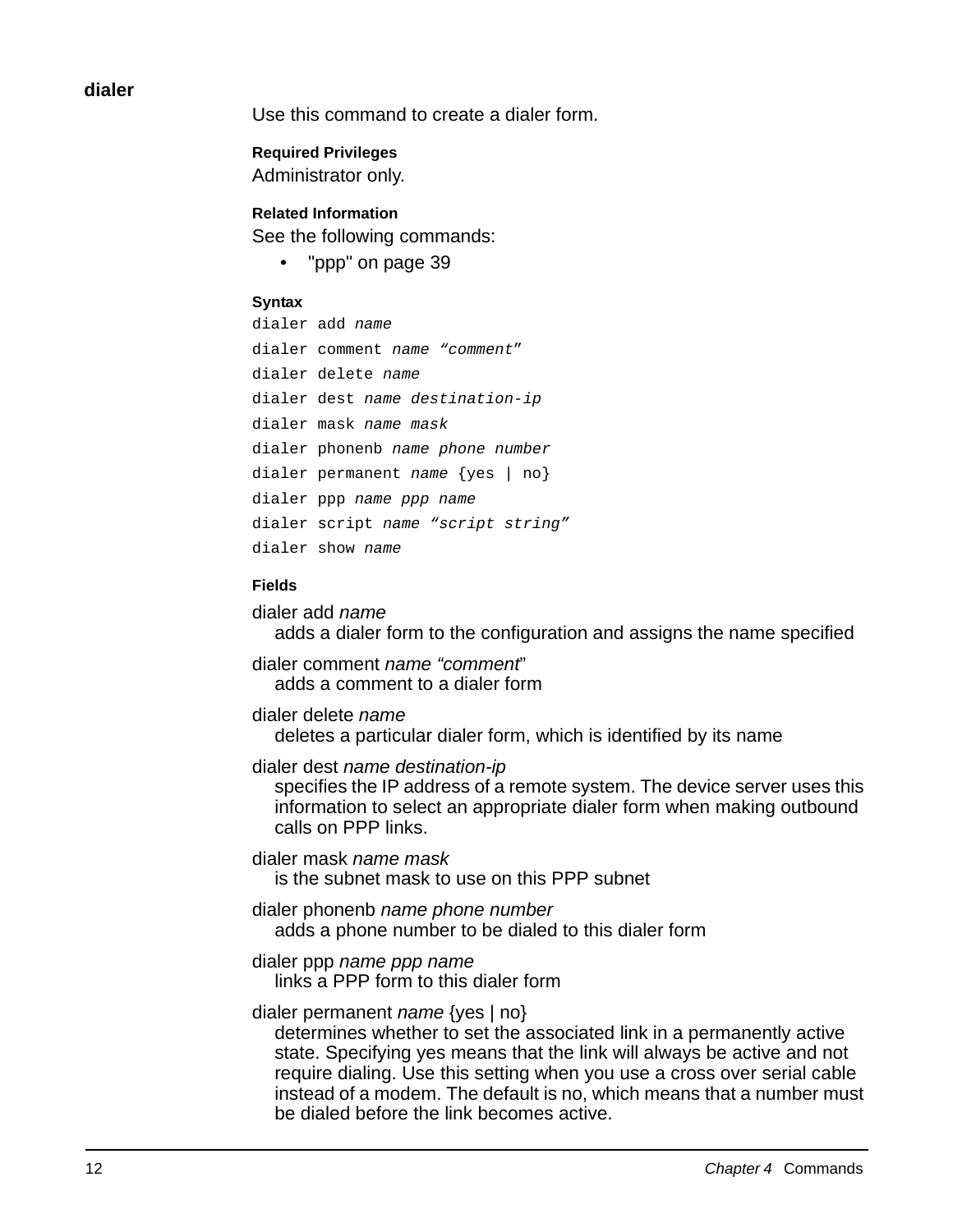dialer script name "script string"

defines a dialer script for a username and password (dialout only)

dialer show [name]

indicates that the device server is to display one of the following:

- A list of all dialer forms (if no name is specified)
- Attributes of a particular dialer form, which is identified by its name

#### **Examples**

*Creating a Dialer Form* This example creates a dialer form: dialer add out

#### *Deleting a Dialer Form*

This example deletes a dialer form: dialer delete out

#### *Displaying a Dialer Form*

This example displays a dialer form:

dialer show out

#### *Adding Comments to a Dialer Form*

This example adds comments to a dialer form:

dialer comment out "Destination is New York office"

#### *Choosing a Dialer Form Based on an IP Address*

In this example, the device server uses the first command to choose an appropriate dialer form to make an outbound PPP call to the destination identified by this IP address. The second command specifies an appropriate subnet mask for the PPP subnetwork.

dialer dest out 192.168.1.0

dialer mask out 255.255.255.0

#### *Linking a PPP Form to a Dialer Form*

In this example, a PPP form is linked to a dialer form:

dialer ppp out dial-out

#### *Specifying a Phone Number on the Dialer Form*

In this example, a telephone number is specified for this dialer form. dialer phonenb out 0251454556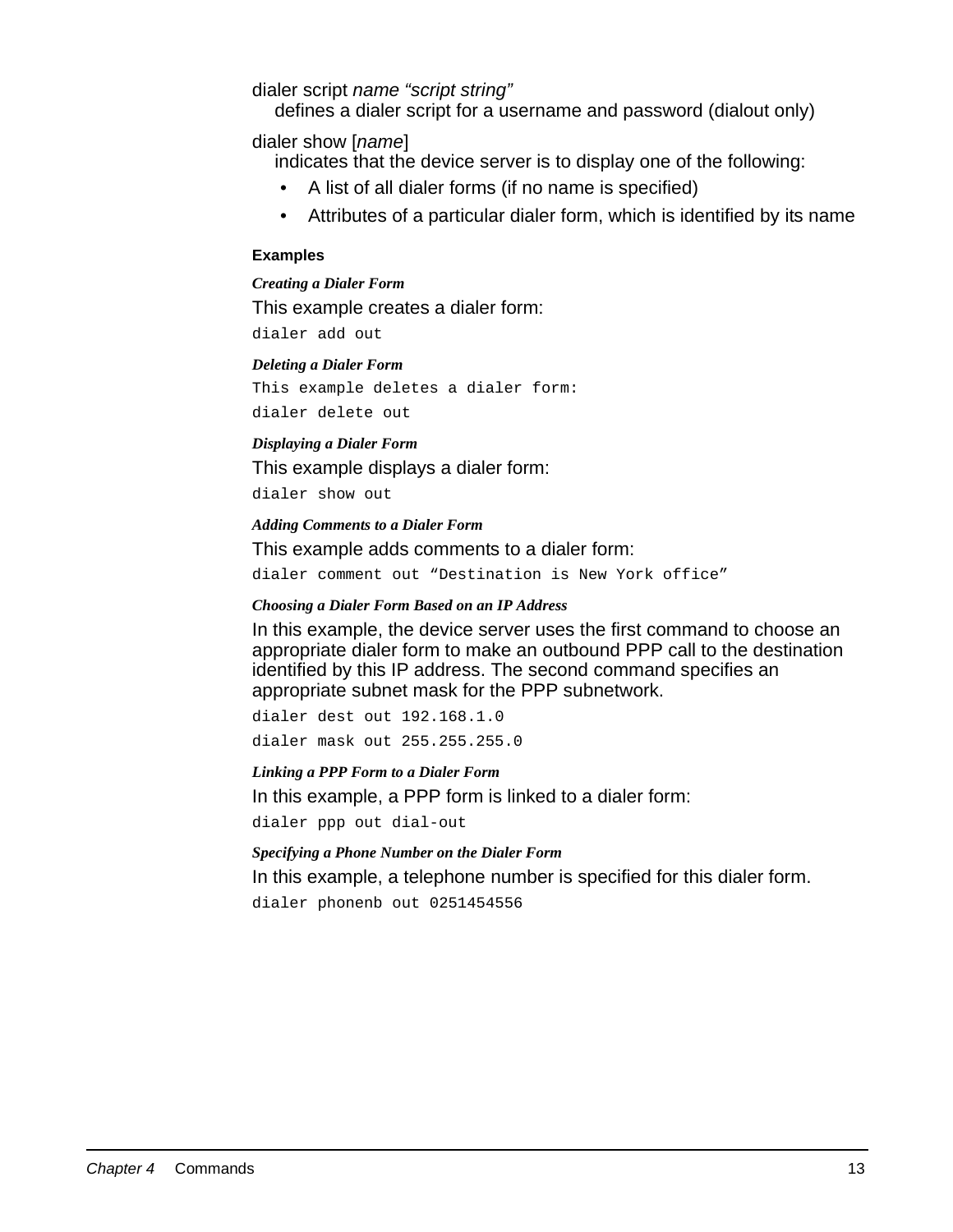#### **domain**

This command enables the Administrator to:

- Maintain a host table of name-to-IP address mappings
- Configure the device server to use the services of a DNS server

#### **Required Privileges**

Administrator only.

#### **About DNS and the Host Table**

When the device server has to map a name to an IP address, it first consults its internal host table. If it does not find a matching entry, it queries the primary DNS server. If the primary server does not respond, it queries the secondary DNS server.

#### **Syntax**

domain add host-name ip-address domain delete host-name domain hostname digi-device-host-name domain {server1 | server2} ip-address domain show domain suffix domain-suffix

#### **Fields**

domain add host-name ip-address

adds a name-to-IP address entry to the device server-maintained host table. The host table is searched first for a matching entry before DNS servers are queried.

domain delete host-name removes a name from the host table

domain hostname digi-device-host-name assigns a DNS name to the device server, which is then maintained in the host table

domain {server1 | server2} ip-address

configures the addresses of a primary and secondary DNS server. The primary DNS server is queried before the secondary server. The secondary server is only queried if there is no response from the primary server.

domain show

displays DNS settings

domain suffix domain-suffix configures the suffix for the device server's domain

#### **Examples**

*Adding an Entry to the Host Table*

In this example, a host named myhost is added to the host table:

domain add myhost 166.7.13.25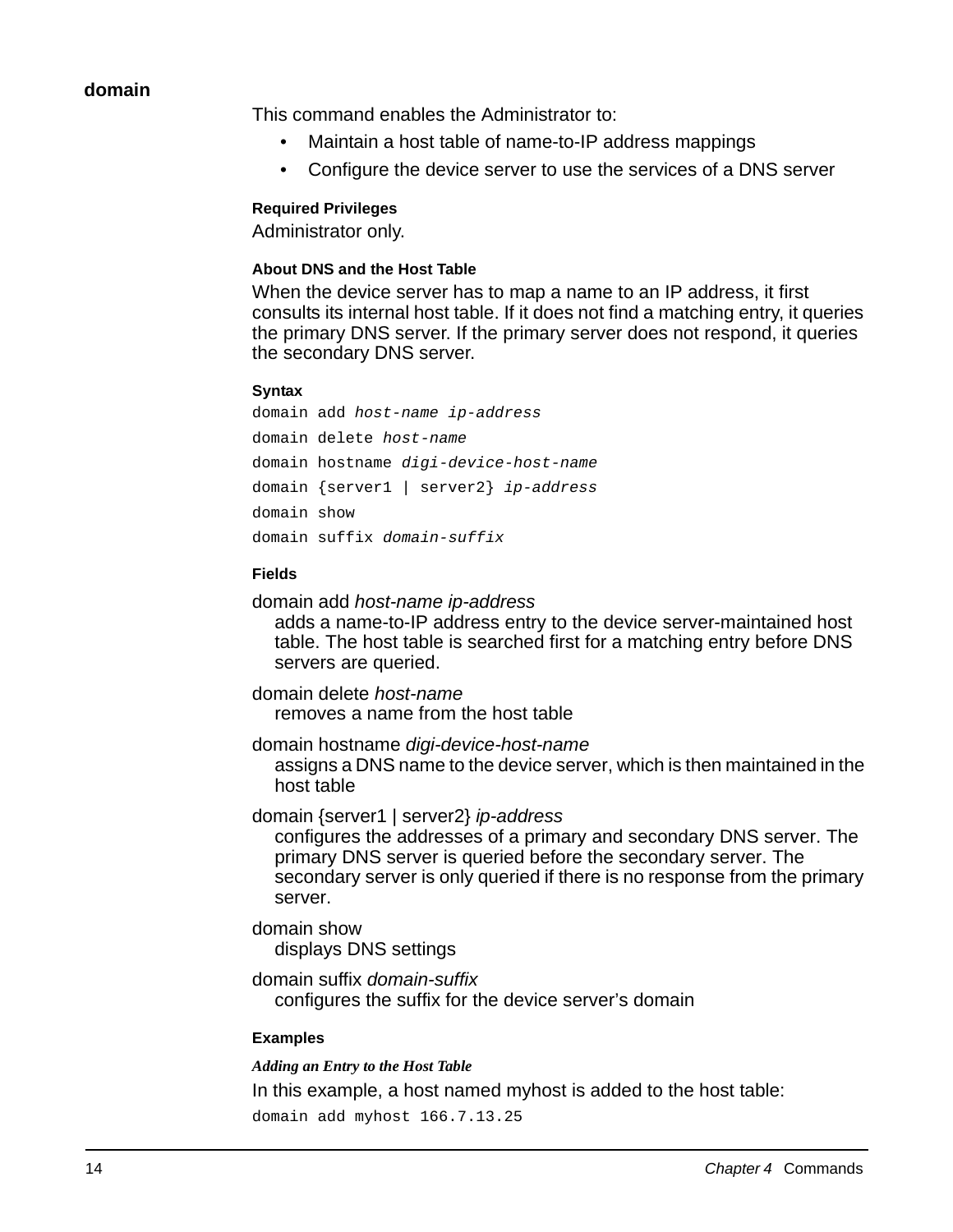#### *Deleting an Entry in the Host Table*

In this example, an entry is deleted from the host table:

domain delete myhost

#### *Displaying DNS Parameters*

In this example, DNS parameters are displayed:

domain show

## *Assigning a Name to the device server*

In this example the device server is assigned a DNS name:

domain hostname flex1

#### *Configuring DNS Servers*

In this example, the device server is configured to use the services of two DNS servers:

domain server1 166.72.4.10 domain server2 166.72.5.10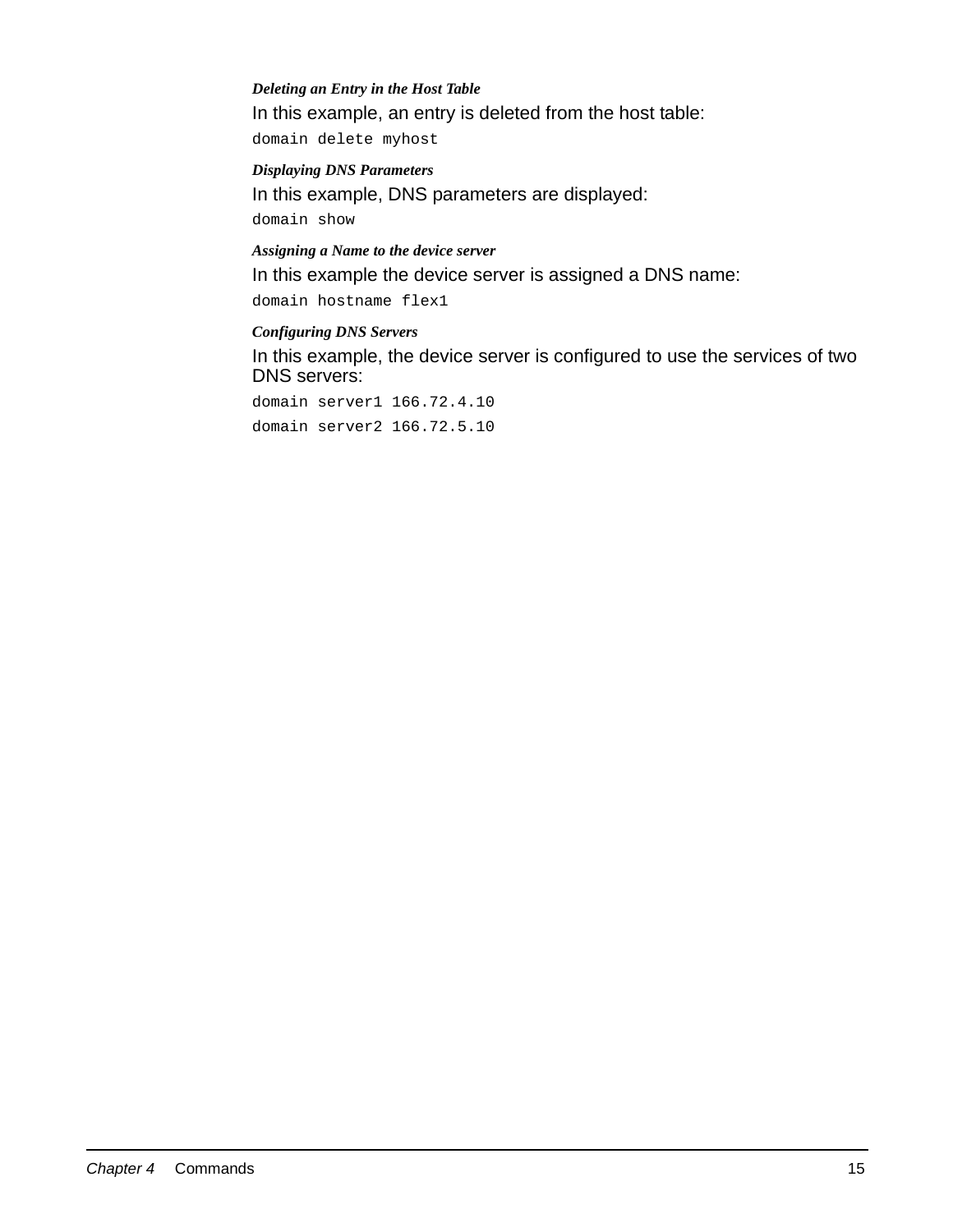**exit**

Use this command to close a shell.

**Required Privileges** None.

**Related Information** See "logout" on page 20.

#### **Syntax**

exit

#### **Example**

exit

#### **help**

Use this command to

- Display a list of commands
- Display a list of options for a particular command

# **Required Privileges**

None.

**Syntax** help [command]

#### **Field**

help [command] displays a list of commands or the options for a particular command

#### **Example**

*Displaying a List of Commands* In this example, a list of commands is displayed: help

*Displaying a List of Options for the ifconfig Command* In this example, a list of options for the ifconfig command is displayed: help ifconfig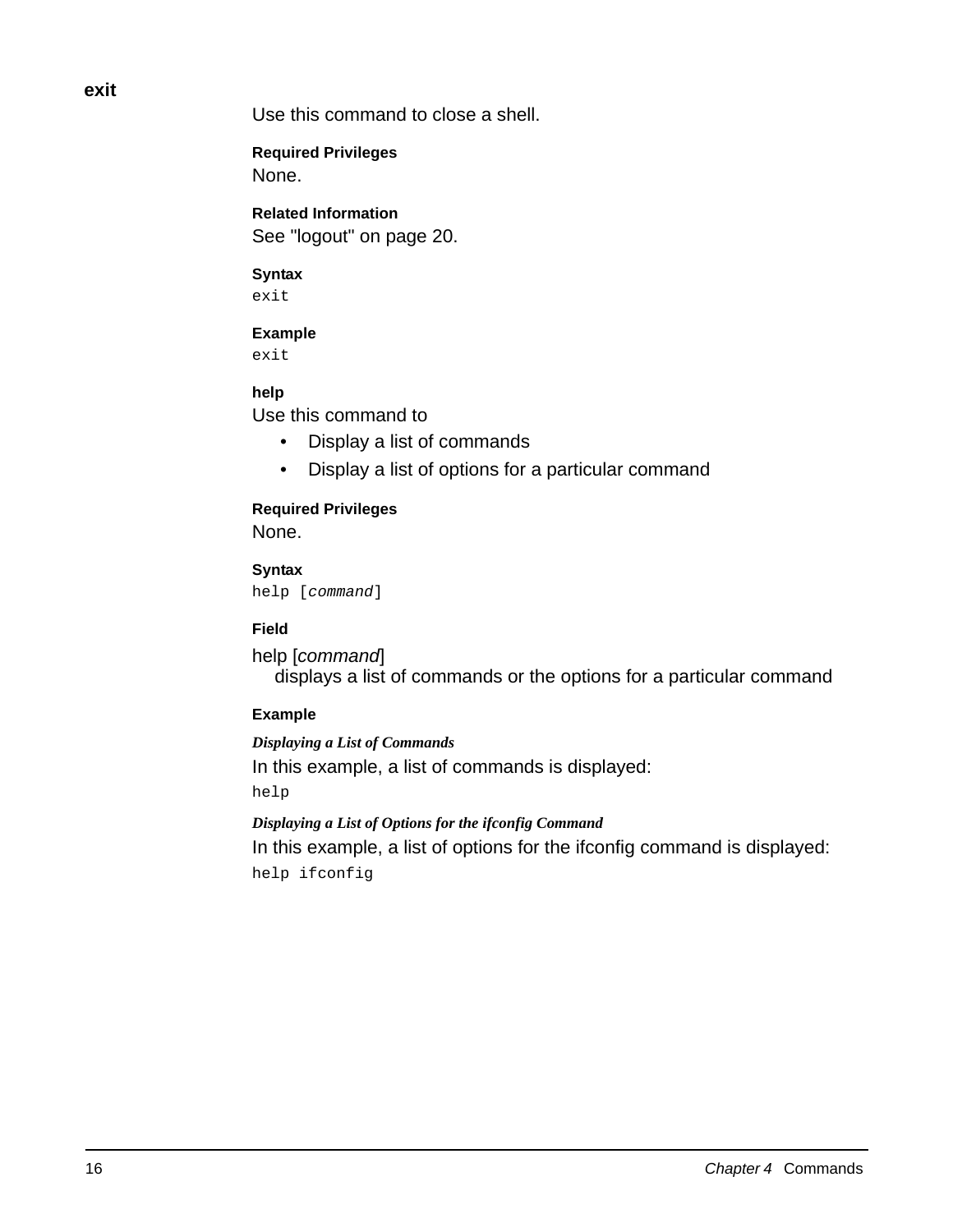#### **ifconfig**

Use the ifconfig command to configure and display network interface parameters.

**Required Privileges**

Administrator only.

**Related Documentation None** 

#### **Syntax**

```
ifconfig broadcast eth0 broadcast-address
ifconfig ip eth0 ip-address
ifconfig mtu eth0 mtu-size
ifconfig netmask eth0 mask 
ifconfig show
```
#### **Fields**

ifconfig broadcast eth0 broadcast-address

configures the broadcast address used on the Ethernet network to which the device server's is connected. Use eth0 to designate the Ethernet interface. Specify the broadcast address used on the network. The usual broadcast address on a class C network is the network ID part of the IP address occupying the first 3 octets and 255 occupying the last octet.

#### **Example:**

ifconfig broadcast eth0 191.10.10.255

ifconfig ip eth0 ip-address

configures the IP address for the device server's Ethernet interface. Use eth0 to designate the Ethernet interface.

#### ifconfig mtu eth0 mtu-size

configures the maximum transfer unit (frame size) that the device server will use on its Ethernet interface. The default is 1500 and the range is 1 to 1500. Use eth0 to designate the Ethernet interface.

#### ifconfig netmask eth0 mask

configures the subnet mask for this subnetwork. Use eth0 to designate the Ethernet interface.

#### **Example:**

ifconfig netmask eth0 192.10.10.255

#### ifconfig show

displays network-related parameters

#### **Examples**

*Display Network-Related Parameters*

In this example, network-related parameters are displayed:

ifconfig show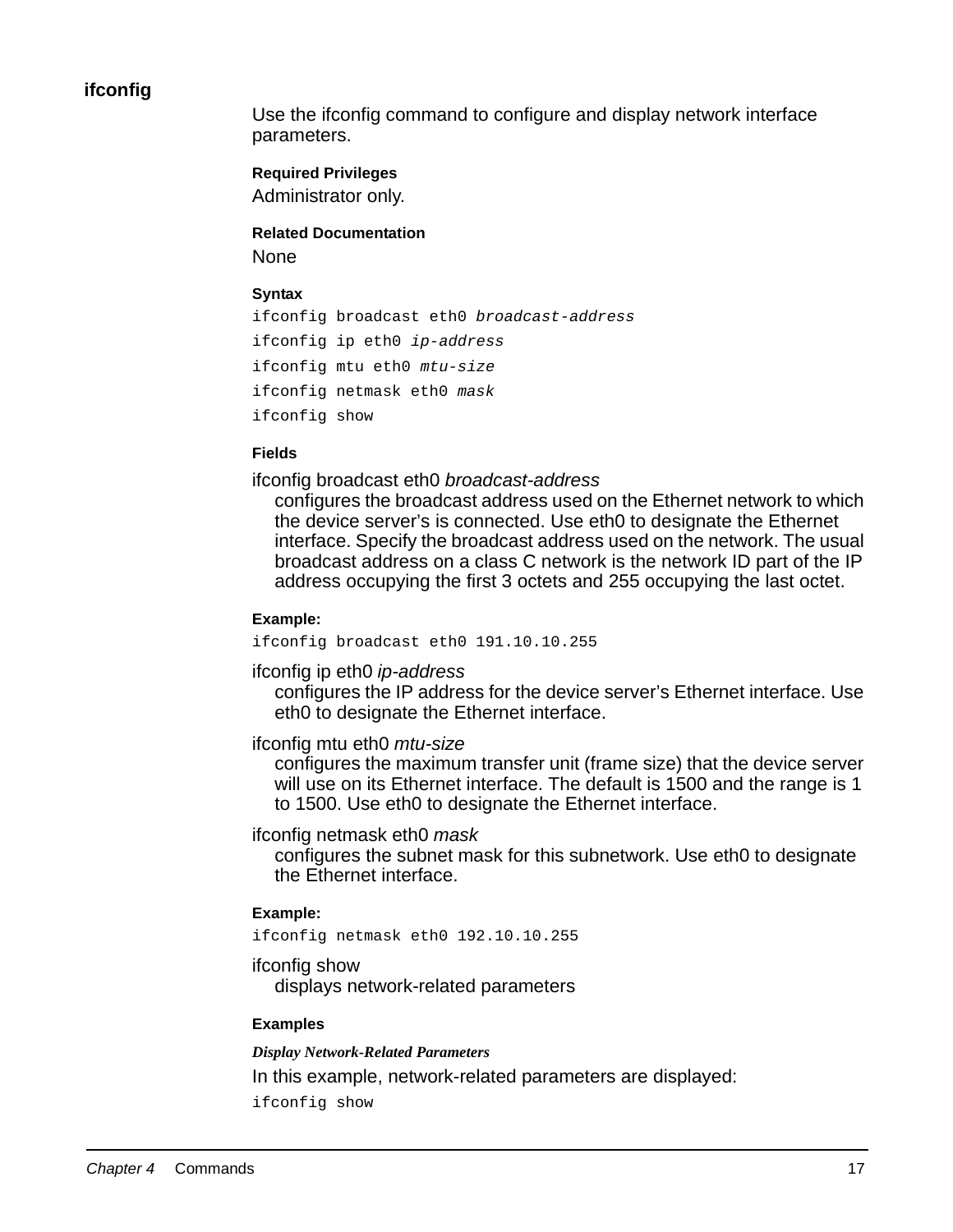#### *Configuring an IP Address and Mask for the Ethernet Interface*

In this example, an IP address and subnet mask are configured for the Ethernet interface:

ifconfig ip eth0 193.72.12.6 ifconfig netmask eth0 255.255.255.0

#### *Configuring an MTU*

In this example, an MTU is set for the Ethernet network:

ifconfig mtu eth0 1500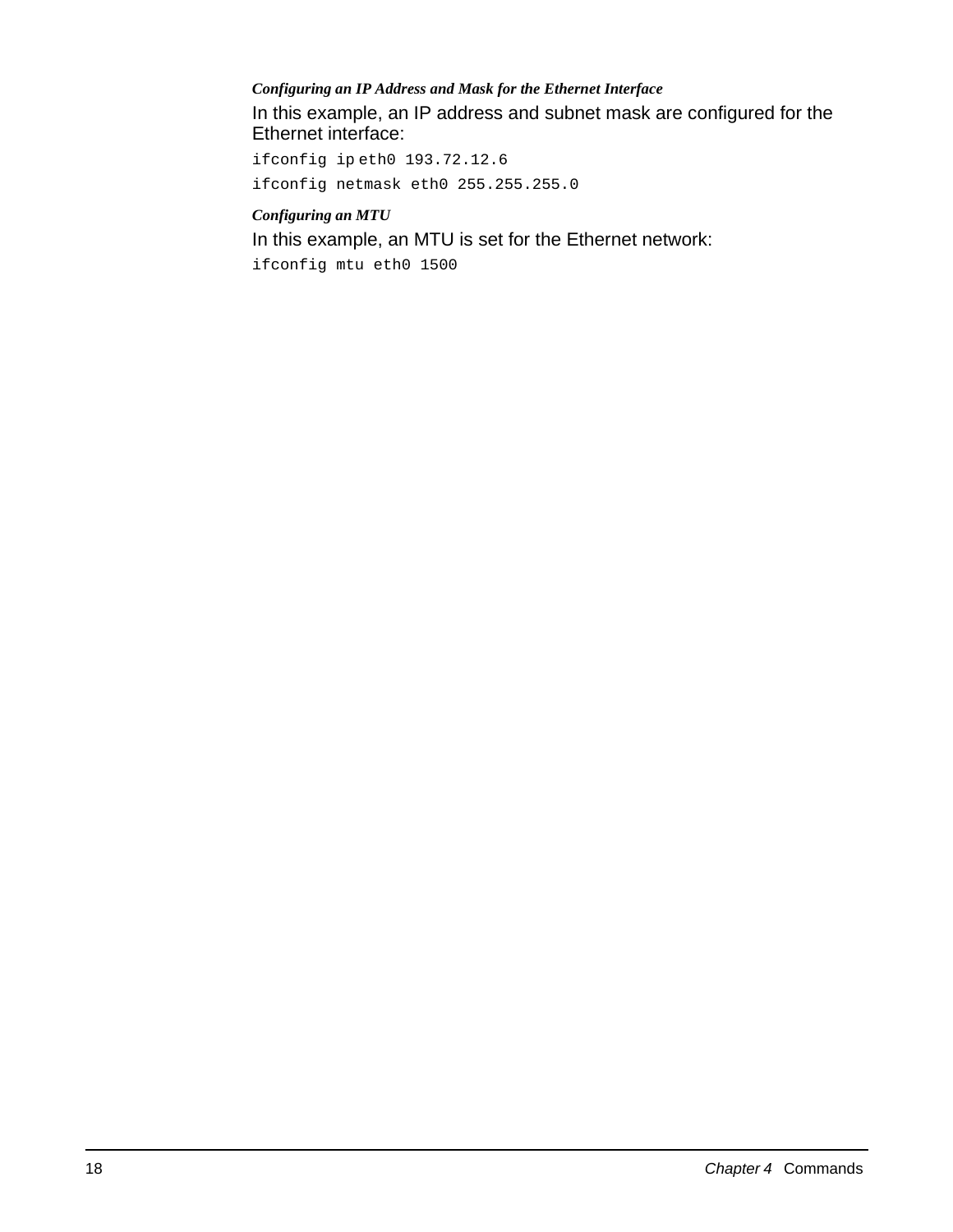**lock**

Use this command to lock the current telnet session.

**Required Privileges** All users.

**Syntax** lock

**Example** lock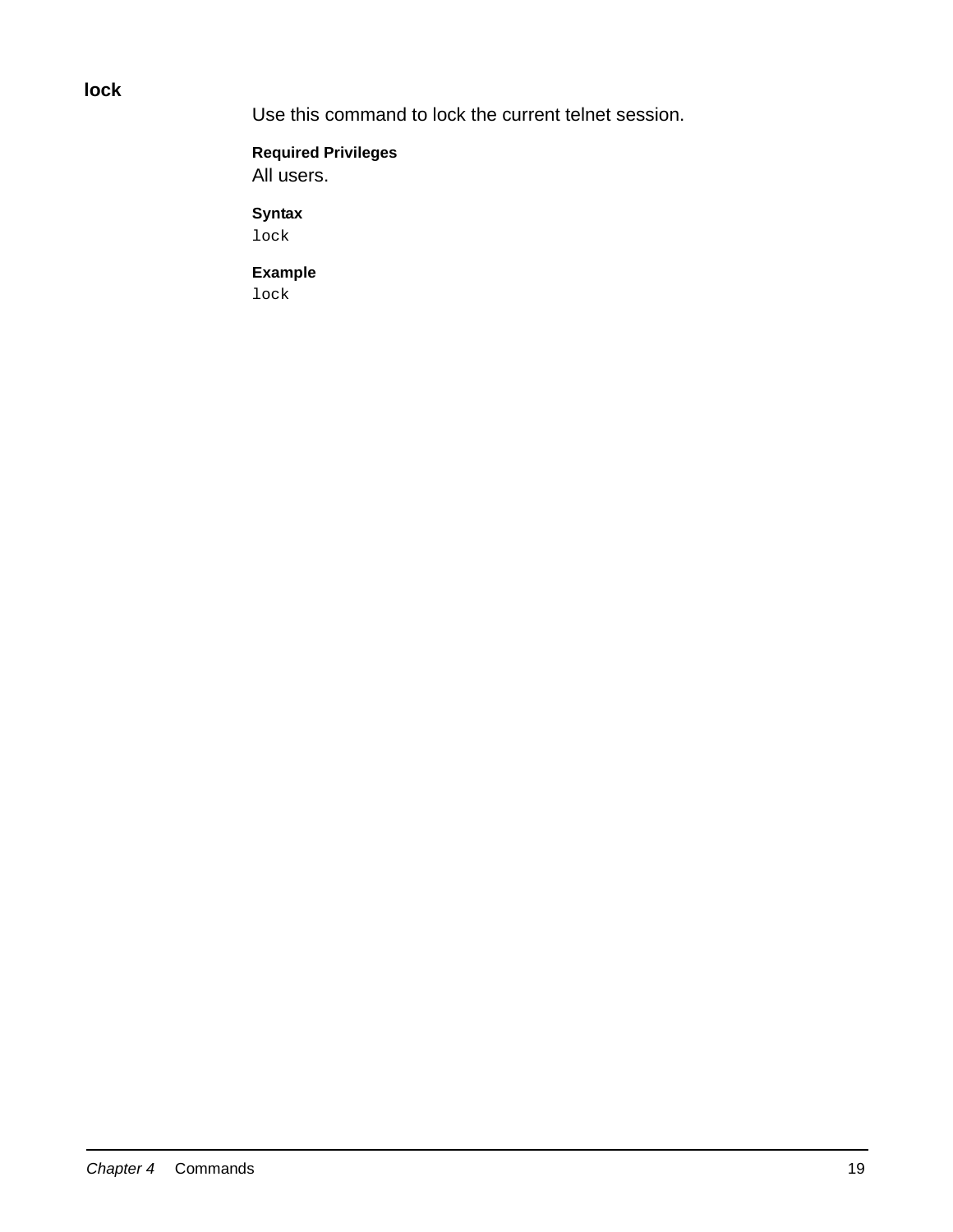# **logout**

Use this command to exit from the device shell.

**Required Privileges** None.

**Related Information** See "exit" on page 16.

#### **Syntax**

logout

# **Example** In this example, a user logs out. logout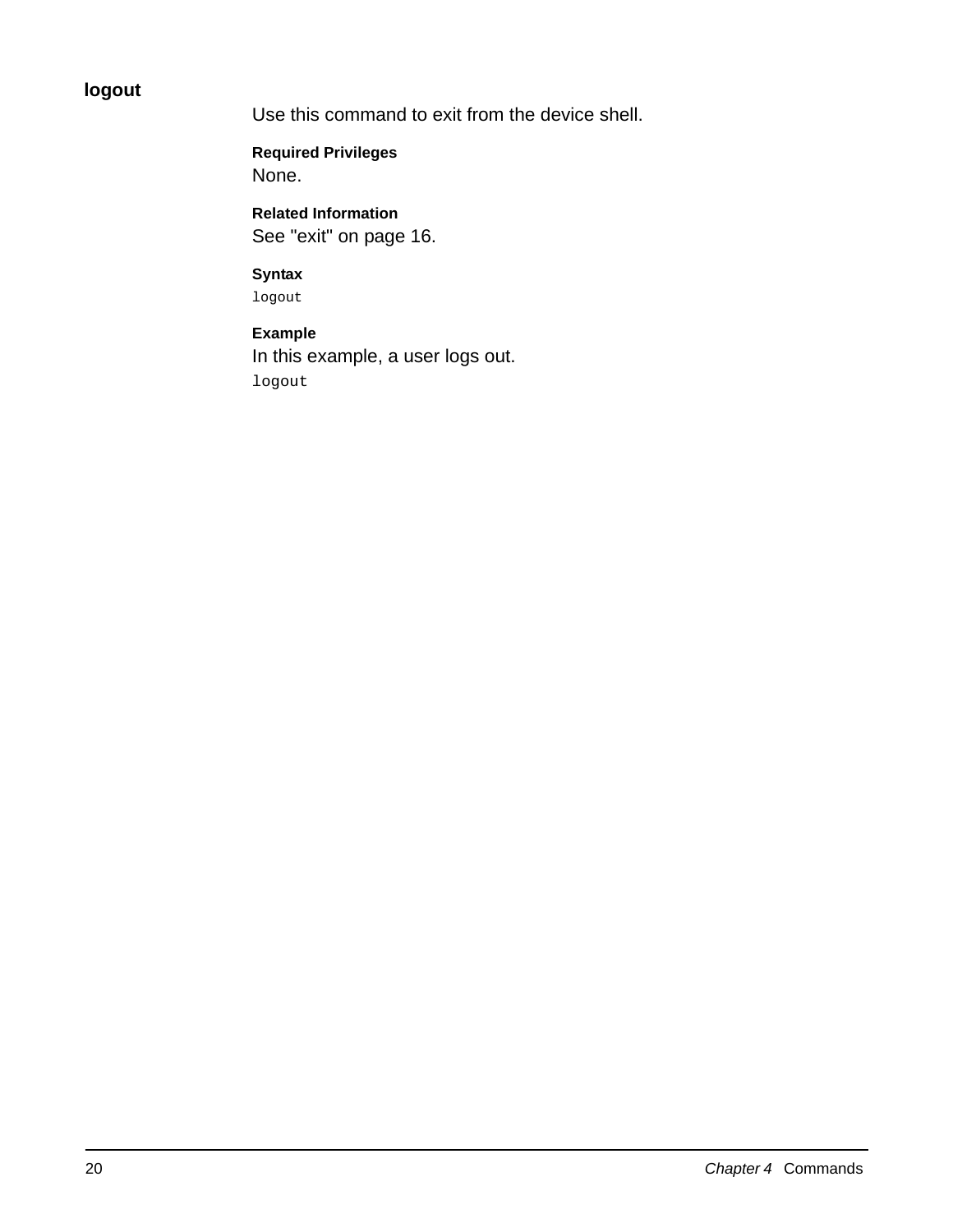#### **modem**

Use this command to create a modem form.

**Required Privileges** Administrator only.

# **Related Information**

See the following commands:

• "test" on page 71

#### **Syntax**

```
modem add name
modem comment name "comment"
modem delete name
modem dial name dial-string
modem init name init-string
modem show name
```
#### **Fields**

modem add name adds a modem form to the configuration

modem comment name "comment"

adds a comment to a particular modem form, which is identified by its name

modem delete name deletes a modem form from the configuration

modem dial name dial-string specifies a dial string to add to a modem form, which will be used to dial

outbound calls

modem init name init-string

specifies an initialization string for a modem form, which the device server uses to initialize a modem connected to one of its serial ports or an embedded modem

#### modem show [name]

displays one of the following:

- A list of all modem forms (when no modem form name is supplied)
- Parameters associated with a particular modem form (when a modem form name is supplied)

#### **Examples**

#### *Creating a Modem Form*

In this example, a modem form named md56k is added to the configuration:

modem add mod56k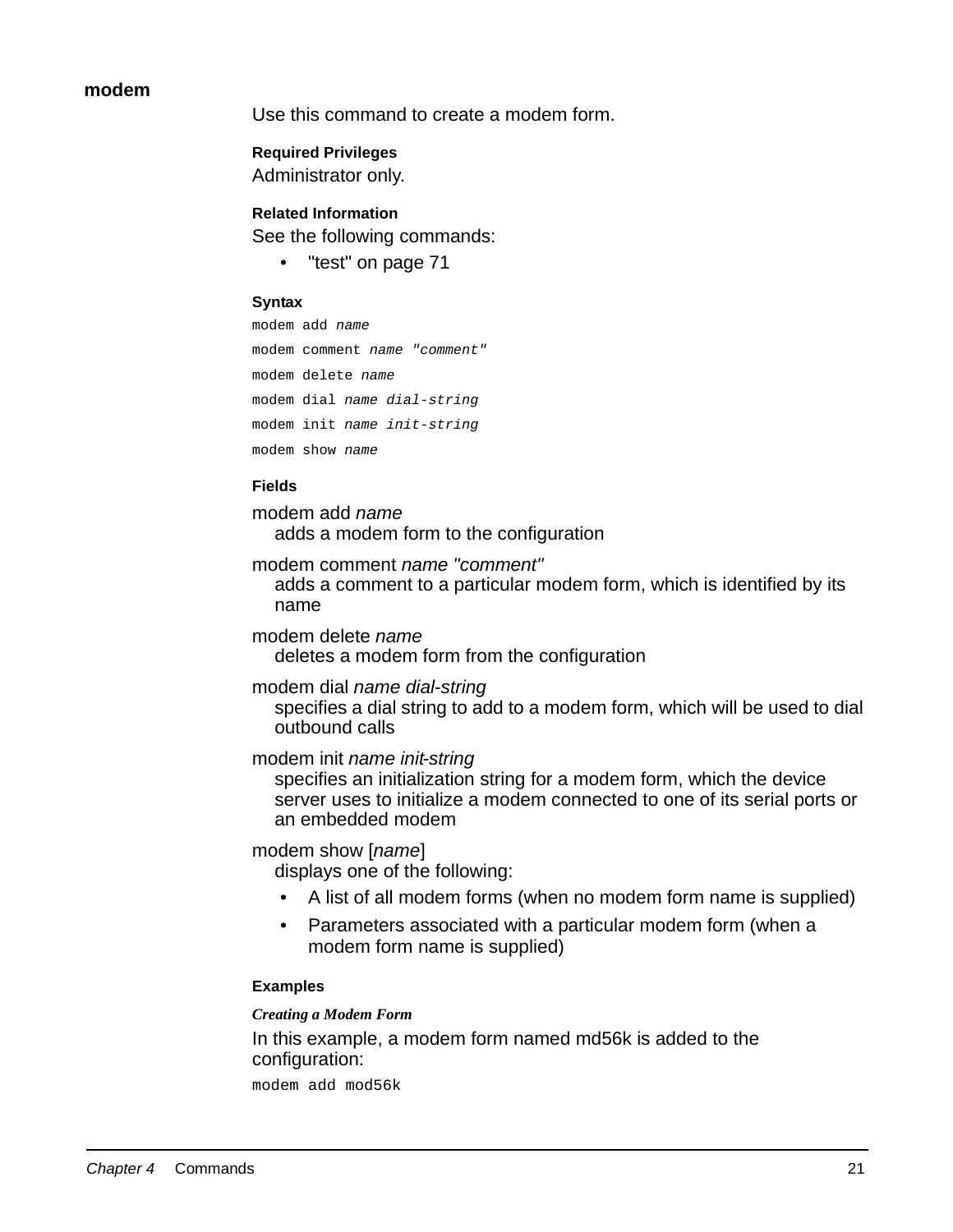#### *Display a List of Modem Forms*

In this example, a list of modem forms is displayed:

modem show

#### *Displaying Parameters Associated with a Particular Modem Form*

In this example, all parameters of the mod56k modem form are displayed: modem show mod56k

#### *Deleting a Modem Form from the Configuration*

In this example, a modem form named mod56k is deleted from the configuration:

modem delete mod56k

#### *Adding Comments to a Modem Form* In this example, comments are added to a modem form:

modem comment mod56k "modem 56000 bps"

#### *Configuring an Initialization String*

In this example, a modem initialization string is defined:

modem init mod56k at&k3%c3

#### *Configuring a Dial String*

In this example, a dial string is configured: modem dial mod56k atx3dt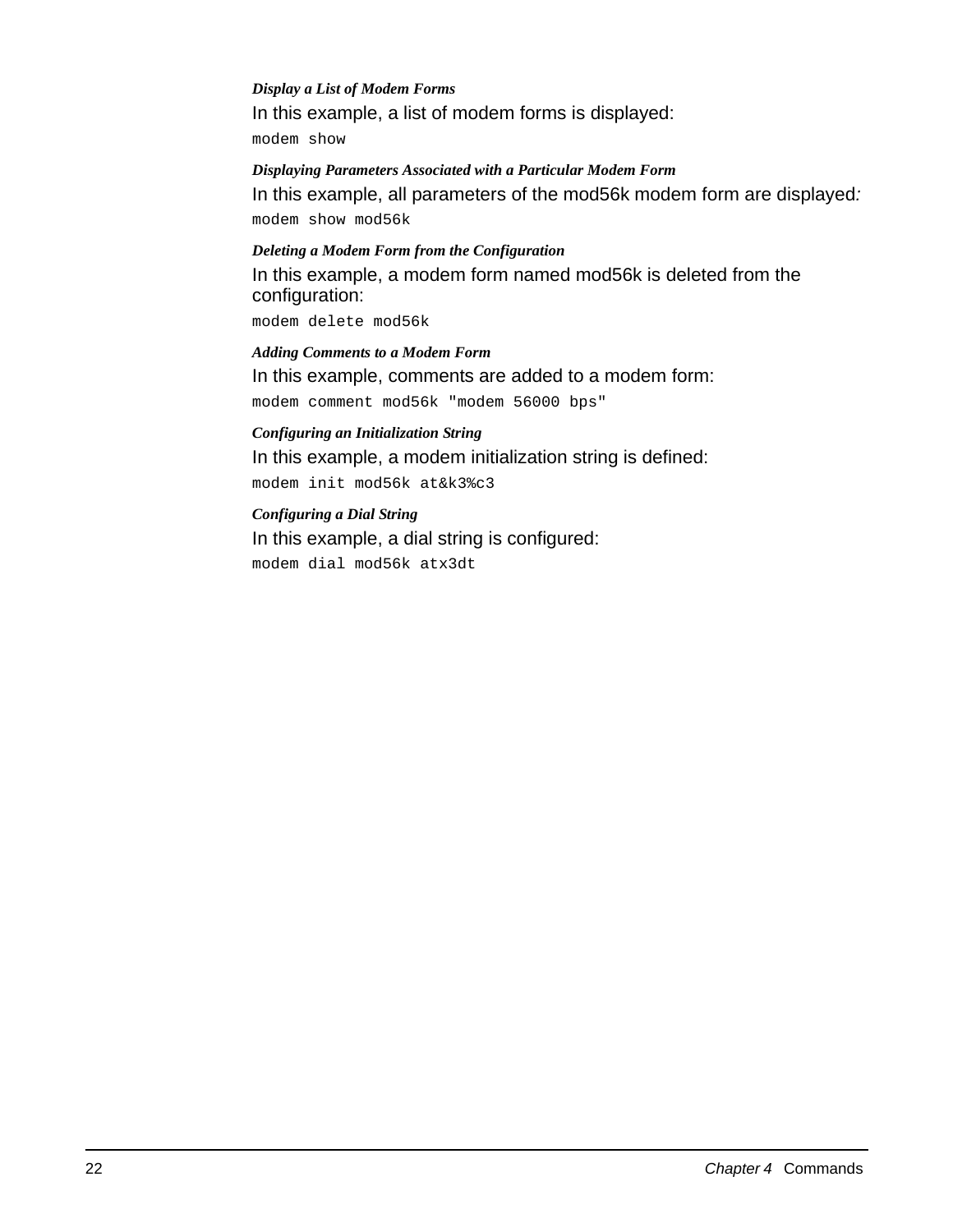#### **module**

Use the module command to insert, remove, and reset device server firmware modules.

#### **Required Privileges**

Administrator only.

## **Related Information**

None.

#### **Syntax**

```
module insert module-name server-ip-address path
module remove module-name
module reset module-name
```
#### **Fields**

module insert module-name server-ip-address path inserts a new firmware module.

- module-name is the name of the module
- server-ip-address is the IP address of the TFTP server on which the module resides
- path is the path to the module

module remove module-name removes the module specified

module reset module-name resets the module specified

#### **Examples**

*Inserting a New Module* module insert modbus 192.1.10.12 modbus-2r3.mod

#### *Removing a Module* module remove mod1.bin

#### *Resetting a Module*

module reset mod1.bin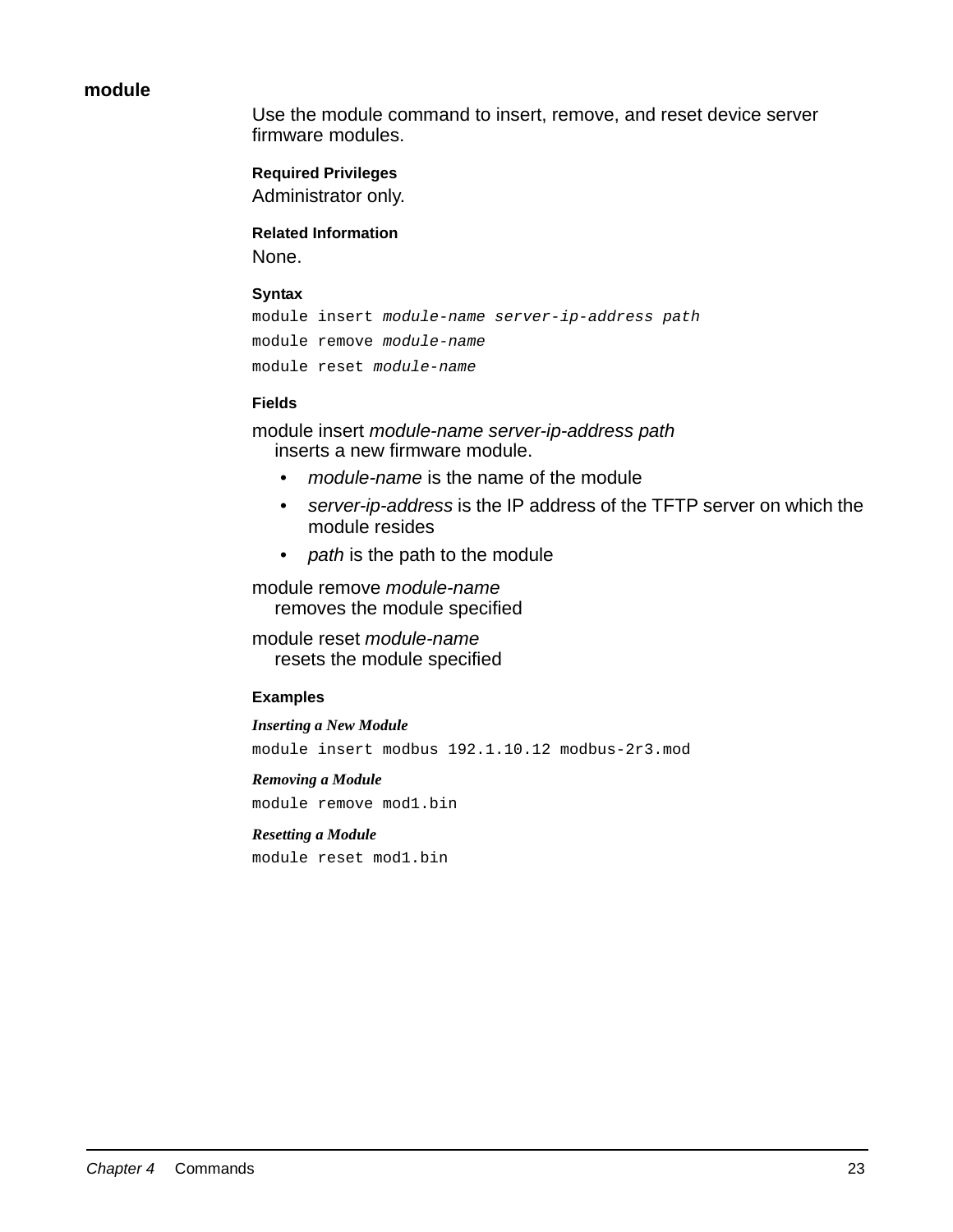#### **mux**

Use this command to configure device server for mux mode.

#### **About Mux Mode**

Mux mode enables direct communication between serial devices connected to different device server units from across a TCP/IP network. In other words, the network connection is simply an extension of a serial cable. The communicating serial devices are not aware of the intervening network. In mux mode, the transport service used is TCP.

#### **Required Privileges**

Administrator only.

#### **Related Information**

See "serial\_ppp" on page 59 and "mux\_dg" on page 28.

#### **Syntax**

```
mux add remote-ip-address remote-port ports
mux dataonly {yes | no} ports
mux delete remote-ip-address remote-port ports
mux disable remote-ip-address remote-port ports
mux enable remote-ip-address remote-port ports
mux ioflow ports
mux keepalive integer ports
mux redircts {none | dtr | rts | dtr_rts} ports
mux redirdcd {none | dtr | rts | dtr_rts} ports 
mux redirdsr {none | dtr | rts | dtr_rts} ports
mux remote ports
mux show ports
mux sync {yes | no} ports
mux timeout milliseconds remote-ip-address remote-port ports
```
#### **Fields**

mux add remote-ip-address remote-port ports specifies the remote mux port at the other end of this connection, that is, the port on the remote device server

- remote-ip-address is the IP address of the other device server.
- *remote-port* is the number of the port on the other device server.
- port is the port on this device server that this command configures

mux dataonly {yes | no} port

determines whether to send only raw data on this mux connection. Raw data is data without any control information.

port is the port on this device to which this command applies.

mux delete remote-ip-address remote-port ports deletes the remote mux port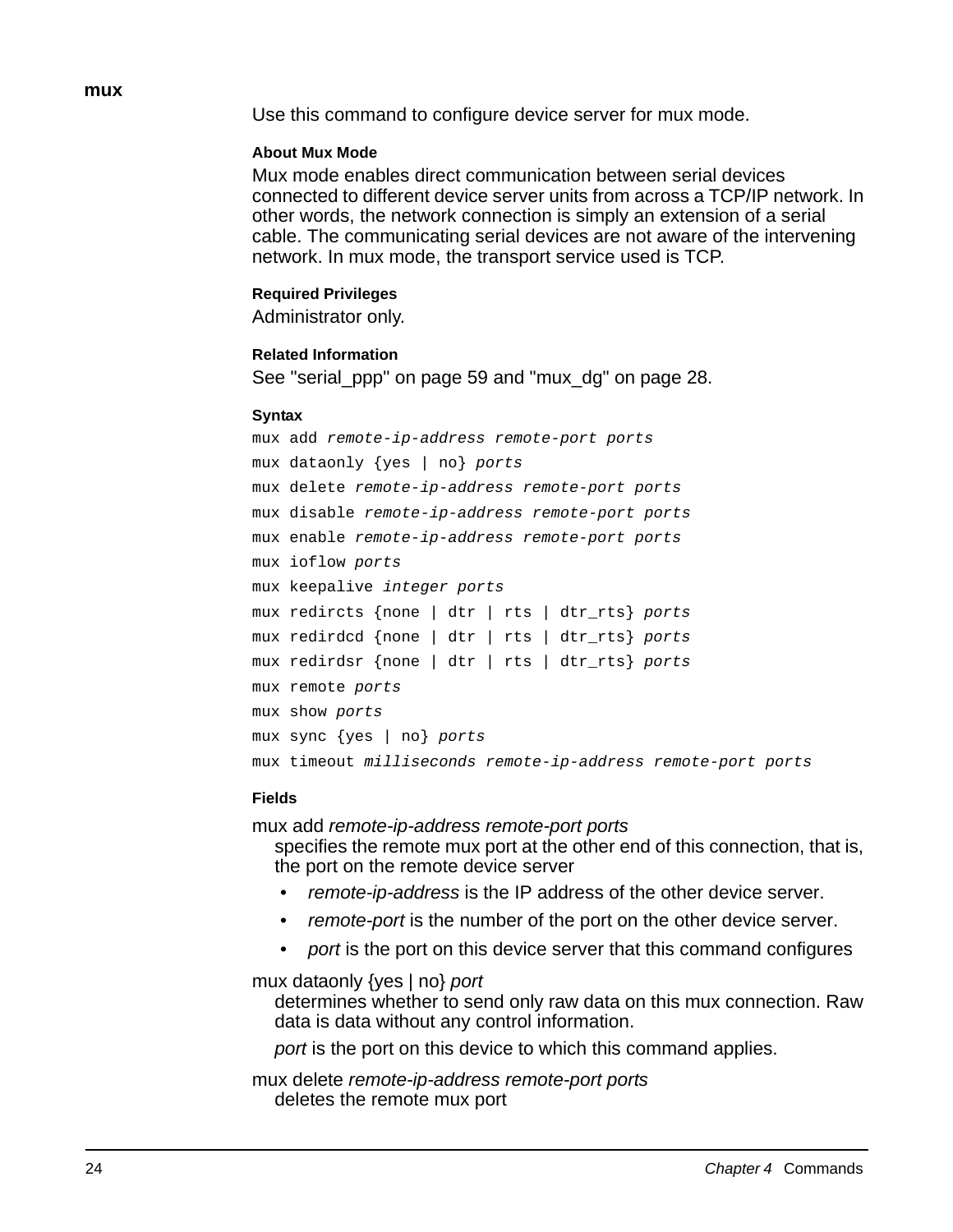- remote-ip-address is the IP address of the remote device server.
- remote-port is the number of the port on the other device server.
- port is the port on this device server that this command configures

mux disable remote-ip-address remote-port ports disables the mux port of a remote device

- remote-ip-address is the IP address of the remote device server.
- *remote-port* is the number of the port on the other device server.
- port is the port on this device server that this command configures

mux enable remote-ip-address remote-port ports enables the mux port of a remote device

- remote-ip-address is the IP address of the remote device server.
- *remote-port* is the number of the port on the other device server.
- port is the port on this device server that this command configures

#### mux ioflow port

displays the input/output data on the specified port

mux keepalive milliseconds port

is the time in milliseconds the Digi Flex will wait on an idle mux session before closing the port. The range is 0 to 65535 and the default is 0.

mux redircts {none | dtr | rts | dtr\_rts} port

redirects the CTS signal on the port specified to the cable pin that normally carries the DTR, RTS, or both DTR and RTS signals.

mux redirdcd {none | dtr | rts | dtr\_rts} ports redirects the DCD signal on the port specified to the cable pin that normally carries the DTR, RTS, or both DTR and RTS signals

mux redirdsr {none | dtr | rts | dtr\_rts} ports

redirects the DSR signal on the port specified to the cable pin that normally carries the DTR, RTS, or both DTR and RTS signals

#### mux remote port

displays the remote port(s) information

mux show port

shows the mux configuration for the port specified

#### mux sync {yes | no} port

determines whether communication is synchronized between the two mux ports, one on this device and the other on the remote device configures the following.

port is the port on this device to which this command applies.

mux timeout milliseconds remote-ip-address remote-port ports sets the Digi Flex timeout for a response from a remote device

- remote-ip-address is the IP address of the remote device server.
- remote-port is the number of the port on the other device server.
- port is the port on this device server that this command configures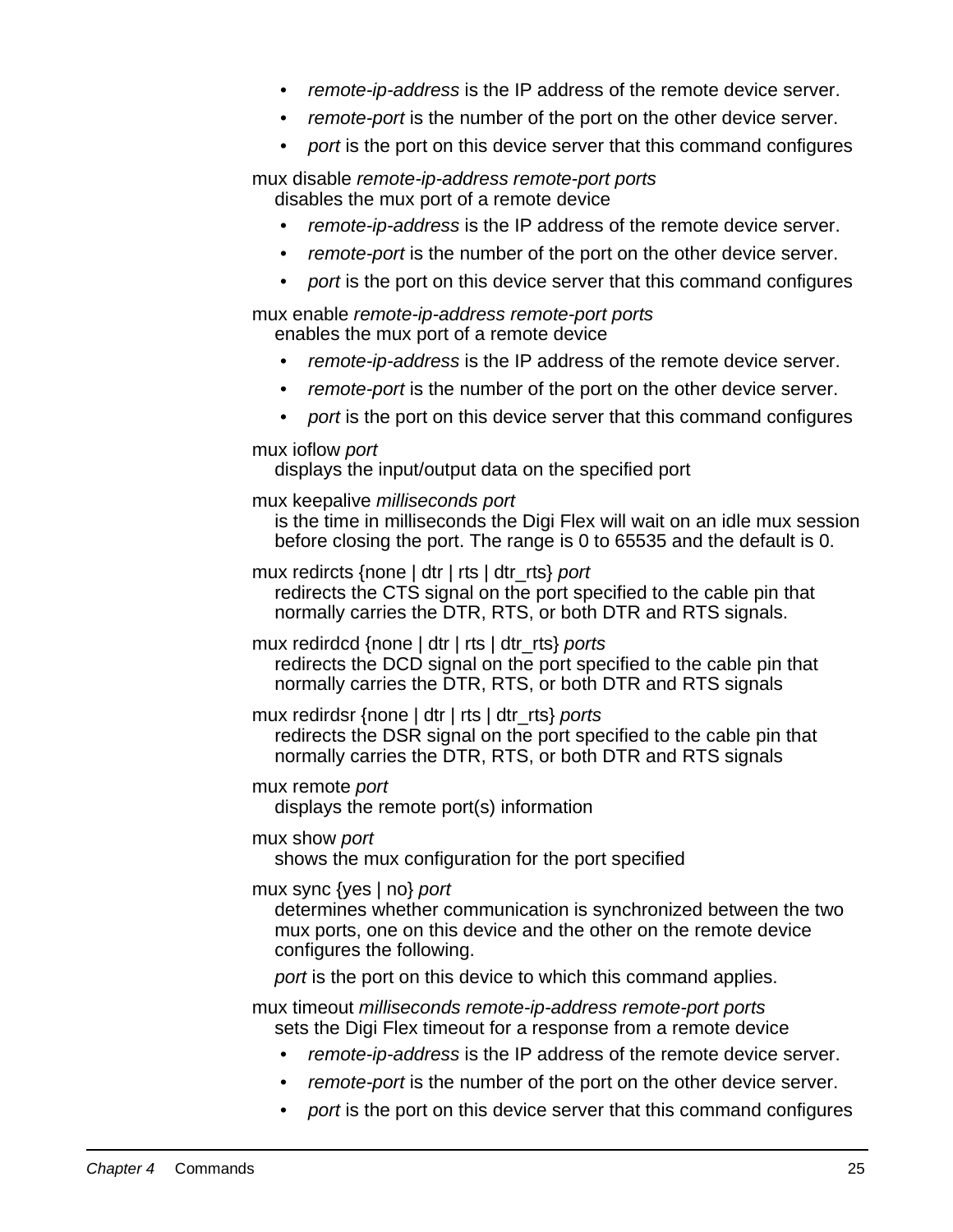#### **Examples**

*Adding a Mux Port on a Remote Device* mux add 192.168.54.2 2 2

*Displaying Input and Output on a Mux Port* mux ioflow 1

*Showing the Mux Configuration for a Port* mux show 2

*Disabling a Remote Mux Port* mux disable 192.1.2.3 2 2

#### *Enabling a Remote Mux Port*

mux enable 192.1.2.3 1 2

If this option is enabled (yes), you must define signals redirection rules. To redirect DCD signal on DTR signal, enter :

mux dcdredirect dtr 1

mux dcdredirect rts 1

To redirect DCD signal on both DTR and RTS signals, enter:

mux dcdredirect dtr\_rts 1

To stop redirection of DCD signal, use the following command :

mux dcdredirect none 1

To redirect DSR signal on DTR signal, enter :

mux dsrdredirect dtr 1

To redirect DSR signal on RTS signal, use the following command :

mux dsrdredirect rts 1

To redirect DSR signal on both DTR and RTS signals, enter:

mux dsrdredirect dtr\_rts 1

To stop redirection of DSR signal, enter:

mux dsrdredirect none 1

To redirect CTS signal on DTR signal, enter:

mux ctsredirect dtr 1

To redirect CTS signal on RTS signal, use the following command :

mux ctsredirect rts 1

To redirect CTS signal on both DTR and RTS, enter:

mux ctsredirect dtr\_rts 1

To stop redirection of CTS signal, enter:

mux ctsredirect none 1

The following command enables you to setup a remote Digi IP address. Example with remote Digi device 192.168.2.1 :

mux ip 192.168.2.1

The mux port command enables you to setup a port number with a remote Digi device. Example if port number 2 of the remote device must receive the connection enter: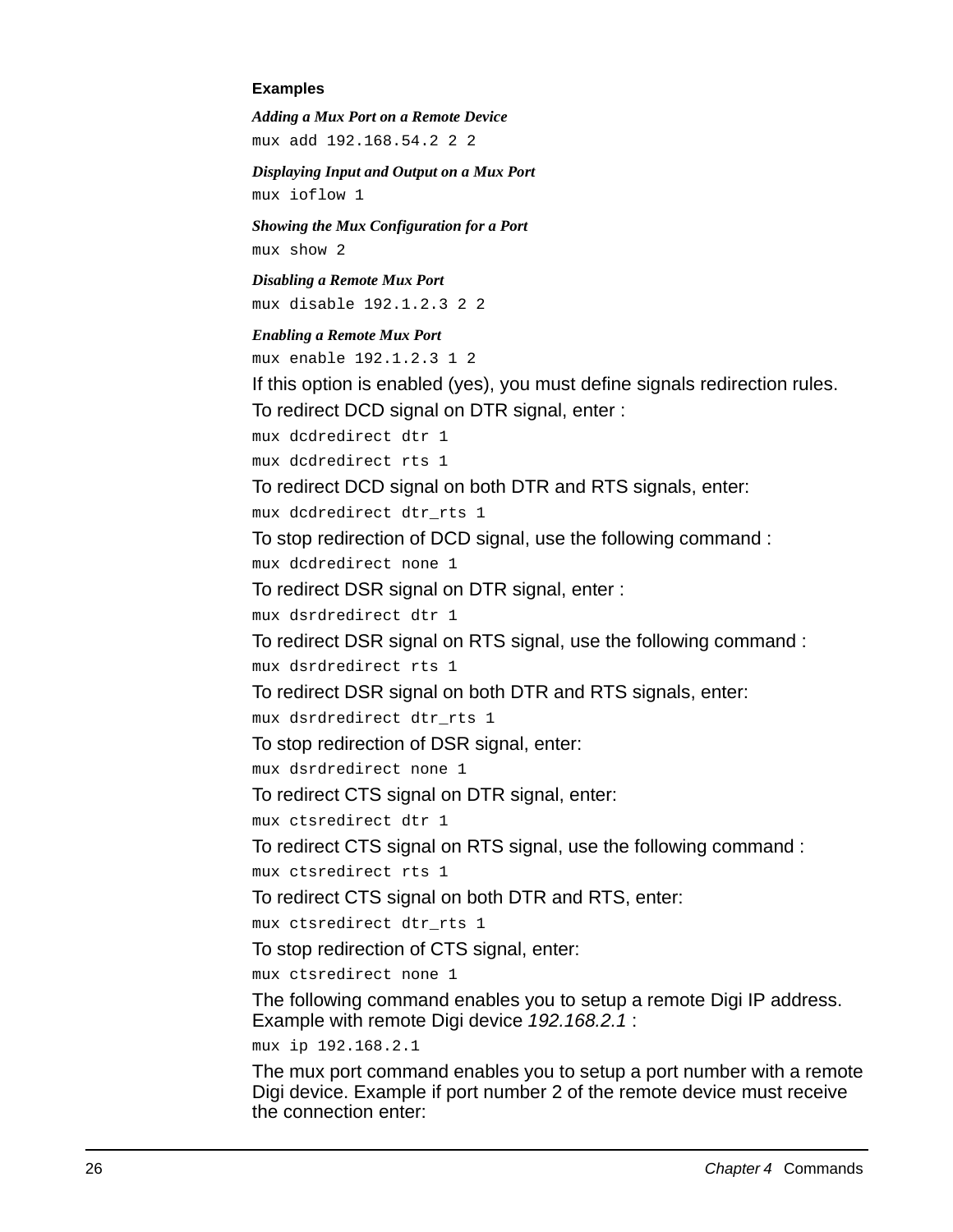mux port 2 1

To show the mux options for port 1, enter the following command:

mux show 1

To set RTS signal on, enter:

mux defaultrts yes 1

To set DTR signal on, enter:

mux defaultdtr yes 1

The following command enables you to trace in audit all data that forwards to a mux port:

mux debug yes 1

**WARNING**: when this option is enabled, audit size increases very fast. Be careful when you use this command.

Options of TCP mux mode:

Flush = yes. This option flushes buffers when you close a mux port.

Flush = no. This option waits for the I/O buffers to empty before closing a port.

Example:

mux flush yes 1

To check every 30 seconds if 'raw' server is 'alive', enter:

mux keepalive 30 1

This test increase network traffic. You should disable this option (0 seconds) if network link betwen 'mux' client and 'raw' server is not permanent.

Options of UDP mux mode:

To define a delay of 100 micro-seconds between data reception from remote equipment and data transmission to the serial port, enter:

mux delay 100 1

This delay allows the user to cancel latency generated by the TCP/IP network and to copy as best as possible the initial delay between each character or signal state.

This delay can be used during all communication or can be triggered by a signal state. In this case, this delay is not applied when there is no more data being sent to the port.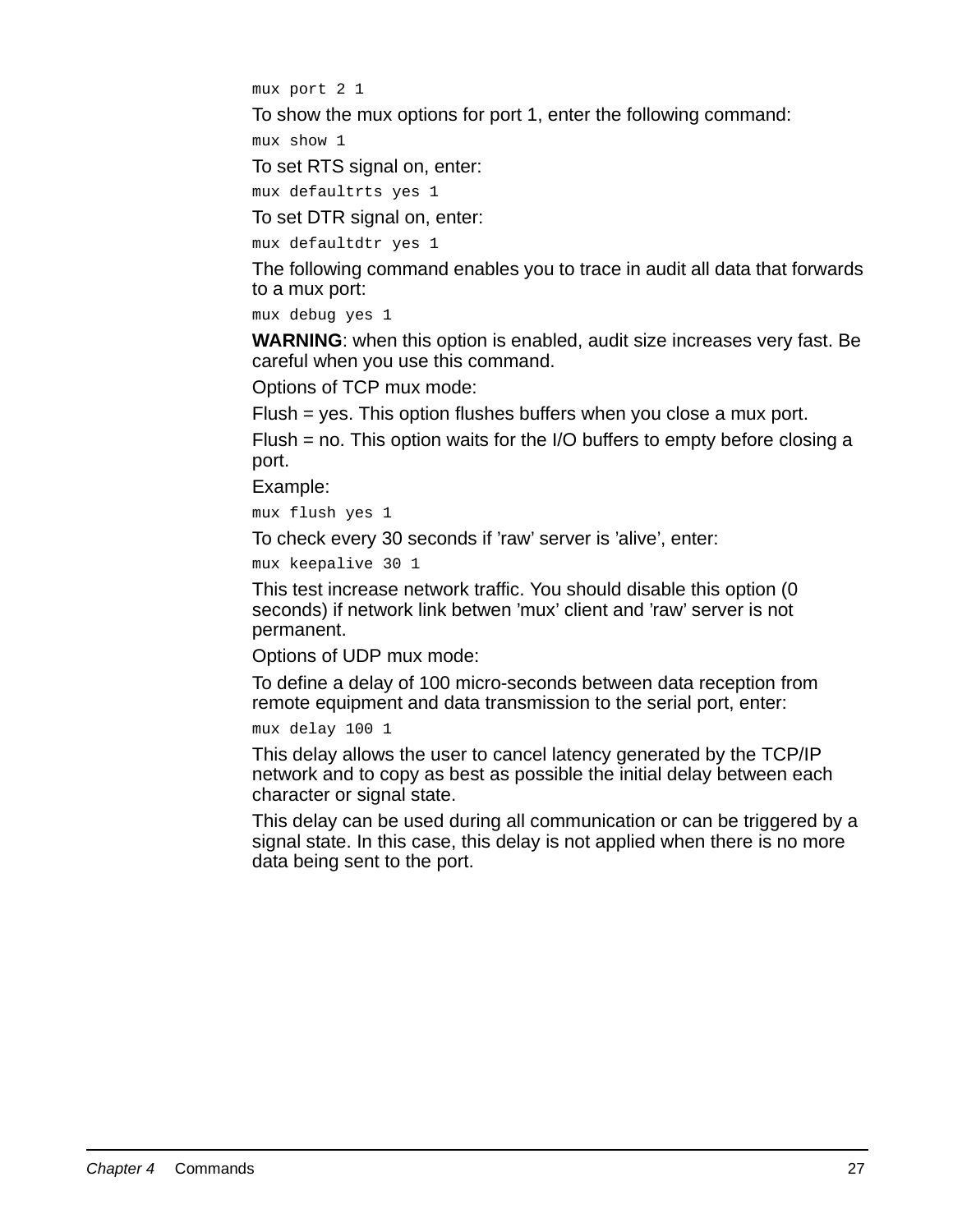Each signal state is represented by an integer. Permanent 0 DTR\_ON 1 DTR OFF 16 RTS\_ON 2 RTS\_OFF 32 DTR\_ON & RTS\_ON 3 DTR\_ON & RTS\_OFF 17 DTR\_OFF & RTS\_ON 18 DTR\_OFF & RTS\_OFF 48 To define RTS\_ON state as trigger for mux delay, enter the following command :

mux trigger 2 1

To come back to a permanent delay, type :

mux trigger 0 1

#### **mux\_dg**

Use this command to configure device server for mux\_dg mode.

#### **About Mux\_dg Mode**

Mux dg mode enables direct communication between serial devices connected to different device server units from across a TCP/IP network using a UDP transport service. In other words, the network is simply an extension of a serial cable. The communicating serial devices are not aware of the intervening network.

This mode has been designed to work with client/server or master/slave protocols. Do not use this mode for data transfer. Use MUX TCP or RAWTCP mode for data transfer.

#### **Required Privileges**

Administrators only.

#### **Related Information**

See "mux" on page 24.

#### **Syntax**

```
mux dq add remote-ip-address remote-port \{all | points\}mux dq delay delay-in-microseconds {all | port}
mux_dg delete remote-ip-address remote-port {all | ports}
mux_dg disable remote-ip-address remote-port {all | ports}
mux_dg enable remote-ip-address remote-port {all | ports}
mux_dg remote {all | ports}
mux_dg show {all | ports}
mux_dg sync {yes | no} {all | ports}
mux_dg trigger {0|1|16|2|32|3|17|18|48} {all | ports}
```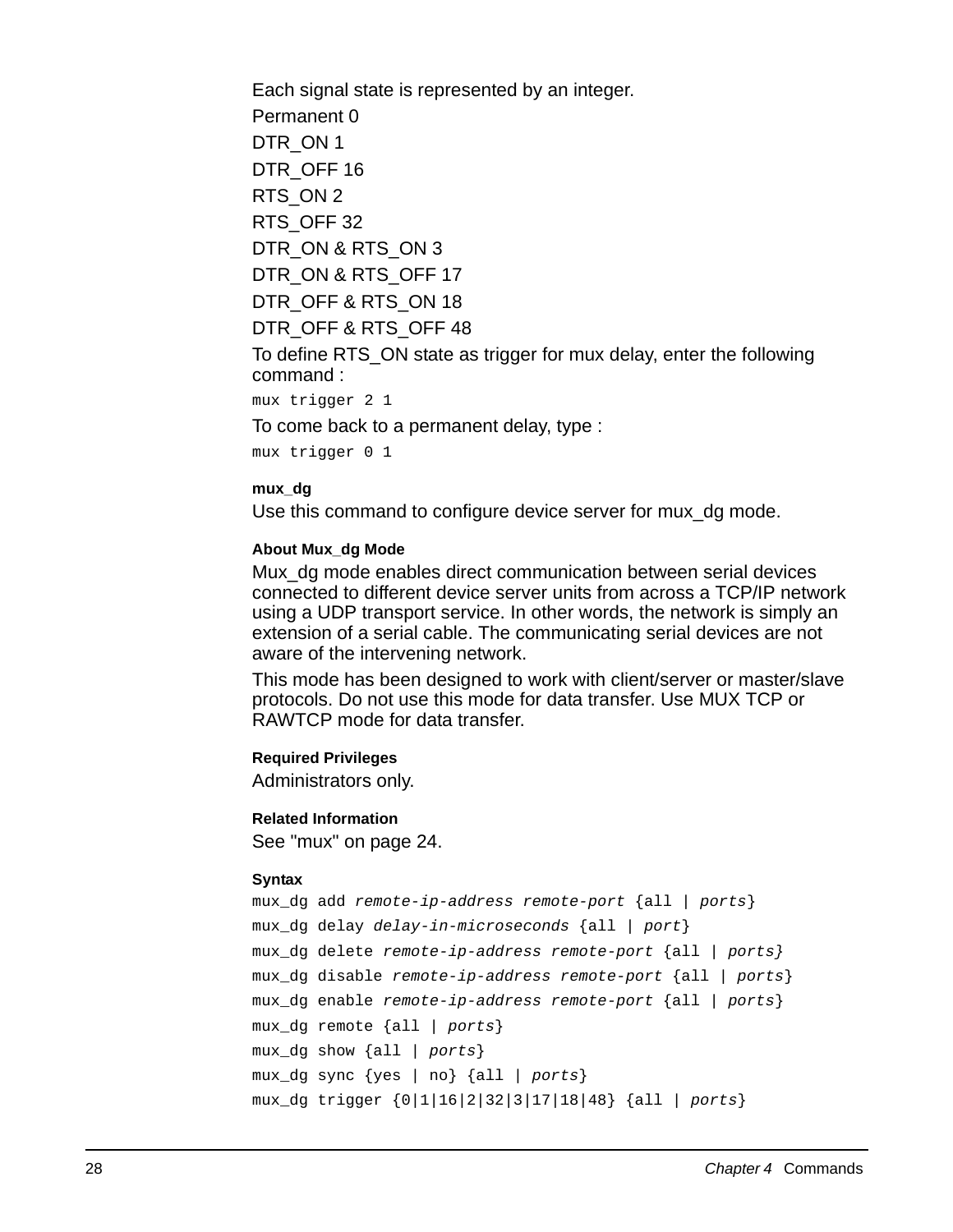#### **Fields**

mux\_dg add remote-ip-address remote-port {all | ports}

specifies the remote mux dg port at the other end of this connection, that is, the port on the remote device server

- remote-ip-address is the IP address of the other device server.
- *remote-port* is the number of the port on the other device server.
- port is the port on this device server that this command configures

#### mux\_dg delay delay-in-microseconds port

sets the compulsory delay between input and output of the peer to peer link. The default value is 30 000 µs and has been optimized for working with most configurations. The range is 0 to 999 999 us.

The compulsory delay allows the Digi Flex to avoid "holes" inside frames (holes due to network errors). The "holes" can disrupt the operation of industrial equipment.

mux\_dg delete remote-ip-address remote-port {all | ports}

deletes the remote mux\_dg port

- remote-ip-address is the IP address of the remote device server.
- remote-port is the number of the port on the other device server.
- port is the port on this device server that this command configures

mux dg disable remote-ip-address remote-port {all | ports} disables the mux\_dg port of a remote device

- remote-ip-address is the IP address of the remote device server.
- remote-port is the number of the port on the other device server.
- port is the port on this device server that this command configures

mux dg enable remote-ip-address remote-port {all | ports} enables the mux\_dg port of a remote device

- remote-ip-address is the IP address of the remote device server.
- remote-port is the number of the port on the other device server.
- port is the port on this device server that this command configures

mux dg remote {all | ports}

displays the remote port(s) information

mux dg show {all | ports}

shows the mux configuration for the port specified

mux dg sync {yes  $|$  no} {all  $|$  port}

determines whether communication is synchronized between the two mux ports, one on this device and the other on the remote device configures the following.

port is the port on this device to which this command applies.

mux\_dg trigger {0|1|16|2|32|3|17|18|48} {all | ports}

is used only when synchronization is used (see the sync field). This field determines the signal that begins the mux delay, which is defined on the delay field. Use the following table for information on specifying the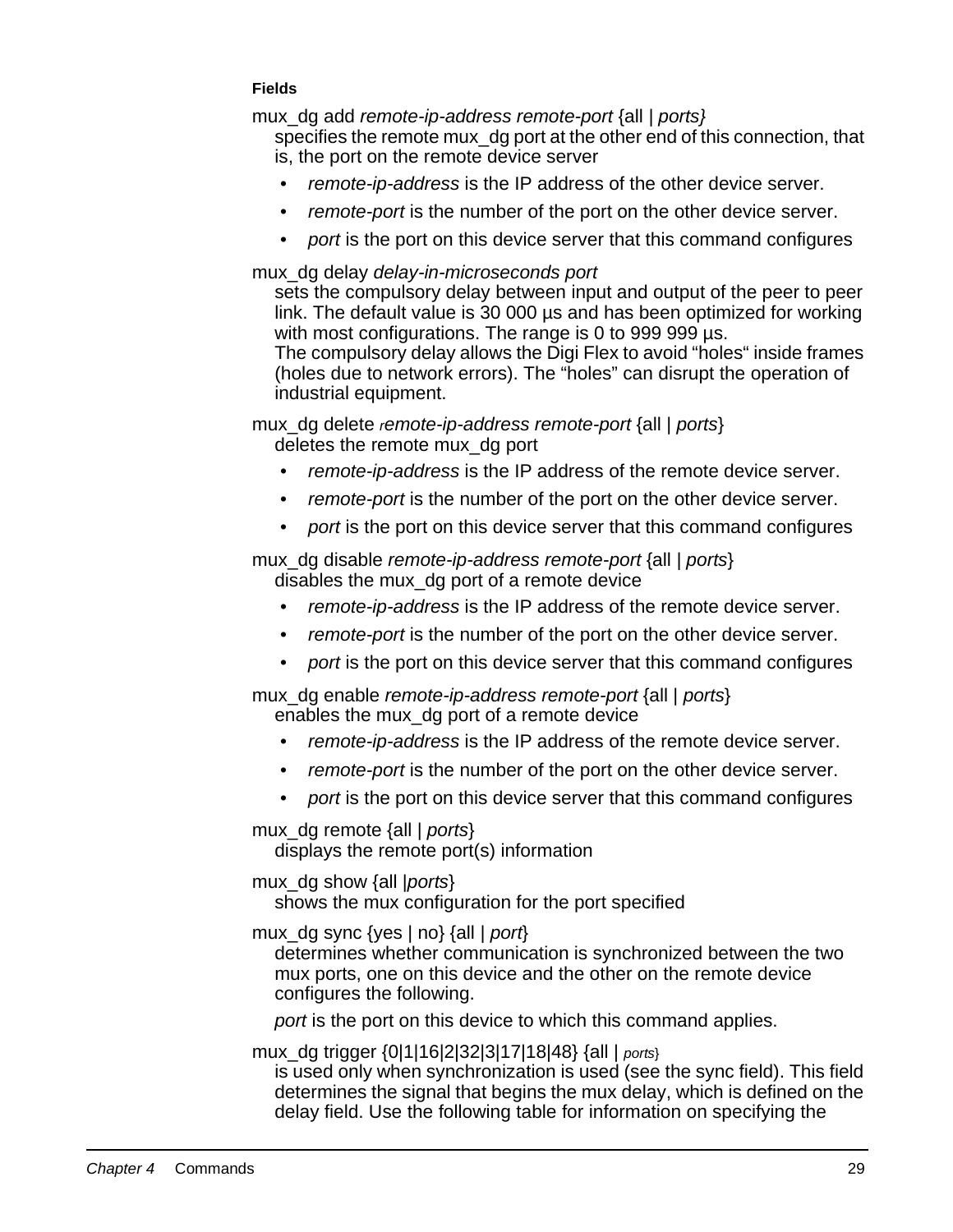trigger.

| If you specify | Then, the delay period                       |
|----------------|----------------------------------------------|
| 0              | Is permanent.                                |
|                | Begins when DTR is raised                    |
| 16             | Begins when DTR is lowered                   |
| 2              | Begins when RTS is raised                    |
| 32             | Begins when RTS is lowered                   |
| 3              | Begins when DTR and RTS are raised.          |
| 17             | Begins when DTR is raised and RTS is lowered |
| 18             | Begins when DTR is lowered and RTS is raised |
| 48             | Begins when DRT and RTS are lowered          |

#### **Examples**

*Adding a Mux\_dg Port on a Remote Device* mux\_dg add 192.168.54.2 2 2

*Displaying Input and Output on a Mux\_dg Port* mux\_dg ioflow 1

*Showing the Mux\_dg Configuration for a Port* mux\_dg show 2

*Disabling a Remote Mux\_dg Port* mux\_dg disable 192.1.2.3 2 2

*Enabling a Remote Mux Port* mux\_dg enable 192.1.2.3 2 2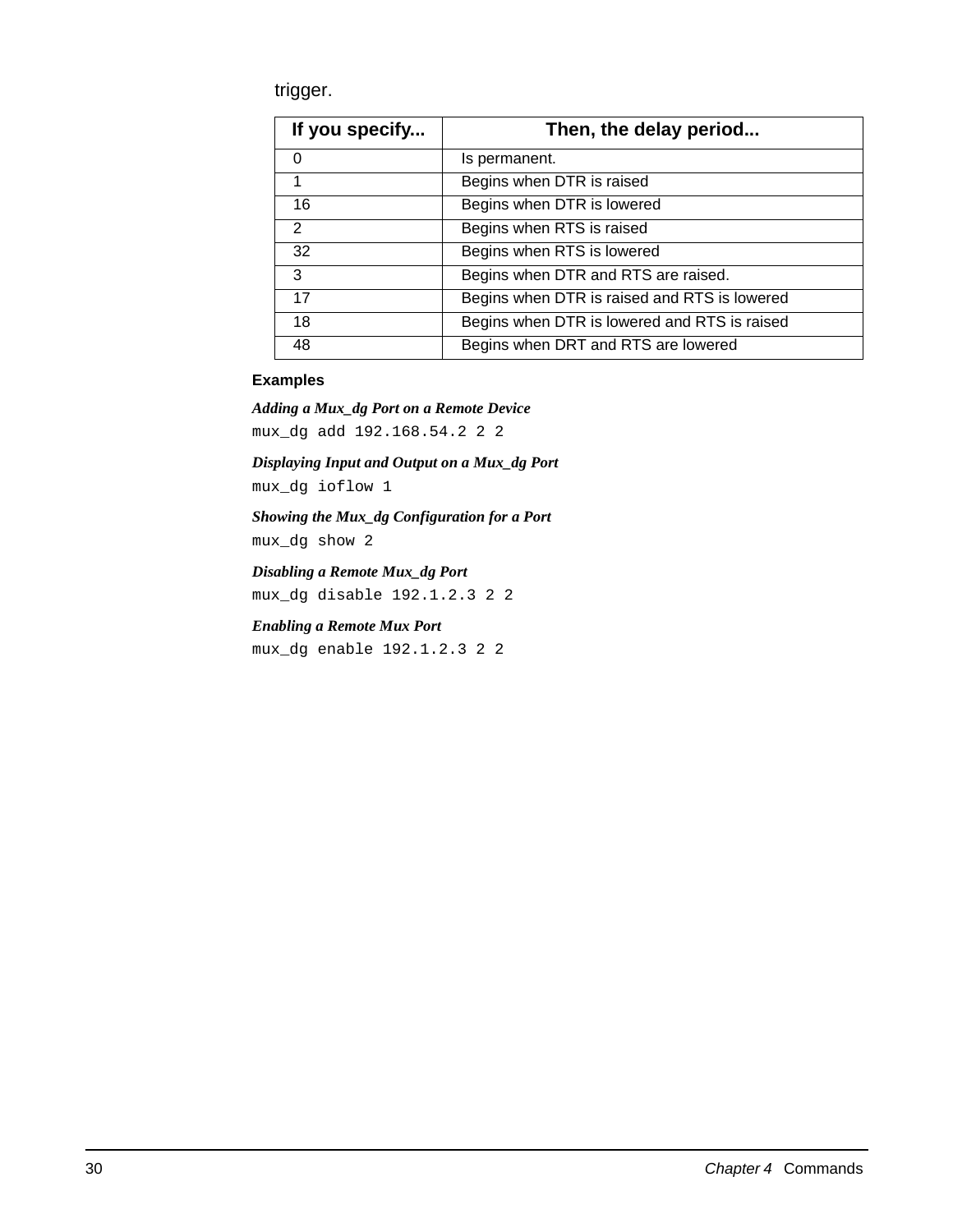#### **netstat**

Use this command to display network-related statistics.

**Required Privileges** Administrator only.

**Related Information** None

#### **Syntax**

```
netstat all
netstat icmp
netstat ip
netstat tcp
netstat udp
```
#### **Fields**

netstat all displays statistics related to ICMP, IP, UDP, and TCP

netstat icmp displays statistics related to ICMP

netstat ip displays IP-related statistics

- netstat tcp displays TCP-related statistics
- netstat udp displays UDP-related statistics

#### **Examples**

#### *Displaying All Network-Related Statistics*

In this example, statistics related to ICMP, IP, TCP, and UDP are displayed. netstat all

#### *Displaying ICMP-Related Statistics*

In this example, ICMP-related statistics are displayed:

netstat icmp

#### **netstat icmp**

inerrors

Number of ICMP messages with specific errors (bad length...).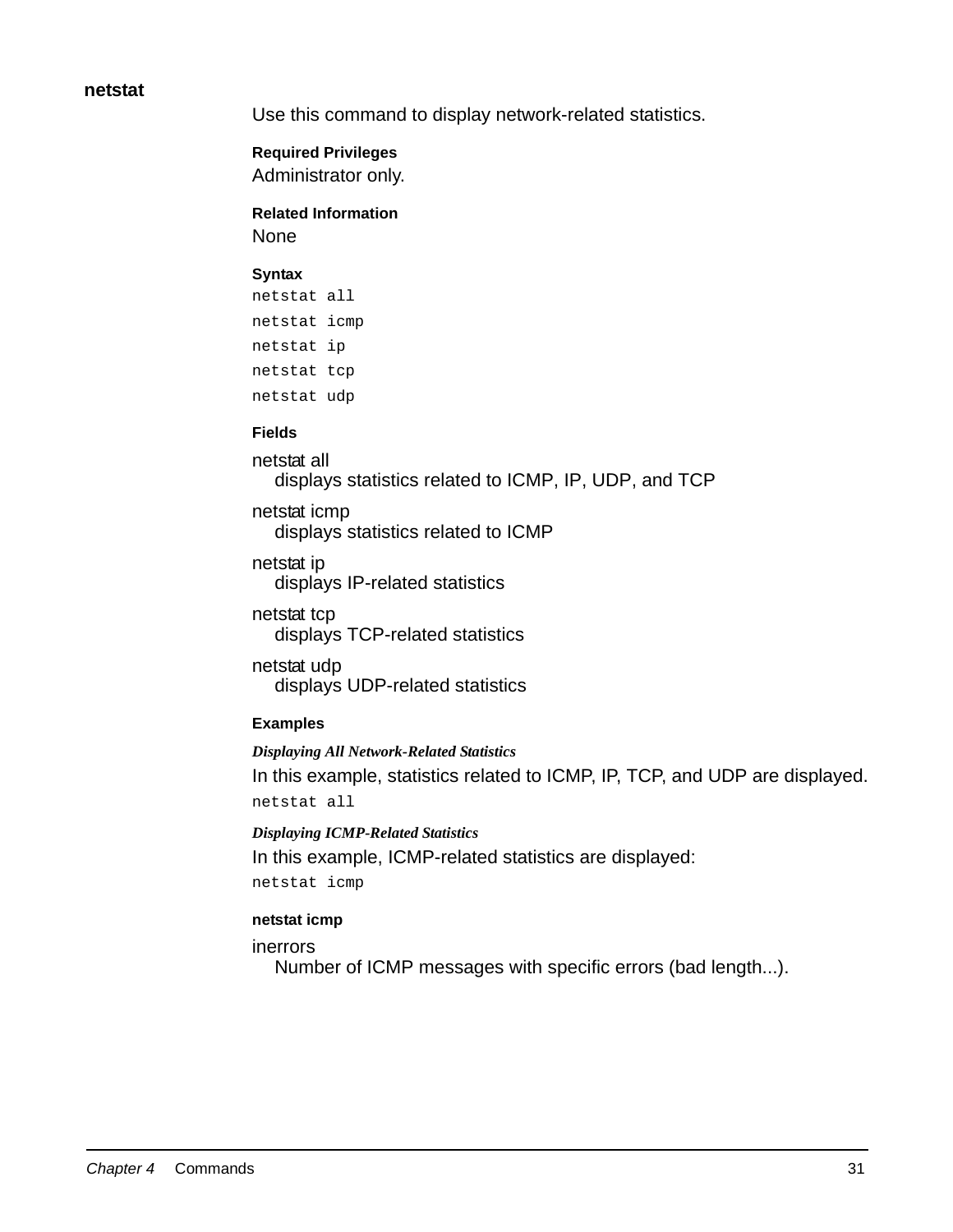indestunreachs number of icmp ''destination unreachable'' messages received. intimeexcds number of icmp ''time exceeded'' messages received. inparamprobs number of icmp ''parameter problem'' messages received. insrcquenchs number of icmp ''source quench'' messages received. inredirects number of icmp redirect ''messages'' received. inechos number of icmp ''echo request'' messages received. inechoreps number of icmp ''echo reply'' messages received. intimestamps number of icmp ''timestamp request'' messages received. intimestampreps number of icmp ''timestamp reply'' messages received. inaddrmasks number of icmp ''address mask request'' messages received. inaddrmaskreps number of icmp ''address mask reply'' messages received. outmsgs number of icmp send messages attempted to send. outerrors number of icmp cannot be sent due to icmp internal problems. outdestunreachs number of icmp '' destination unreachable'' messages sent. outtimeexcds number of icmp ''exceed time'' messages sent. outparmprobs number of icmp ''parameter problem'' messages sent. outsrcquenchs number of icmp ''source quench'' messages sent.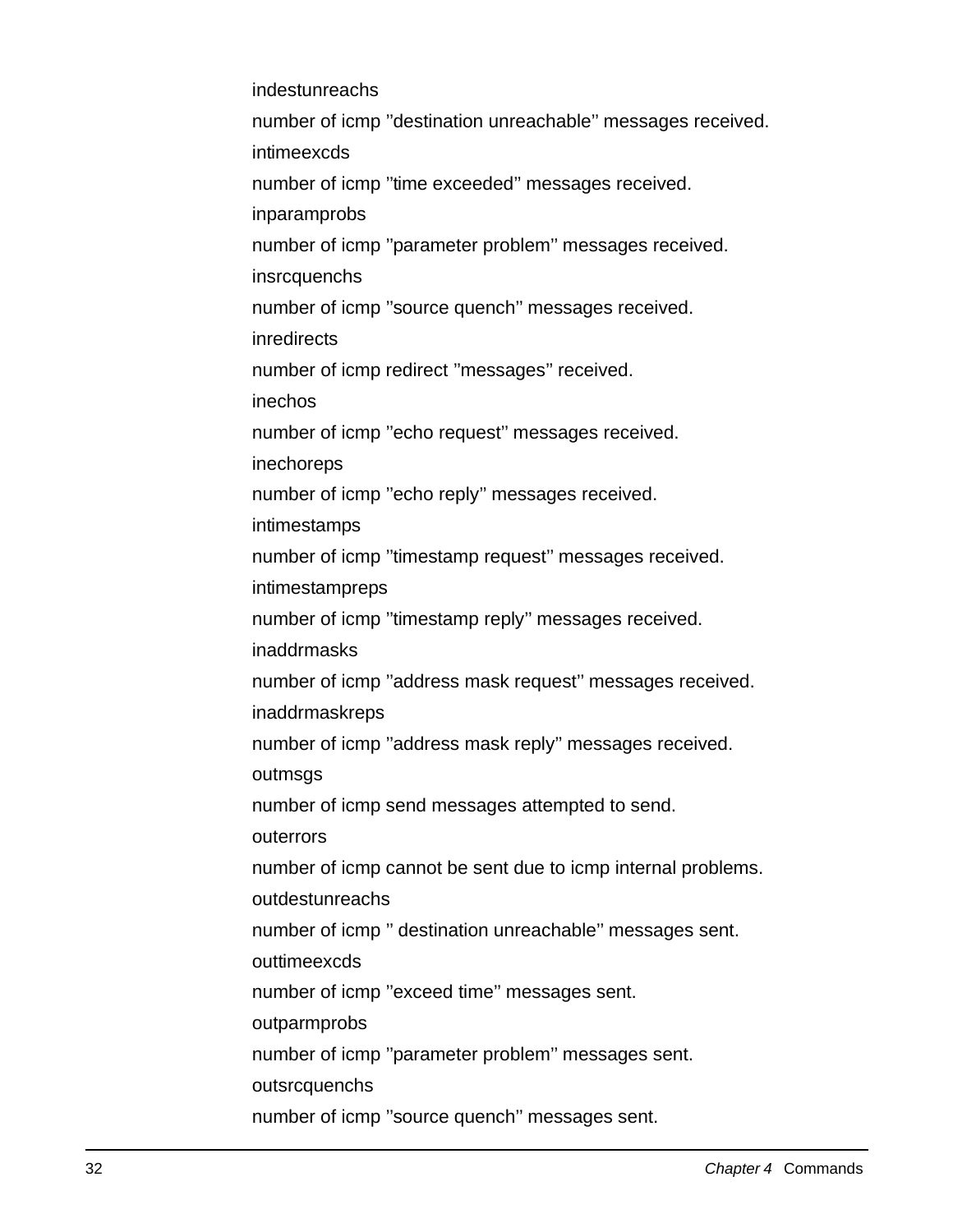outredirects number of icmp ''redirection'' messages sent. outechos number of icmp ''echo'' messages sent. outechoreps number of icmp ''echo reply'' messages sent. outtimestamps number of icmp ''timestamp request'' messages sent. ourtimestampreps number of icmp ''timestamp reply'' messages sent. outaddrmasks number of icmp ''address mask request'' messages sent. outaddrmaskreps number of icmp '' address mask reply'' messages sent.

#### **netstat ip Output**

This command displays the network IP status. DefaultTTL (Time-To-Live) Default Time To Live InReceives Number of received datagrams (included defects datagrams) InHdrErrors Number of datagrams received with no IP header InAddrErrors Number of datagrams received with no valid destination address ForwDatagrams Number of datagrams received and discarded with wrong IP address InUnknownProtos Number of datagrams received and discarded due to unknown protocol InDiscards Number of datagrams received and discarded for unknown reasons InDelivers Number of datagrams received successfully and delivered to IP user-protocols  $(ICMP, TCP, \ldots).$ OutRequests Number of datagrams supplied to IP protocol from high level protocols (ICMP,TCP,...) OutDiscards Number of datagrams transmitted and discarded for unknown reasons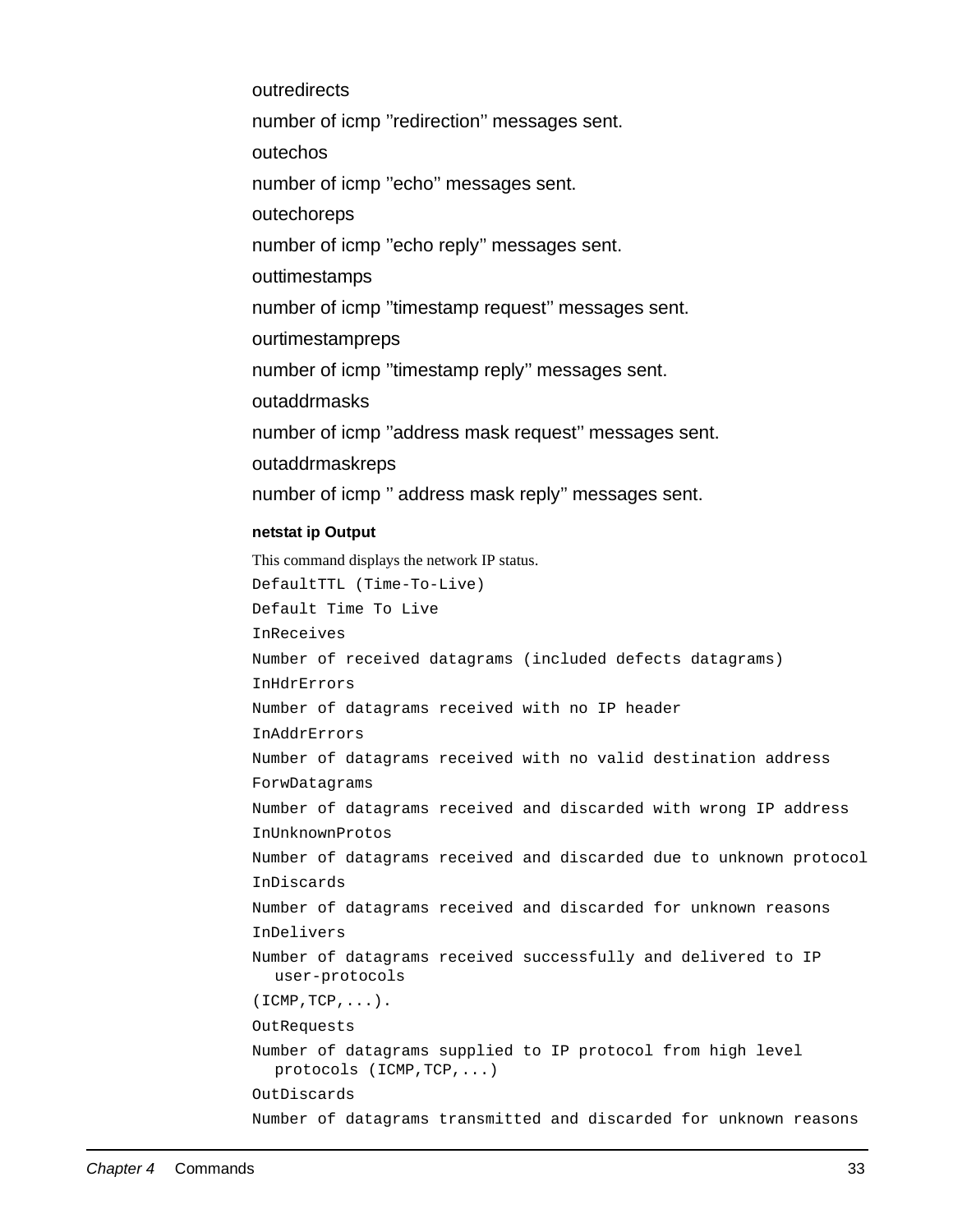ReasmTimeouts

Maximum time allocated to receive fragments before reassemble ReasmReqds Number of IP fragments unable to reassemble ReasmOKs Number of IP fragments reassembled with success ReasmFails Number of errors detected by the IP reassemble algorithm FragOKs Number of IP fragments reassembled with success FragFails Number of IP fragments that have been discarded because they needed to be defragmented at this entity, but could not be done. FragCreates Number of IP fragments that have been generated as a result of

#### **NETSTAT UDP**

This command displays the network UDP status.

**Required Privileges** All users.

**Syntax** NETSTAT UDP

#### **Examples**

netstat udp Udp:

fragmentation at this entity.

InDatagrams 13 NoPorts 13 InErrors 0

OutDatagrams 26

InDatagrams

Number of datagrams received and transmitted to the high level protocol.

**NoPorts** 

Number of datagrams received without any application on the destination port.

**InErrors** 

Number of datagrams received, but not delivered for reasons other than the lack of an application at the destination port.

**OutDatagrams** 

Number of UDP datagrams sent.

#### **NETSTAT TCP**

This command displays the network TCP status.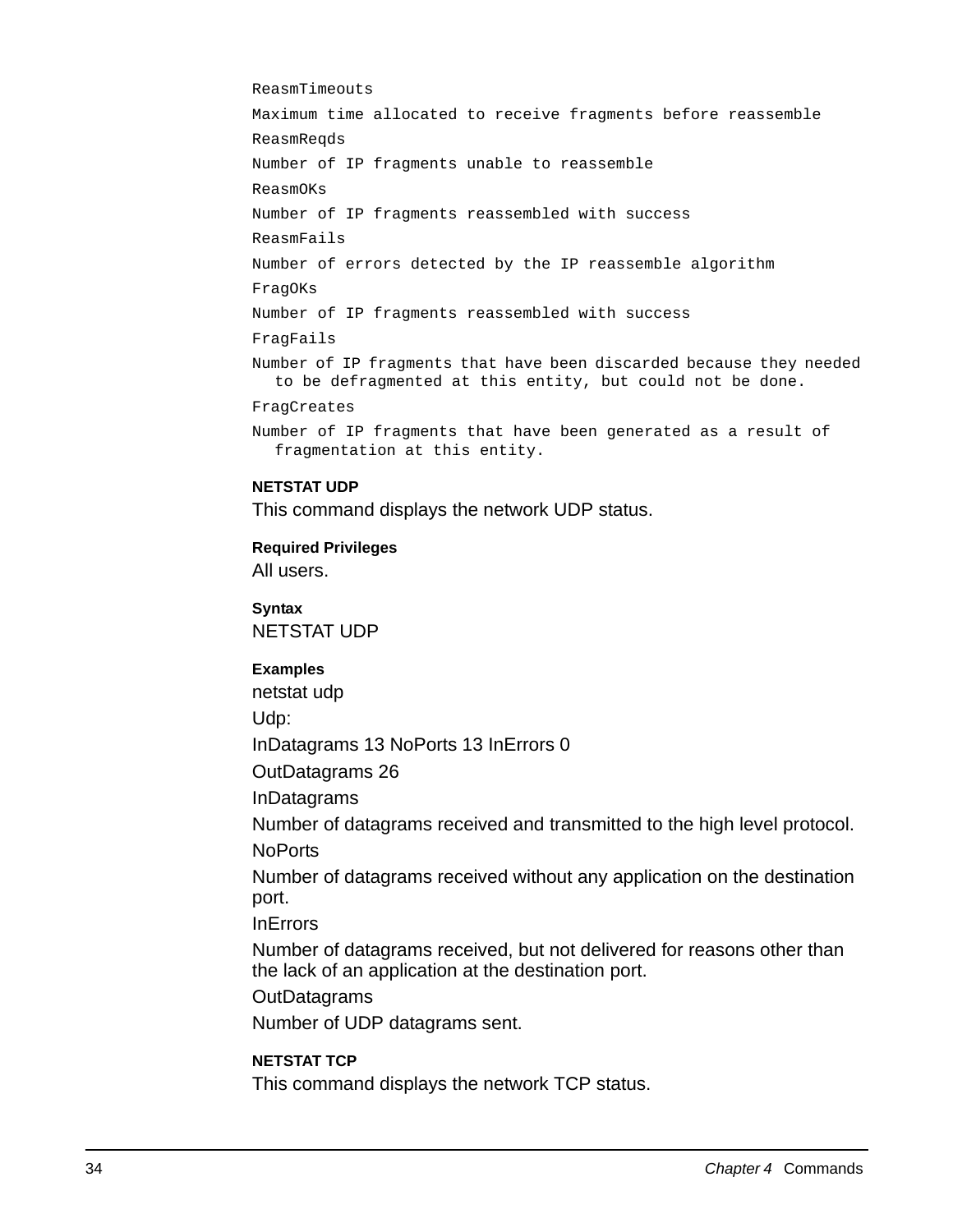# **Required Privileges**

All users.

**Syntax**

Enter the following command to display the network TCP status: NETSTAT TCP

Tcp:

RtoAlgorithm 1 RtoMin 0 RtoMax 0

MaxConn 0 ActiveOpens 3 PassiveOpens 0

AttemptFails 0 EstabResets 0 CurrEstab 3

InSegs 2079 OutSegs 2271 RetransSegs 0

RtoAlgorithm

Algorithm used.

1 : Retransmit time-other

2 : Constant

3 : MIL-STD-1778

4 : Van Jacobson

RtoMin

Minimum delay for retransmission

RtoMax

Maximum delay for retransmission

**MaxConn** 

Maximum connections

Active opens

Number of TCP connections opened.

PassiveOpen

**s** Number of TCP connections closed.

**AttempFails** 

Number of time, TCP connections failed.

**EstabResets** 

Number of active reset.

**CurrEstabs** 

Number of active connections

InSegs

Number of defective segments received, included defect segments.

**OutSegs** 

Number of segments received, excluded retransmit segments **RetransSegs** 

Number of segments retransmitted.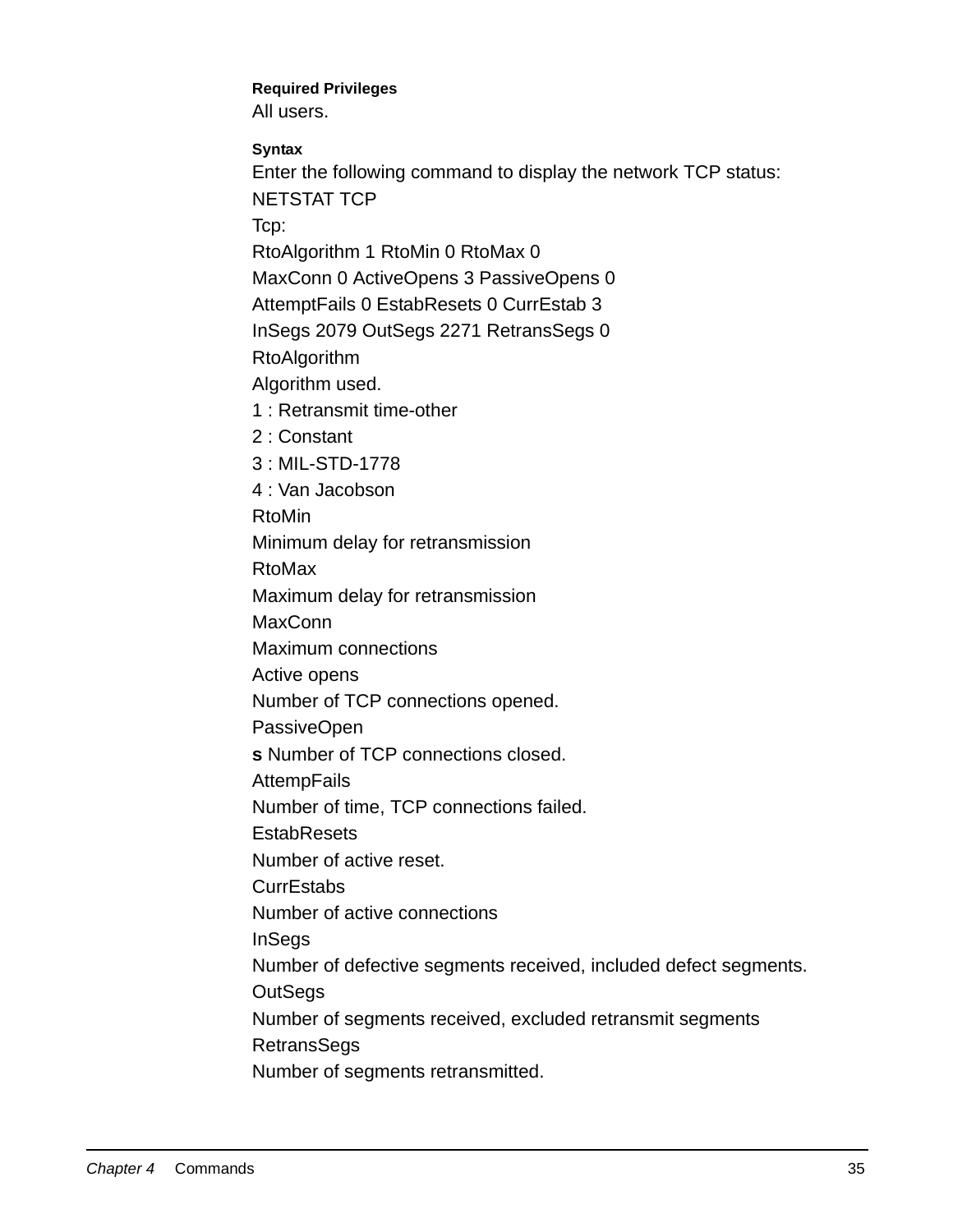#### **NETSTAT ALL**

This command displays all network statistics.

### **Required Privileges**

All users.

**Syntax** NETSTAT ALL

#### **Examples**

This command displays all network statistics. It is an equivalent for all preceeding netstat commands.

netstat all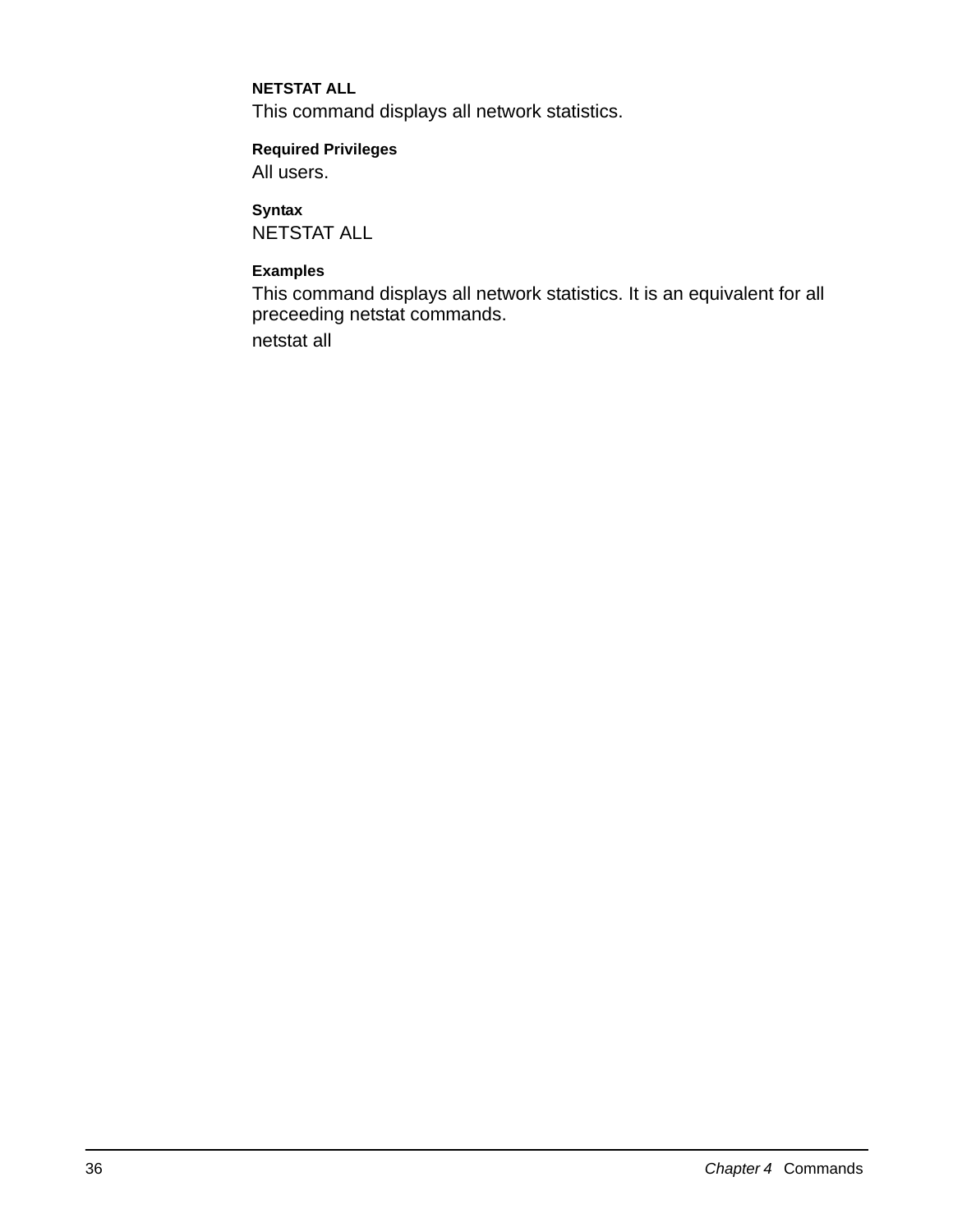### **passwd**

Use this command to change your own password.

### **About the passwd Command**

When you enter the password command you will be prompted to enter a new password and then re-enter it. A save command must be issued to save the password to flash memory.

# **Required Privileges**

None.

# **Related Information**

None.

### **Syntax**

passwd

### **Example**

In this example the user enters the passwd command and then is prompted to enter a new password and then confirm the password.

passwd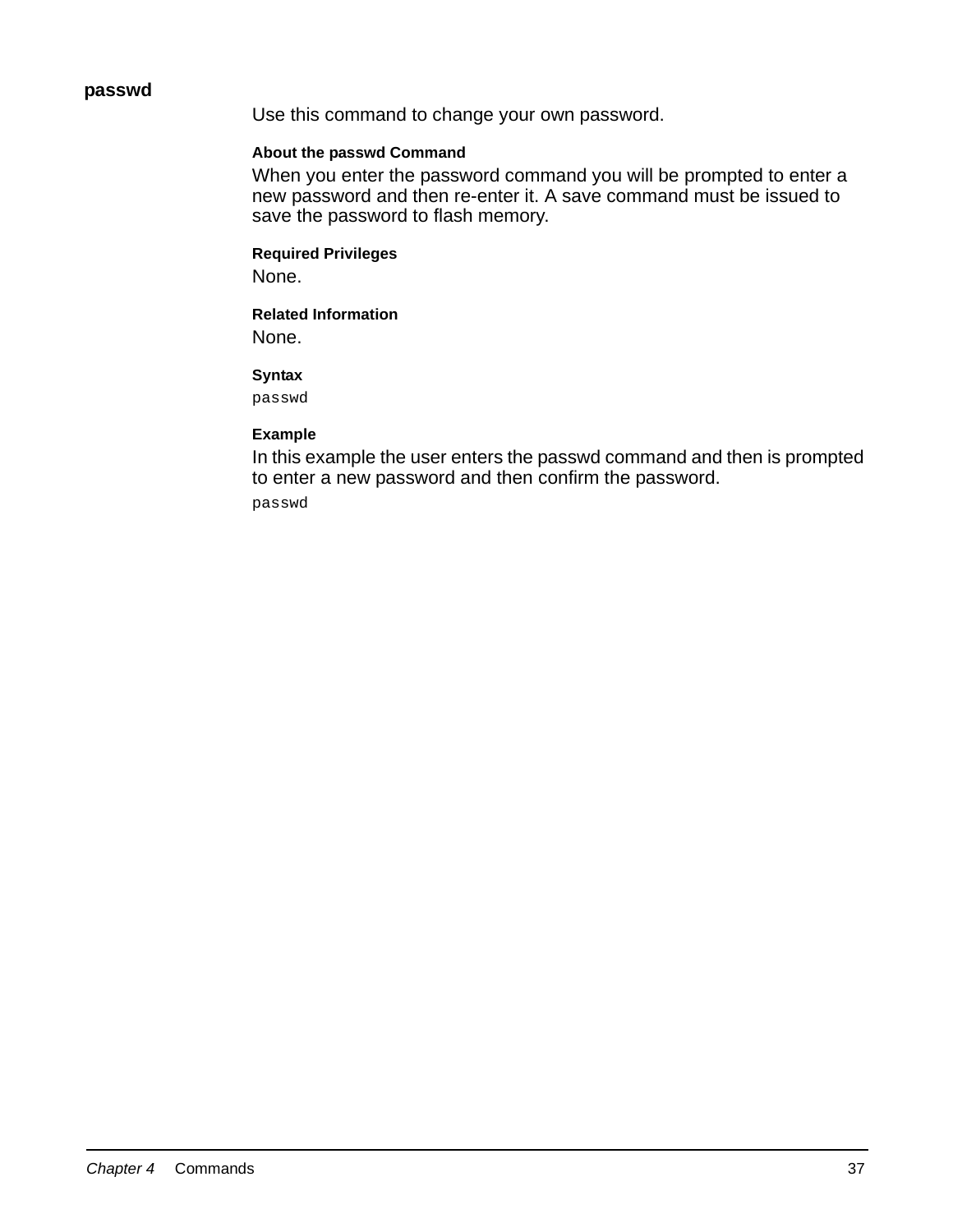# **ping**

Use this command, which requests ICMP echo replies from a network device--to determine whether a device is active and reachable.

**Required Privileges** None.

**Related Information** See "traceroute" on page 74.

## **Syntax**

ping {domain-name | ip-address}

### **Field**

ping {domain-name | ip-address}

tells the device server to send an ICMP echo reply to the device identified by either its DNS name or IP address

### **Examples**

### *Using a DNS Name*

In this example, a DNS name is used to specify the device to which to send the ping:

ping stambrose

### *Using an IP address*

In this example, an IP address is used to specify the device to which to send the ping:

ping 200.1.1.28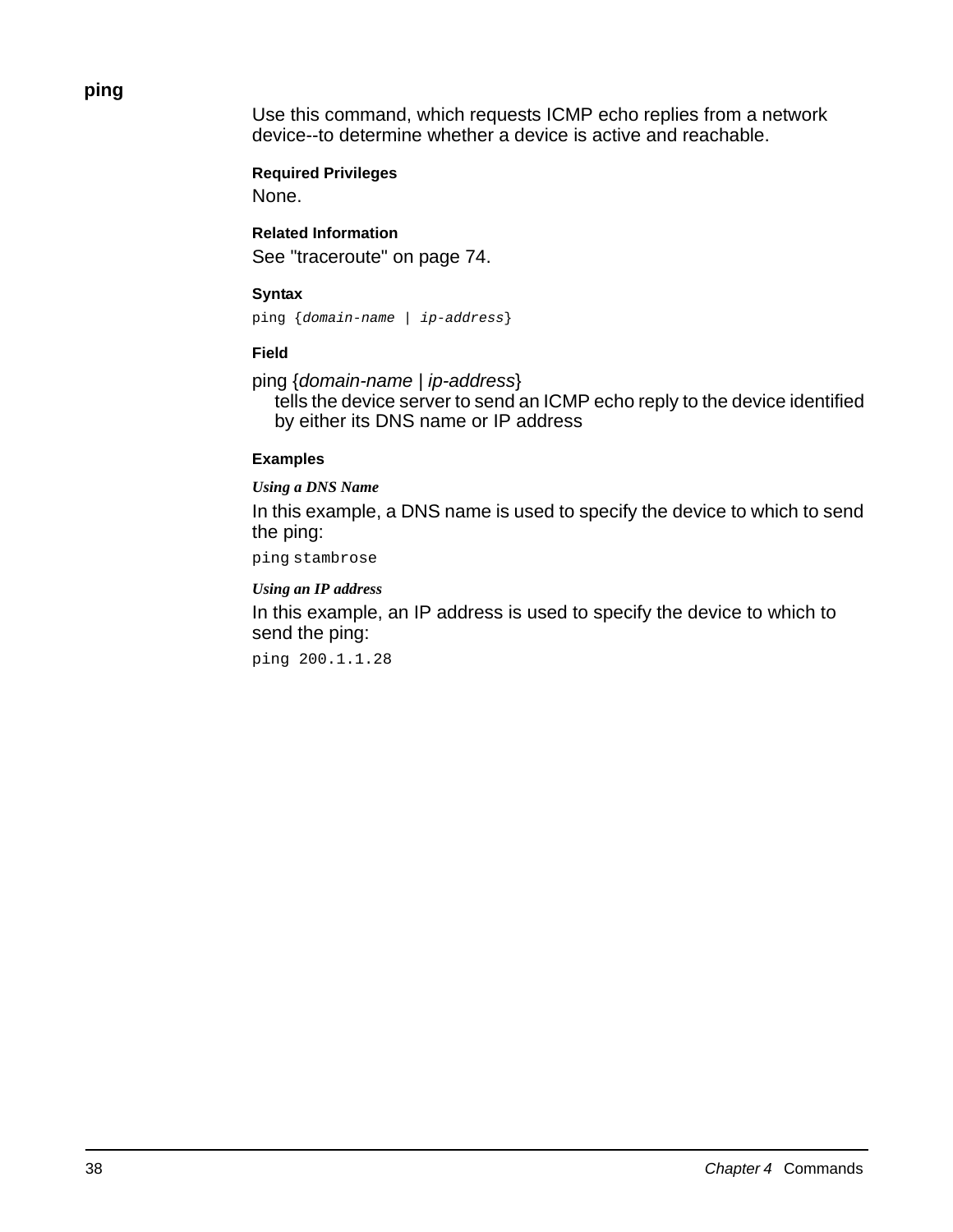Use this command to configure PPP forms.

**Required Privileges**

Administrator only.

**Related Information**

See the following command:

- "dialer" on page 12
- "serial\_ppp" on page 59
- "serial\_ppp" on page 59
- "user" on page 75

#### **Syntax**

```
ppp add name
ppp asyncmap name asyncmap
ppp authname name authentification-name
ppp comment name "comment"
ppp comp name {none | bsd}
ppp delete name
ppp local name local-ip-address
ppp mask name mask 
ppp mru name max-receive-unit
ppp mtu name max-transmit-unit
ppp password name password 
ppp proxy name {yes | no}
ppp remote name remote-ip-address
ppp route name {yes | no | default}
ppp security name {none | pap | chap}
ppp show [name]
```
### **Fields**

ppp add name creates a PPP form with the name specified

ppp asyncmap name asyncmap

is a mask for PPP connections that defines which of the 32 asynchronous control characters to transpose. These characters, in the range 0x00 to 0x1f are used by some devices to implement software flow control. These devices may misinterpret PPP transmission of control characters and close the link. This mask tells PPP which characters to transpose.

**ppp**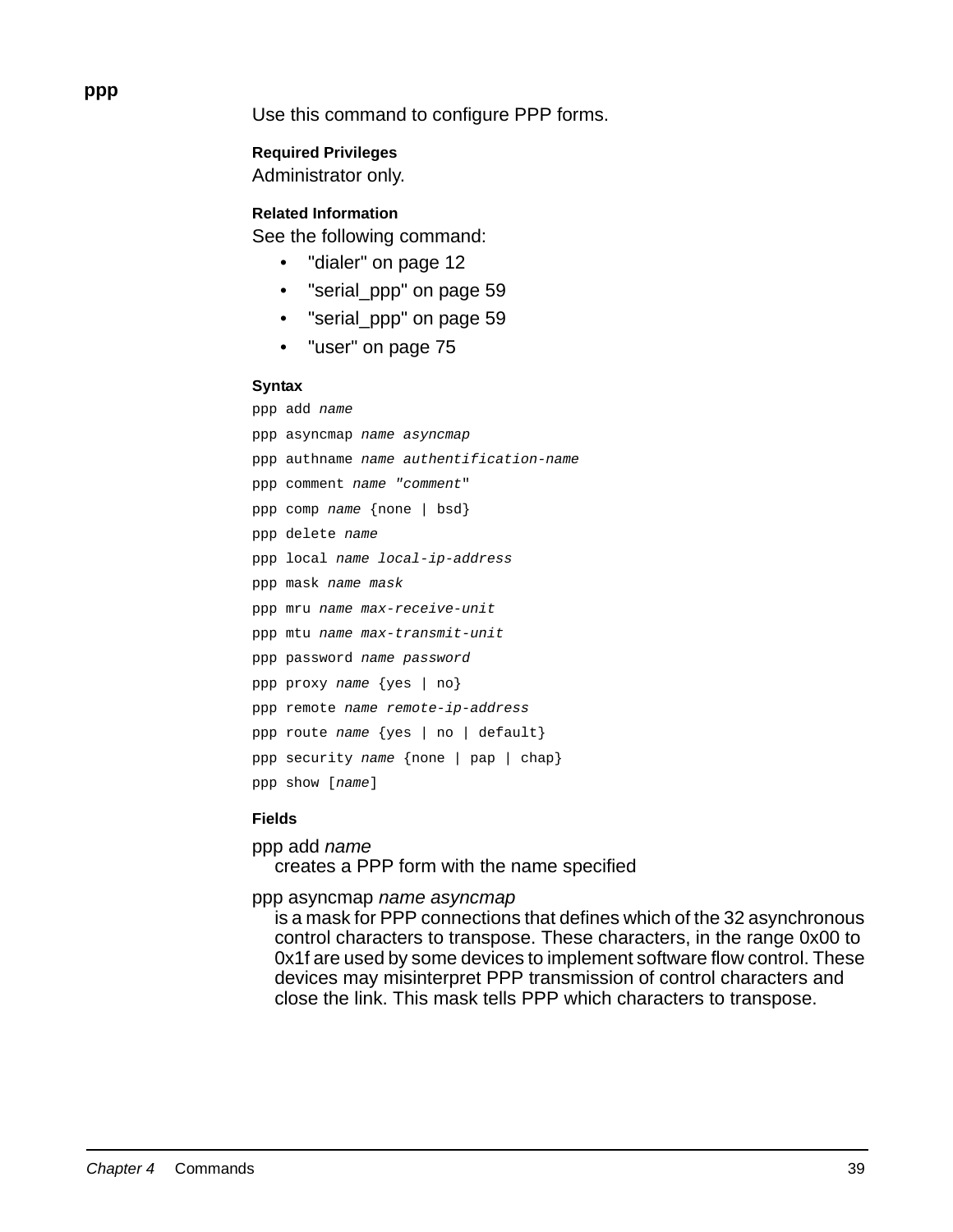The default is FFFF, which means transpose all 32 control characters. Any combination is valid. The following are the most likely masks that you will want to use:

- FFFFFFFF, which means transpose all control characters
- 00000000, which means transpose none
- 000A0000, which means transpose Ctrl-Q and Ctrl-S

ppp authname name authentification-name

is the name to use in replies to PAP and CHAP authentication requests

ppp comment name "comment"

are comments to add to this PPP form. Be sure to enclose comments in quotation marks.

ppp comp name {none | bsd}

determines whether to implement BSD compression on the PPP link. The default is none.

### ppp delete name

deletes a PPP form, identified by its name

# ppp local name local-ip-address

is the IP address on this side of the PPP link. Use one of the following:

- 255.255.255.255 if you want the remote machine to provide an IP address for the local PPP interface
- 0.0.0.0 if you want to use the address provided for the Ethernet interface
- A standard IP address (in dotted decimal format)

# ppp mask name mask

is the mask to use on the PPP subnet

# ppp mru name max-receive-unit

is the maximum receive unit (frame size in bytes) for the PPP link defined by this PPP form. The default is 1500 bytes and the range is 1500 bytes or less.

# ppp mtu name max-transmit-unit

is the maximum transmission unit (frame size in bytes) for the PPP link defined by this PPP form. The default is 1500 bytes and the range is 1500 bytes or less.

# ppp password name password

the password used to reply to PAP or CHAP requests

# ppp proxy name {yes | no}

configures the device server performs Proxy ARP services for the device at the other end of the PPP link defined by this form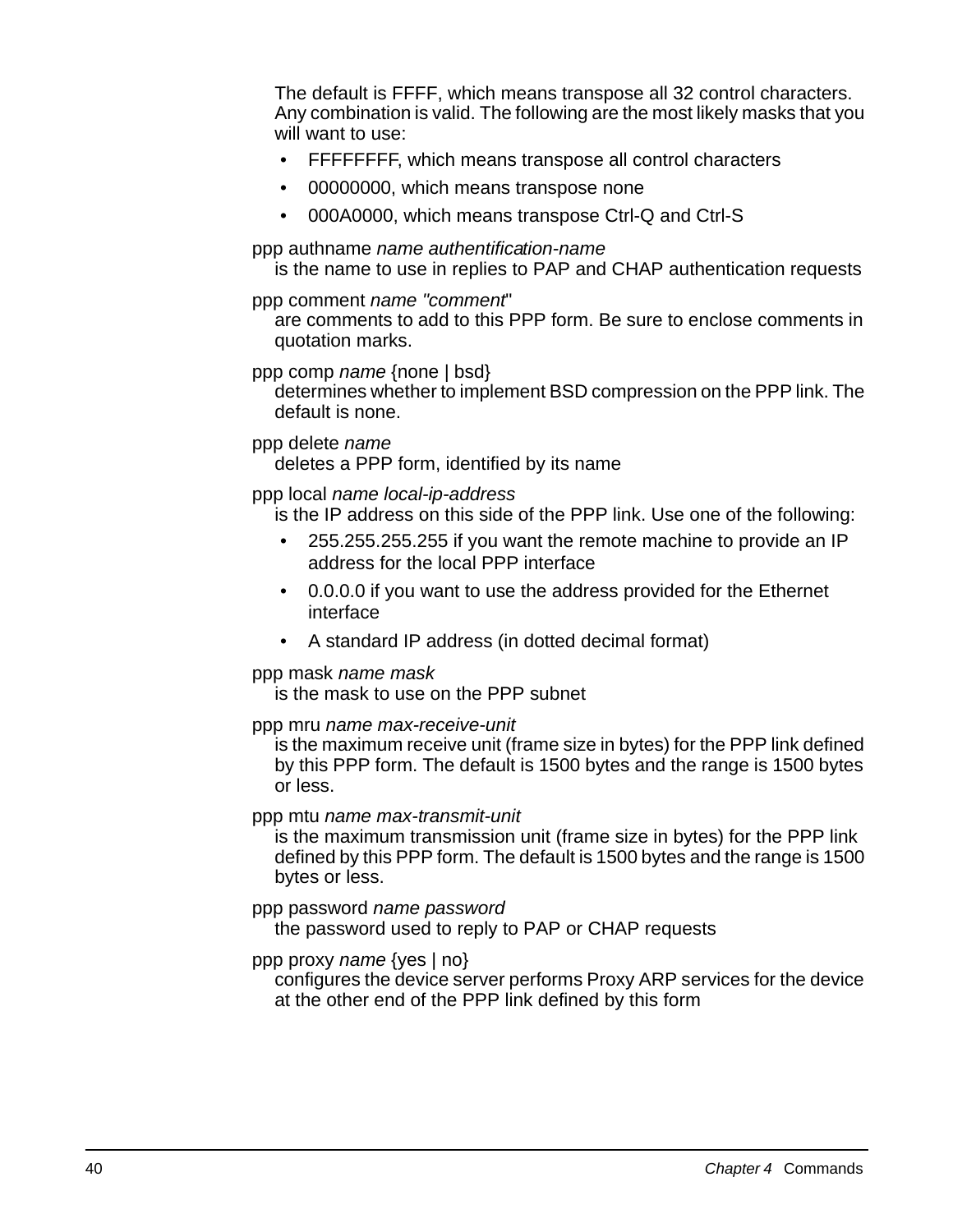ppp remote name remote-ip-address

is the IP address of the system at the other end of the PPP link defined by this form. Use one of the following:

- 255.255.255.255 if you want the remote machine to provide an IP address for the remote PPP interface
- A standard IP address (in dotted decimal format)

ppp route name {yes | no | default} creates a route after a connection is established

ppp security name {none | pap | chap | papcrypt}

determines the type of security to use on the PPP link defined by this PPP form.

- none means do not enable PAP or CHAP authentication
- pap means enable PAP authentication
- chap means enable CHAP authentication
- papcrypt means encrypted PAP authentication

ppp show [name]

displays one of the following:

- A list of PPP forms (if no name is specified)
- Parameters on a particular PPP form (if a name is specified)

#### **Examples**

#### *Adding a PPP Form to the Configuration*

In this example, a PPP form is added to the configuration:

ppp add ppp-out

*Deleting a PPP Form from the Configuration*

In this example, a PPP form is deleted from the configuration:

ppp delete ppp-out

*Displaying a List of PPP Forms*

In this example, a list of PPP forms is displayed.

ppp show

*Adding a Comment to a PPP Form*

In this example, a comment is added to a PPP form.

ppp comment name "This form is for outbound calls"

#### *Displaying a Form Parameters*

In this example, parameters for a form are displayed.

ppp show dial-out

# *Configuring PAP and CHAP Authentication* In this example, PAP and CHAP authentication are configured.

ppp security dial-out pap

ppp security dial-out chap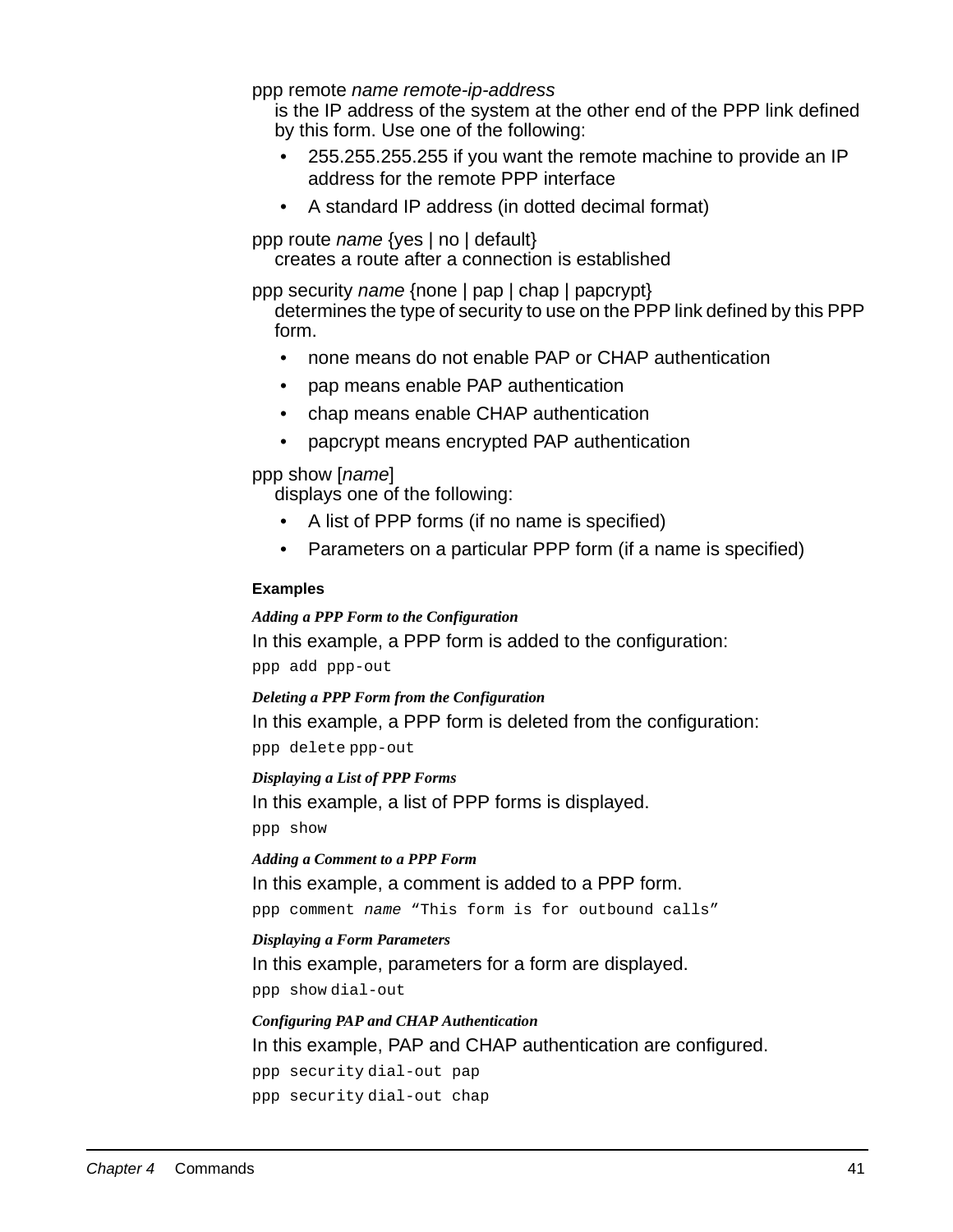### *Configuring a Local IP Address*

In this example, a local IP address, is configured for the serial port interface defined in this PPP form.

ppp local dial-out 192.168.1.50

### *Configuring a Remote IP Address*

In this example, an IP address for the system at the other end of the PPP link is configured:

ppp remote dial-out 192.168.1.60

### *Configuring a Subnet Mask*

In this example, a subnet mask is configured for the PPP subnet.

ppp mask dial-out 255.255.255.0

# *Configuring Proxy ARP*

In this example, the device server provides Proxy ARP services for the remote PPP system.

ppp proxy dial-out yes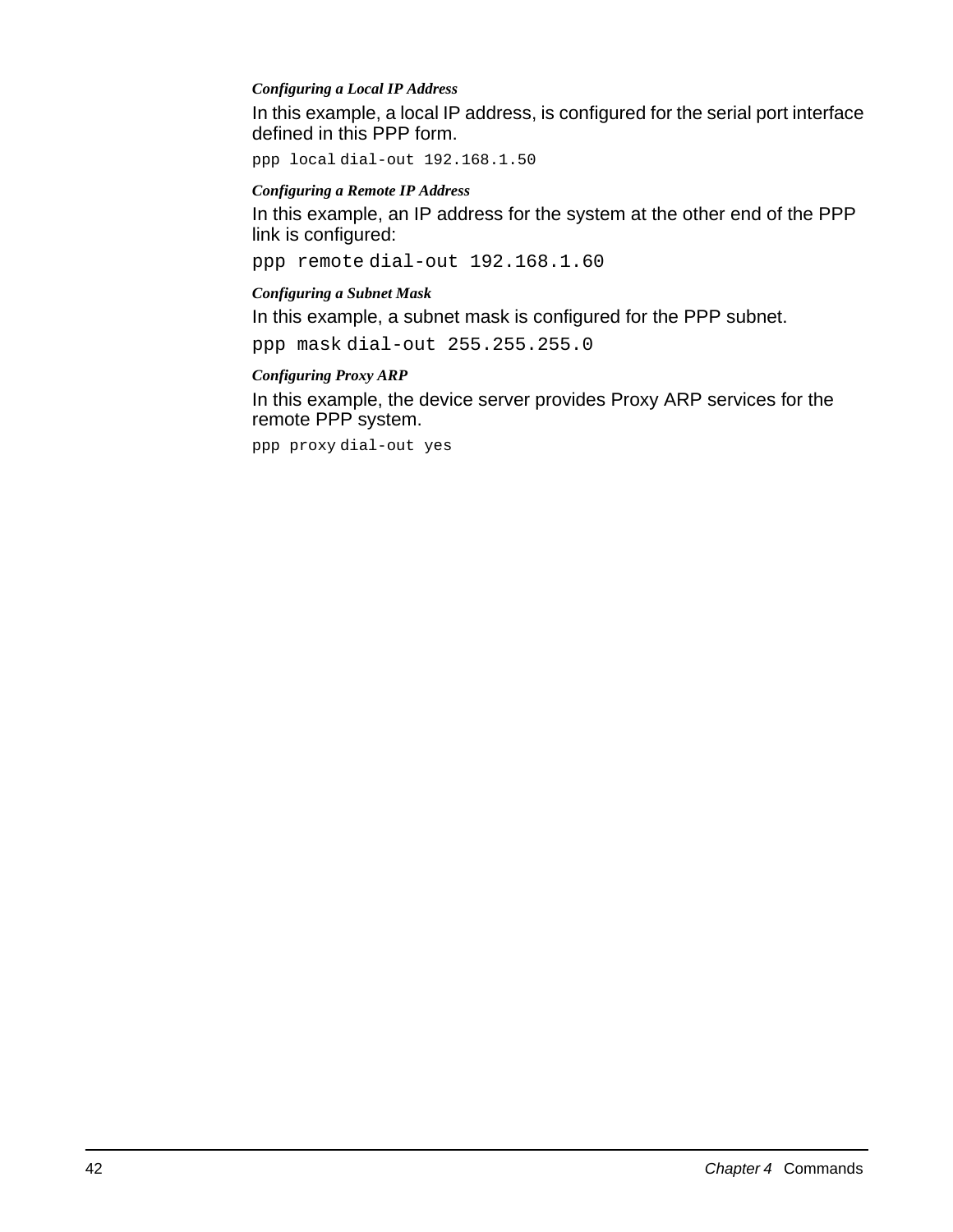## **printer**

Use this command to manage the printing properties.

Note: Some printers do not manage the line feed correctly. In this case, the documents will be printed with a "stairs effect." To resolve this problem, enable the line feed management for the device with the nlmap option.

#### **Required Privileges**

None

### **Related Documentation**

See "serial\_ppp" on page 59.

#### **Syntax**

```
printer name printer-name ports
printer nlmap {yes | no} ports
printer show ports
```
#### **Fields**

printer name printer-name ports assigns a name to the printer connected to the port specified

printer nlmap {yes | no} turns line feed management on or off

printer show ports displays the settings for the printer that is connected to the port specified

#### **Examples**

*Assigning a Name to a Printer* printer name marketing-print 2

*Turning Line Feed Management On*

printer nlmap yes 2

#### *Displaying Printer Settings*

printer show 1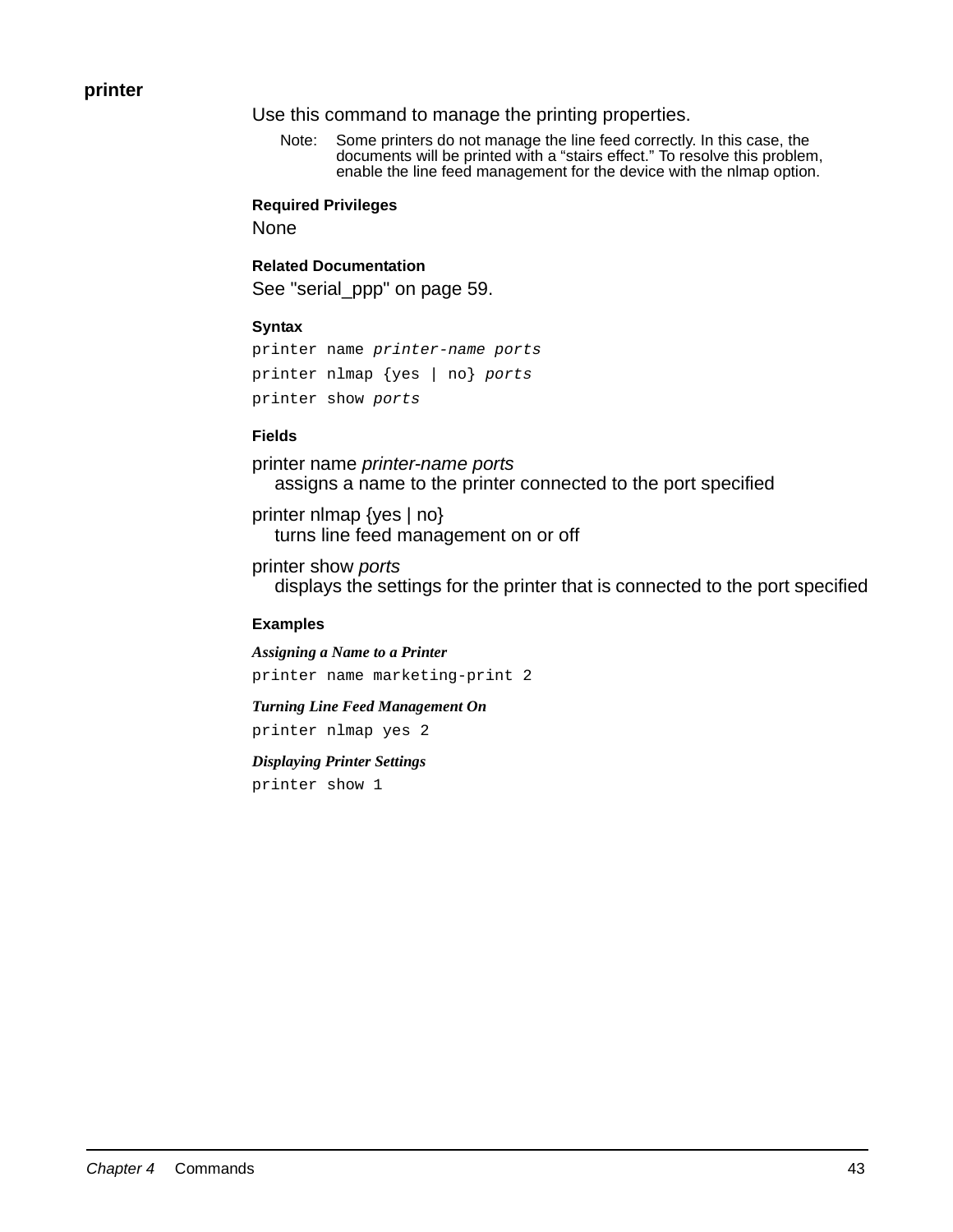**raw**

Use this command to setup the advanced parameters of the raw mode.

# **Required Privileges**

Administrators only.

## **Related Information**

See "rawtcp" on page 45

### **Syntax**

```
raw redircts {none | dtr | rts | dtr_rts} {all | ports}
raw redirdcd {none | dtr | rts | dtr_rts} {all | ports}
raw redirdsr {none | dtr | rts | dtr_rts} {all | ports}
raw rflowctrl {yes | no} {all | ports}
raw show \{all \mid ports\}
```
### **Fields**

raw redircts {none | dtr | rts | dtr\_rts} {all | ports} ties the CTS signal to the signal or signals specified, so that when the CTS signal changes states, so does the other signal

raw redirdcd {none | dtr | rts | dtr\_rts} {all | ports} ties the DCD signal to the signal or signals specified, so that when the DCD signal changes states, so does the other signal

raw redirdsr {none | dtr | rts | dtr\_rts} {all | ports} ties the DSR signal to the signal or signals specified, so that when the DSR signal changes states, so does the other signal

raw rflowctrl {yes | no} {all | ports} enables or disables flow control for a specified port

raw show {all | ports} displays raw information on the specified port(s)

# **Examples**

*Displaying Raw Information on Port 2* raw show 2

*Tying DSR to RTS*

raw redirdsr rts 2

### *Disabling Flow Control on Port 2*

raw rflowctrl no 2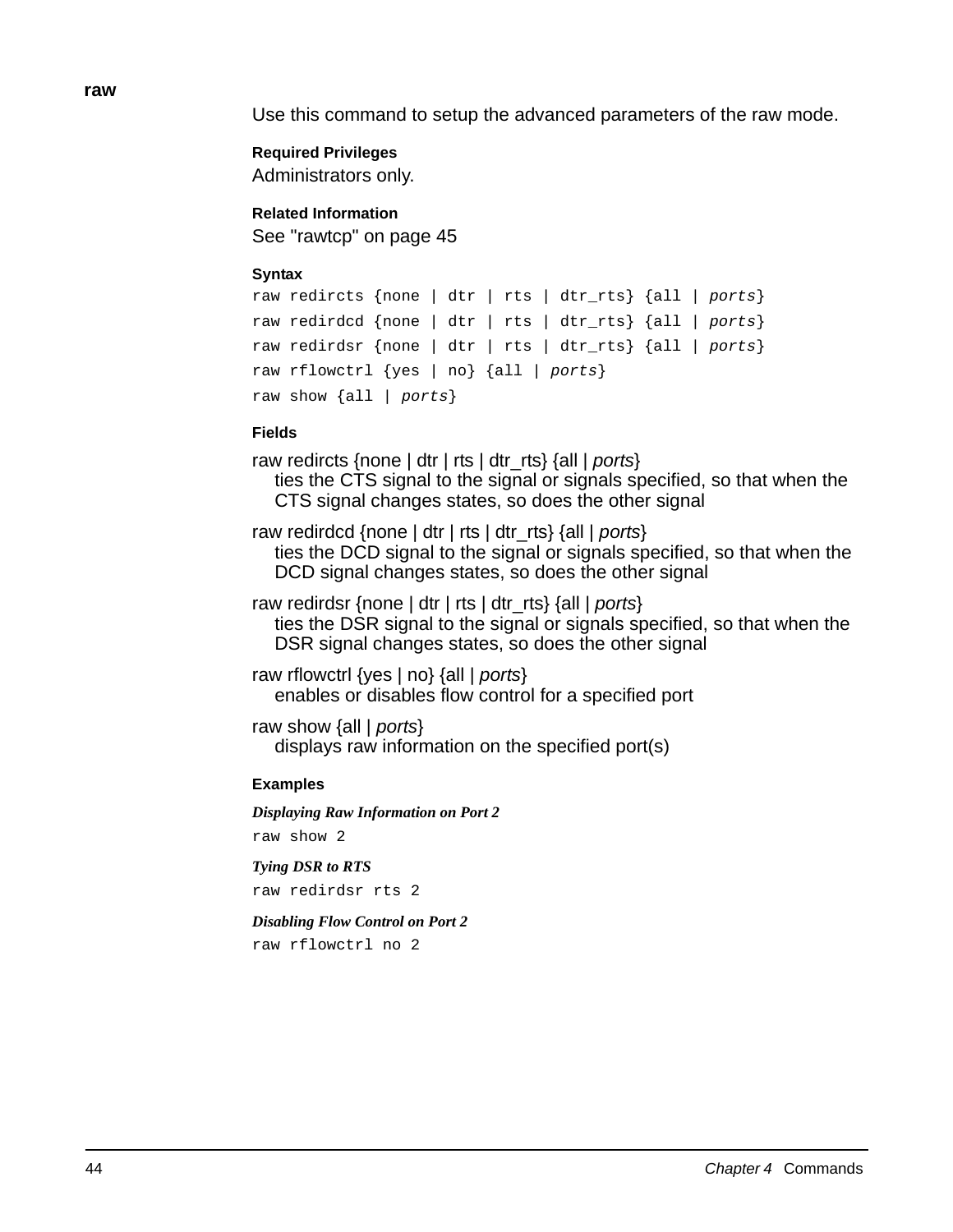#### **rawtcp**

Use this command to establish raw TCP connections.

**Required Privileges** Administrators only.

**Related Information** None.

### **Syntax**

```
rawtcp cer {yes | no} {all | ports}
rawtcp cervalue hexadecimal_num {all | ports}
rawtcp inputdelay delay_in_milli-seconds {all | ports}
rawtcp inputframesize {1..16384} {all | ports}
rawtcp listenport integer {all | ports}
rawtcp nodelay {yes | no} {all | ports}
rawtcp outputdelay delay_in_milli-seconds {all | ports}
rawtcp outputframesize {1..16384} {all | ports}
rawtcp remote {all | ports}
rawtcp remotehost ip_address:tcp_port {all | ports}
rawtcp retry delay_in_milli-seconds {all | ports}
rawtcp show {all | ports}
rawtcp sorcybuf \{1..16384\} \{all \mid ports\}rawtcp sosnddelay delay_in_milli-seconds {all | ports}
rawtcp tcp {both|client|server} {all | ports}
```
### **Fields**

rawtcp cer {yes | no} {all | ports} enables or disables detection of the character that defines the end of a block of serial data

rawtcp cervalue *hexadecimal\_num* {all | ports} configures the end of block character (in hexadecimal), which the device server uses to determine the end of a block of serial data

rawtcp inputdelay delay in milli-seconds {all | ports} configures the period in milliseconds to hold raw data before sending it to the device connected to the serial port. The default range is 0 and the range is 0 to 999,999.

rawtcp inputframesize {1..16384} ports configures the maximum size of a block of serial data that will be passed to the device on the serial port specified. The default is 256 bytes.

rawtcp listenport integer ports sets the TCP port number that the device server uses for raw data.

rawtcp nodelay {yes | no} ports data is transmitted immediately (no delay).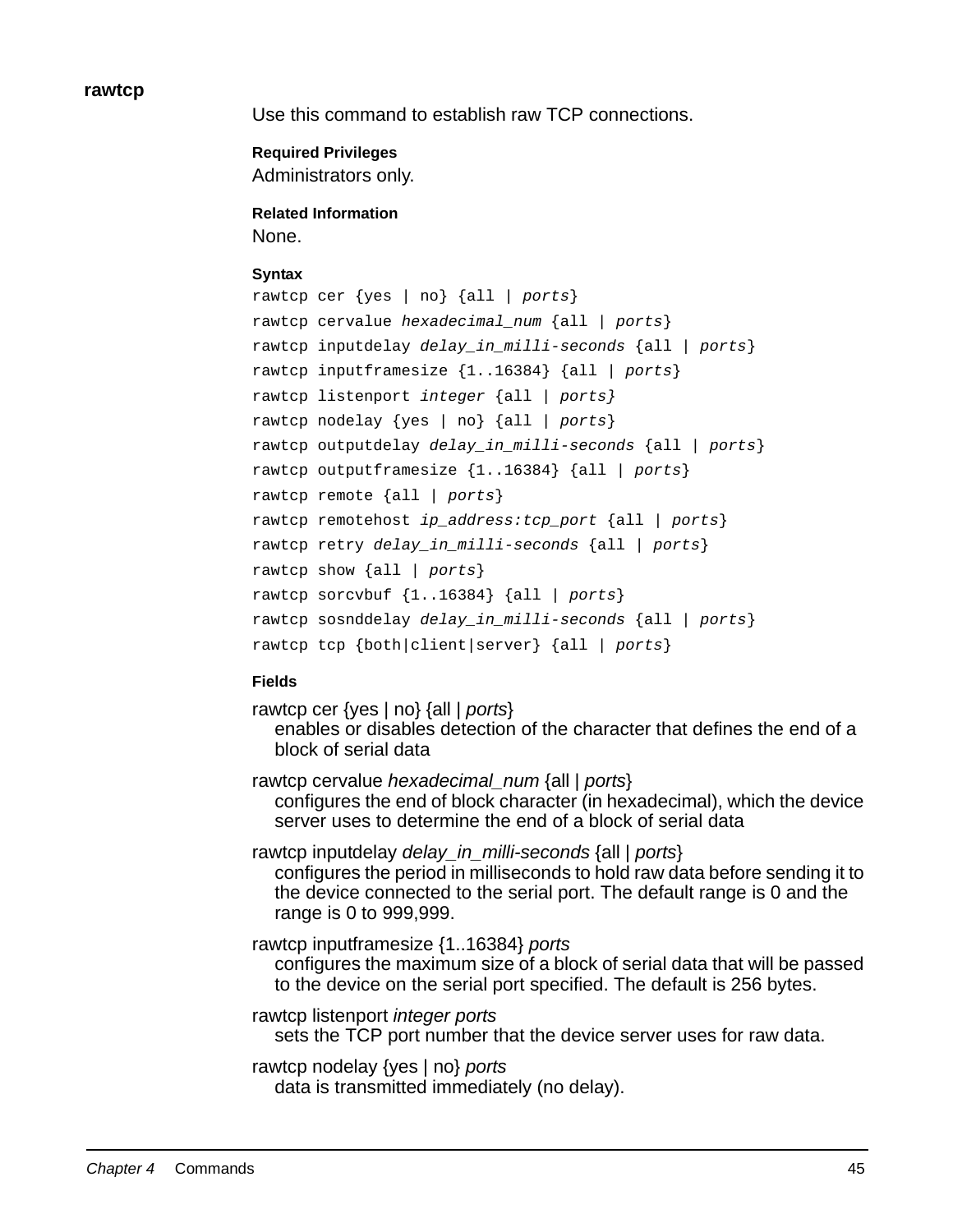rawtcp outputdelay delay\_in\_milli-seconds ports

configures the period in milliseconds to hold raw data before sending it to network. The default is 0 and the range is 0 to 999,999.

rawtcp outputframesize {1..16384} ports configures the maximum frame size.

rawtcp remote ports displays a list of remote rawtcp ports

rawtcp remotehost ip\_address:tcp\_port ports

configures the IP address and TCP port number to identify a remote host and a TCP port, which will be used to establish an automatic raw connection

rawtcp retry delay in milli-seconds ports

configures the maximum number of time to attempt to connect to a host before determining that the host is unreachable. The default is 5 and the range is 1 to 999.

rawtcp show ports displays rawtcp information for the ports specified

rawtcp sorcvbuf {1..16384} ports

sets the size of the socket receiver buffer. The connection is closed when the data limit is reached.

rawtcp sosnddelay delay\_in\_milli-seconds ports sets a delay for a frame broadcast to the remote host. If a response doesn't arrive in a given time, the connection is closed

rawtcp tcp {both|client|server} ports configures the rawtcp mode for the port, client, server, or both

# **Examples**

*Display Rawtcp Port Information* rawtcp show 2l

*Set Input Buffer Size on Port 2* rawtcp inputframesize 256 2

*Set Input Frame Delay on Port 2*

rawtcp inputdelay 25 2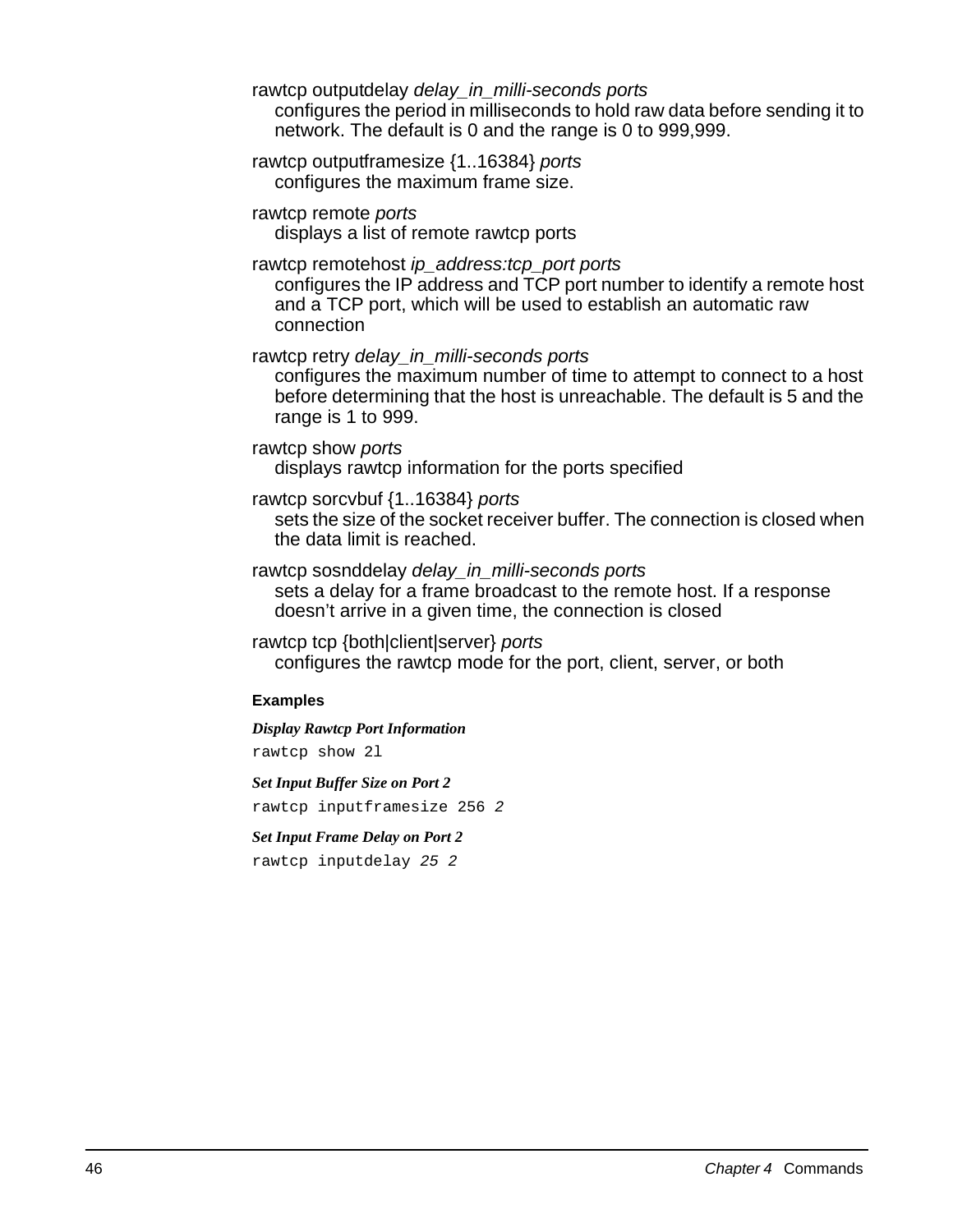# **realport**

Use this command to set RealPort parameters.

**Required Privileges** Administrators only.

**Related Information** See "test" on page 71.

#### **Syntax**

```
realport debug \{0 \mid 1 \mid 2 \mid 3\}realport disable
realport enable
realport reset
realport show
realport status
```
### **Fields**

realport debug  $\{0 \mid 1 \mid 2 \mid 3\}$ sets realport debug levels. The lowest level (0) is the default and it turns off debug mode.

realport disable disables the realport service

realport enable enables the realport service

realport reset resets the realport service

realport show displays realport port information

realport status displays realport status

#### **Examples**

*Displaying RealPort Port Information* realport show

*Enabling RealPort*

realport enable

*Displaying RealPort Status* realport status

*Adjusting Debugging Levels* realport debug 3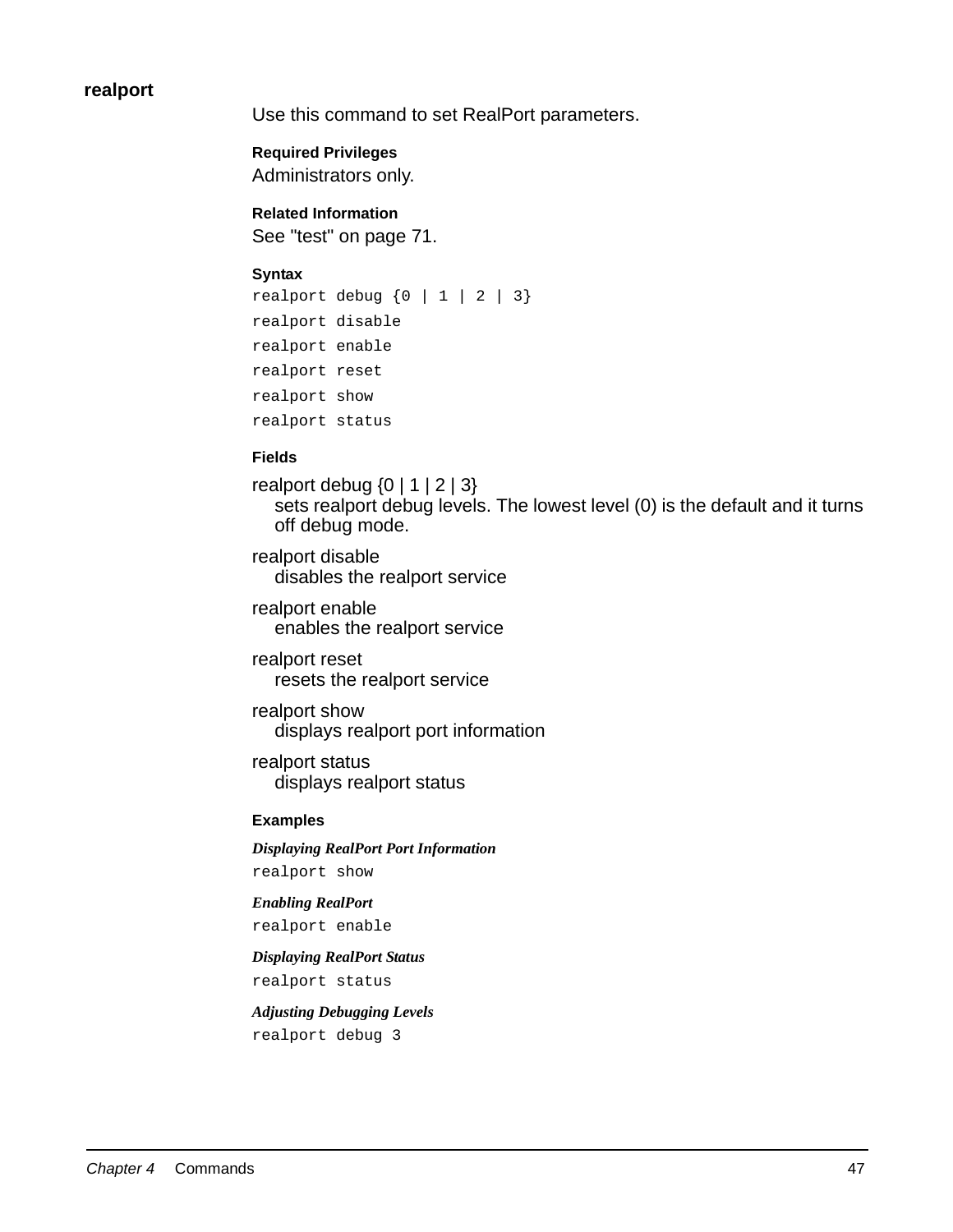#### **reset**

Use this command to activate changes in the configuration and restart services.

# **Required Privileges**

Administrator only.

#### **Syntax**

```
reset dhcp
reset domain
reset firewall
reset mux_dg
reset net eth0
reset printer
reset serial ports
reset sync ports
```
### **Fields**

reset dhcp restarts dhcp and activates any changes

reset domain resets DNS configuration to the defaults

reset firewall resets the firewall configuration to the defaults

reset mux\_dg resets mux\_dg configuration to the defaults

### reset net eth0

resets the network configuration, which is identified by its network interface name, eth0.

reset printer resets the printer configuration to the defaults

reset serial ports resets the configuration for the port specified to the defaults

### **Examples**

#### *Resetting Port Configuration*

reset serial 1

# *Resetting the Configuration for the Ethernet Interface*

reset net eth0

### **rlogin**

Use this command to make an rlogin connection to a specified host.

**Required Privileges** None.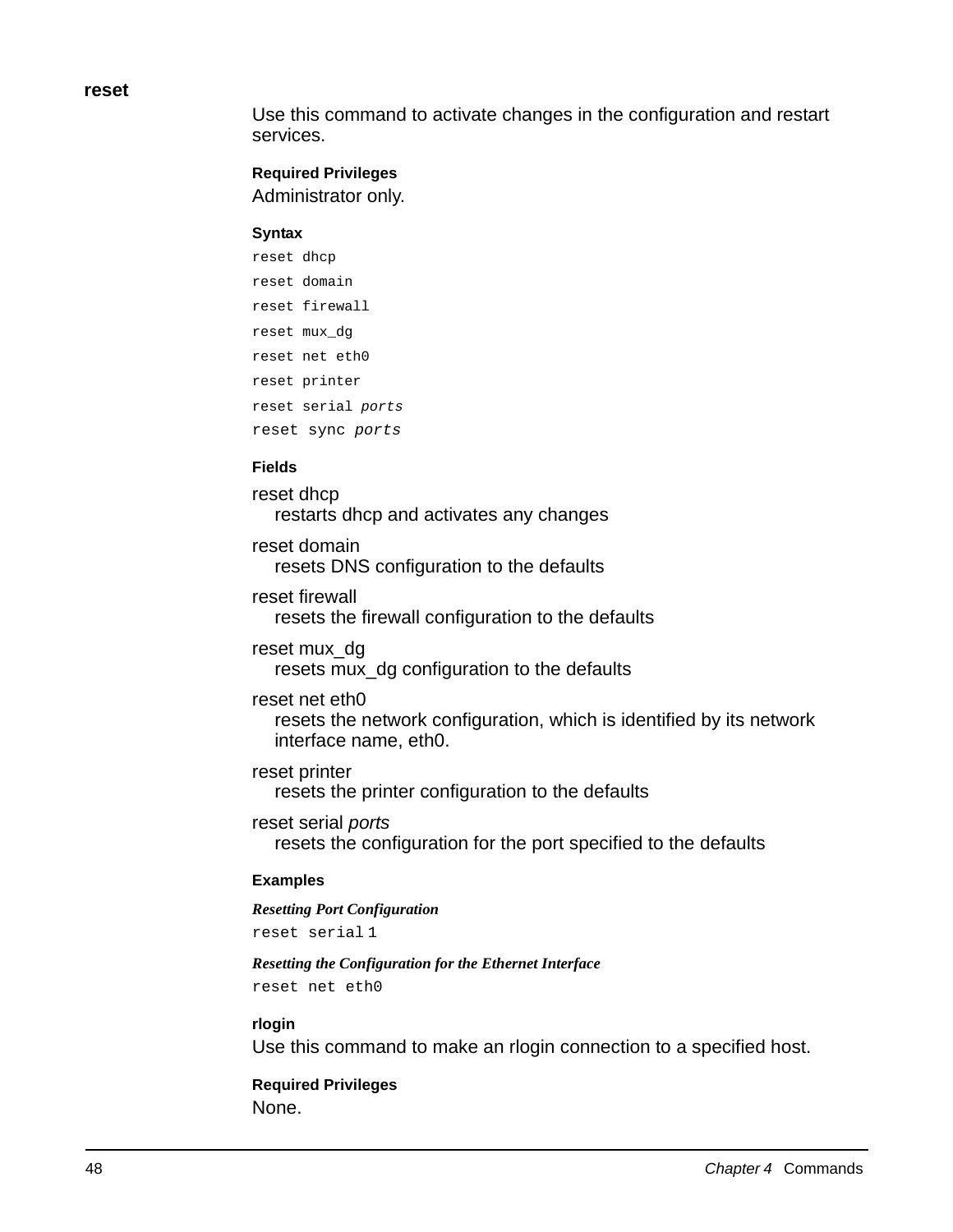# **Related Documentation**

See "telnet" on page 67.

# **Syntax**

rlogin [user user-name] {domain-name | ip-address}

## **Fields**

rlogin user user-name {*domain-name* | *ip-address*}

is the command that initiates an rlogin session with a remote host.

- user-name identifies the user. This name is passed to the system to which this rlogin connection is made
- domain-name and ip-address are alternate ways of identifying the remote system.

### **Examples**

*Using a DNS Name* rlogin user sammy poe

### *Using an IP Address*

rlogin 192.168.0.1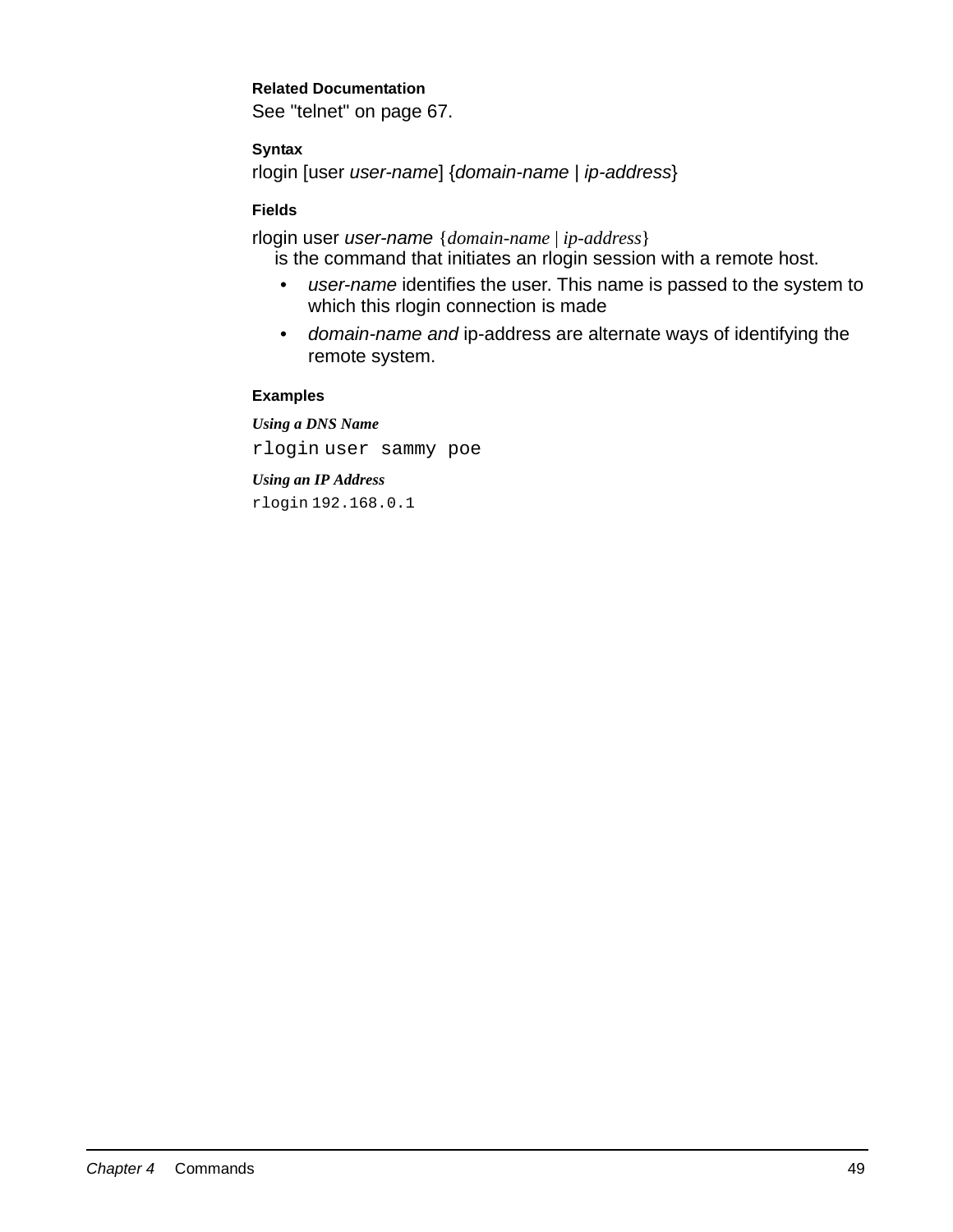#### **route**

Use this command to display and edit the routing table.

### **Required Privileges**

Administrator only.

# **Related Documentation**

None.

### **Syntax**

```
route add host interface ip-address gateway-ip-address
route add net interface {default | ip-address} gateway-ip-address mask
route delete {default | ip-address}
route show
route static
```
### **Fields**

route add host interface ip-address gateway-ip-address adds a static route to the host identified by its IP address:

- *interface* is the network interface. For the Ethernet interface, always use eth0.
- *ip-address* is the IP address of the host that will be reached by this route
- gateway-ip-address is the address to which all packets destined for the host are to be forwarded

route add net interface {default | ip-address} gateway-ip-address mask adds a static route to a network

- interface is the network interface. For the Ethernet interface always use eth0.
- {default | *ip-address*}: Use a specific network address to define a route to a specific network. To define a default router to which all packets bound for unknown destinations will be forwarded use default.
- gateway-ip-address is the IP address of a router (gateway)

route delete {default | ip-address}

deletes from the configuration either a route to a specific IP address or the default router

route show displays dynamic routes

route static displays all static routes

# **Examples**

*Displaying the Static Routing Table* route static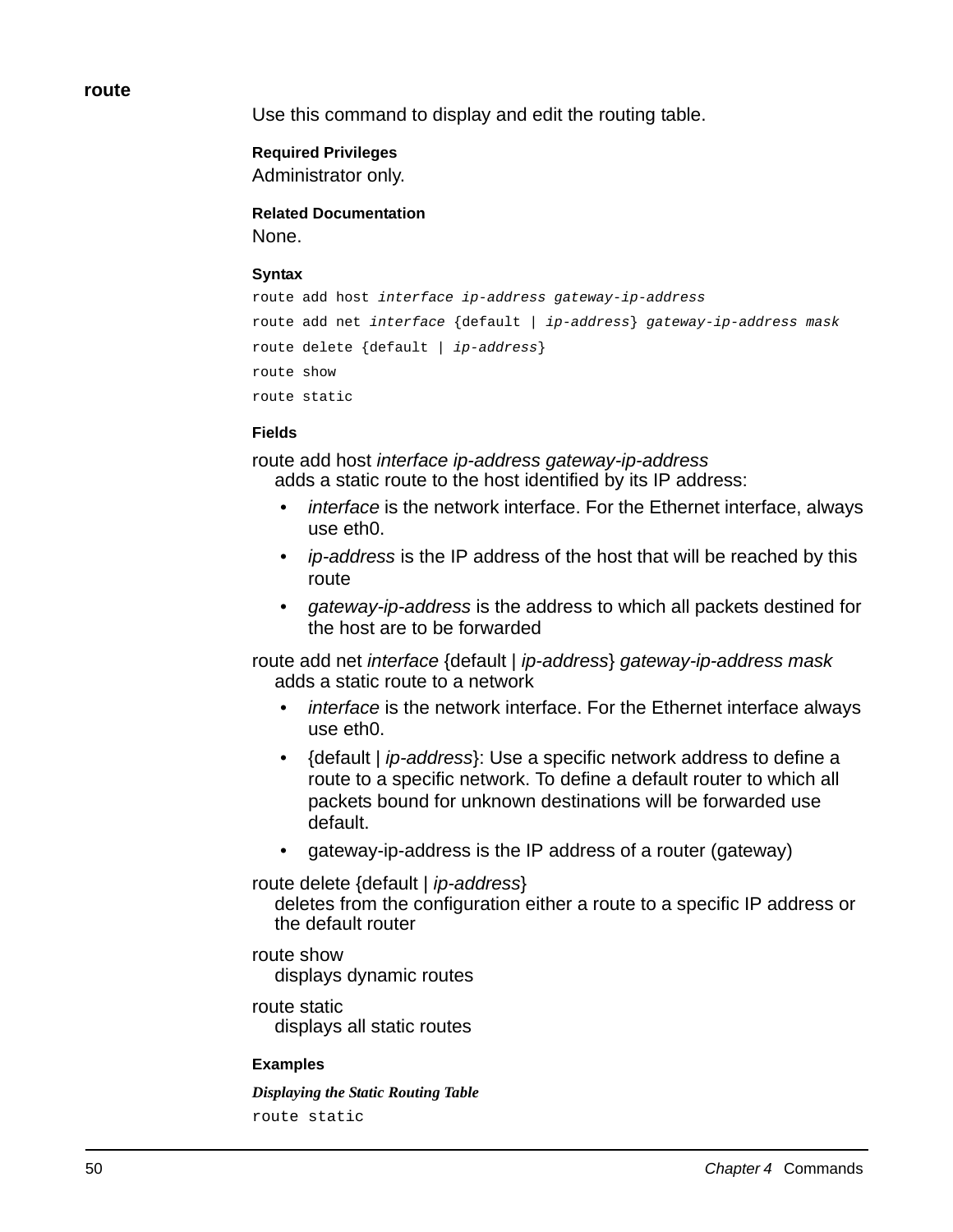#### *Adding a Static Route to Network*

route add net eth0 192.168.2.0 192.168.1.30 255.255.255.0

#### *Adding a Route to a Host*

route add host eth0 192.168.1.20 255.255.255.255

### *Deleting a Route to a Host*

route delete 192.168.2.0

To define a default route, the target must have a value of 0.0.0.0. The word default is also accepted. route add net eth0 0.0.0.0 192.168.1.1 0.0.0.0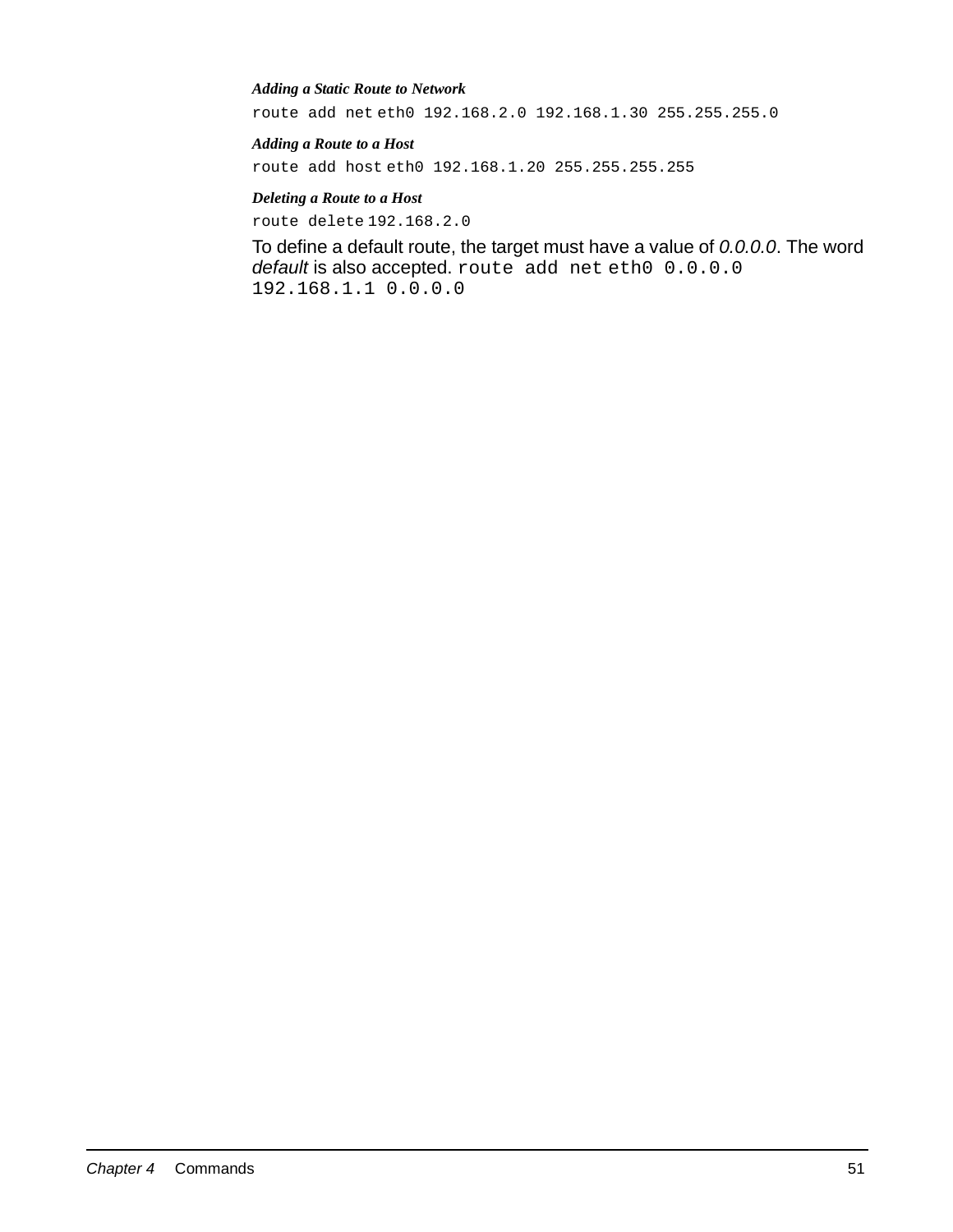## **rtelnet**

Use this command to configure a new TCP port number for the physical port, which can be used for reverse Telnet connections to the port. The default TCP port numbers are 2001 for port 1 and 2002 for port 2.

### **Required Privileges**

Administrator only.

#### **Syntax**

rtelnet rtelport tcp-port port rtelnet rtelraw {yes | no} port rtelnet show {all | ports}

### **Fields**

rtelnet rtelport tcp-port port

configures a new TCP port number for the port specified. The default TCP port numbers are 2001 for port 1 and 2002 for port 2.

rtelnet rtelraw (yes | no} port enables or disables raw connections to the ports specified

rtelnet show {all | ports} displays the TCP port number for the ports specified

#### **Examples**

*Changing the TCP Port Number* rtelnet rtelport 8001 1

*Enabling Raw Connections to a Port* rtelnet rtelraw yes 1

*Displaying the Rtelnet Configuration* rtelnet show all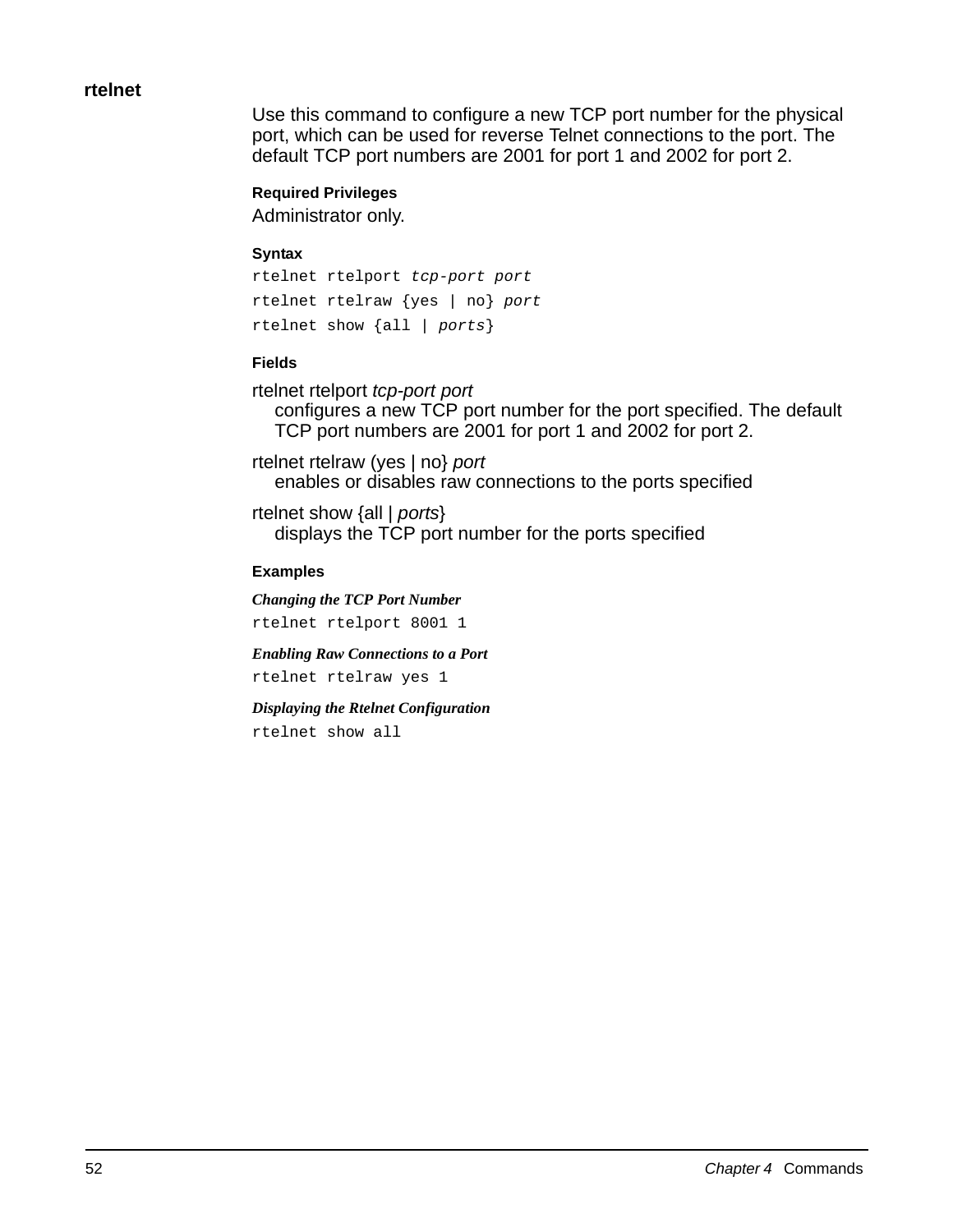#### **save**

Use this command to save a new configuration to flash memory.

# **Required Privileges**

Administrator only.

## **Syntax**

save

# **Example**

save

# **SERIAL**

Use this command to setup and display asynchronous port parameters.

# **Required Privileges**

Administrator anly.

# **Syntax**

SERIAL AUTOUSER <AUTO-USER NAME | NONE> <ALL | <PORTS LIST>> SERIAL CSIZE <5 | 6 | 7 | 8> <ALL | <PORTS LIST>> SERIAL ERASE <KEY> <ALL | <PORTS LIST>> SERIAL FLOWCTRL <NONE | SOFT | HARD | SOFTHARD> <ALL | <PORTS LIST>> SERIAL IOFLOW <ALL | <PORTS LIST>> SERIAL LINECTRL <LOCAL | MODEM> <ALL | <PORTS LIST>> SERIAL LOCALECHO <YES | NO> SERIAL LOCALFLOW <YES | NO> SERIAL MODE < MUX | MUX DG | PPP | PRINTER | RAW | RTELNET | TERM> <ALL |<PORTS LIST>> SERIAL MODEM <MODEM NAME | NONE> <ALL | <PORTS LIST>> SERIAL NLMAP <YES | NO> <ALL | <PORT LIST>> SERIAL PARITY <NONE | EVEN | ODD> <ALL | <PORTS LIST>> SERIAL PPP <PPP NAME | NONE> <ALL | <PORTS LIST>> SERIAL QUICK <YES | NO> <ALL | <PORTS LIST>> SERIAL RTELNET <2001 .. 2016> <ALL | <PORTS LIST>> SERIAL CONFIG <ALL | <PORTS LIST>> SERIAL SESSION <ALL | <PORTS LIST>> SERIAL STATUS <ALL | <PORTS LIST>> SERIAL SHOW <ALL | <PORTS LIST>> SERIAL SPEED <110 | .. | 115200 | 230400 | 460800> <ALL | <PORTS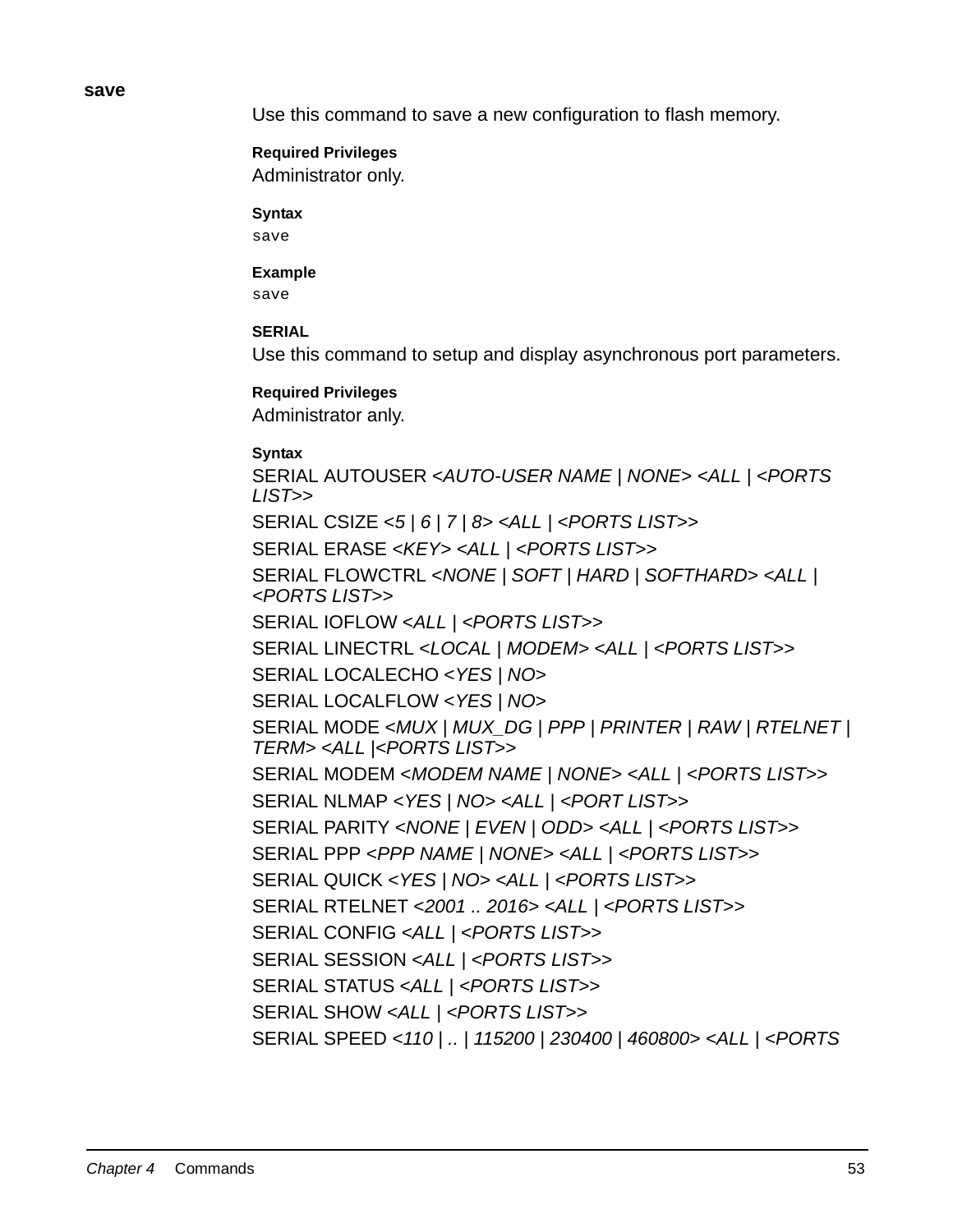LIST>>

SERIAL STOPB <1 | 2> <ALL | <PORTS LIST>> SERIAL <TELINBIN | TELOUTBIN> <YES | NO> <ALL | <PORT LIST>> SERIAL TERMTYPE <TERMINAL TYPE> <ALL | <PORTS LIST>> SERIAL TIMEOUT <TIMEOUT IN SECONDS> <ALL | <PORTS LIST>> SERIAL WELCOME <YES | NO> <ALL | <PORTS LIST>> SERIAL WELCOMESTR <"WELCOME STRING"> <ALL | <PORTS LIST>>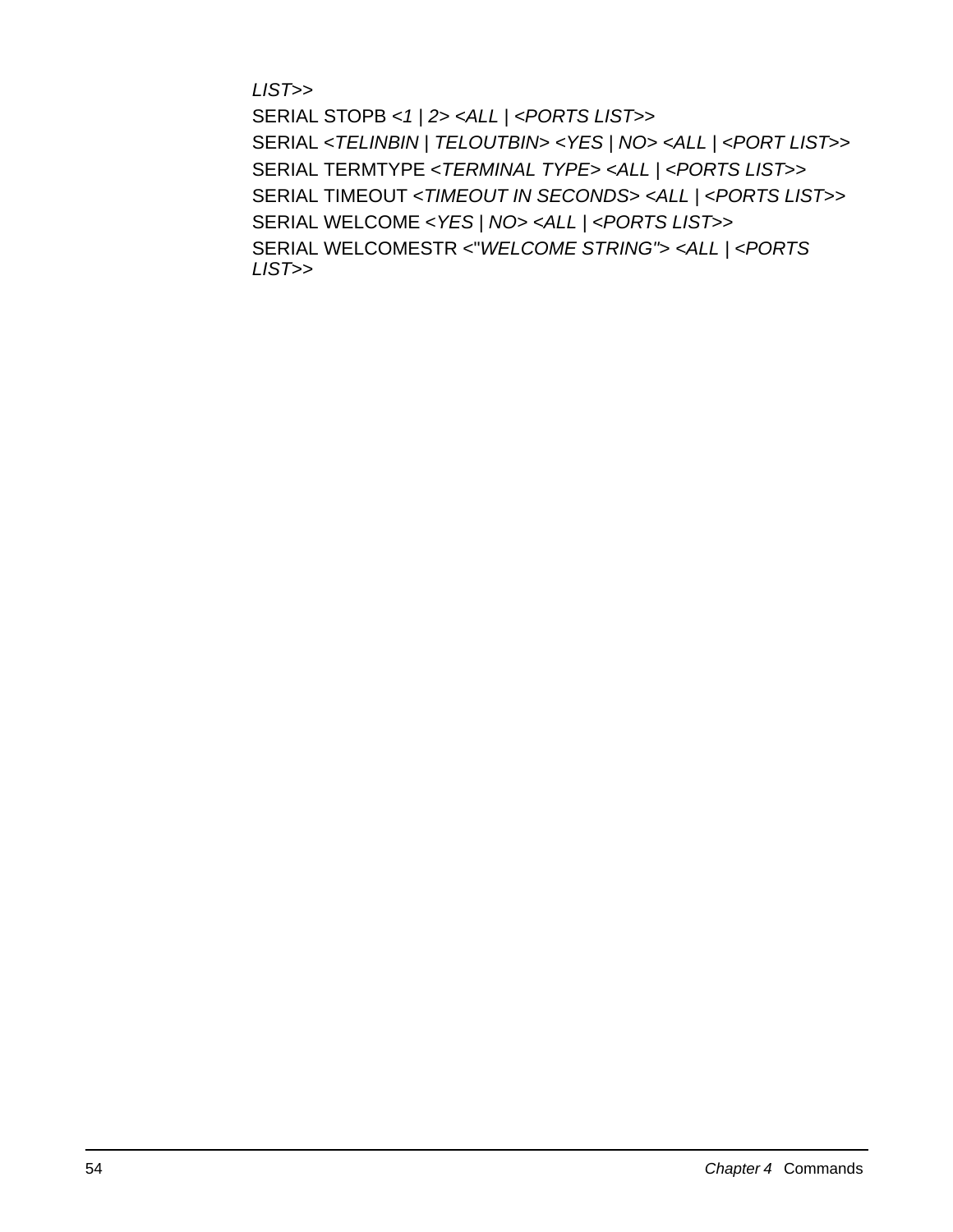**serial** 

Use this command to configure and display serial port settings.

# **Required Privileges**

Administrator only.

# **Syntax**

```
serial config {all | port}
serial connect {all | port
serial csize \{5 \mid 6 \mid 7 \mid 8\} \{all \mid port\}serial fifo \{yes \mid no\} \{all \mid port\}serial flowctrl {soft | hard | softhard | none} {all | port}
serial ioflow {all | port}
serial mode mode {all | port}
serial parity {none | odd | even} {all | port}
serial rs485 \{yes \mid no\} \{all \mid port\}serial serial dtr \{off \mid on\} \{all \mid port\}serial serial flushon {close | open both | never} {all | port}
serial serial linectrl {local | modem} {all | port}
serial serial quick \{yes \mid no\} \{all \mid port\}serial serial rts \{off \mid on\} \{all \mid port\}serial show {all | port}
serial speed speed {all | port}
serial status {all | port}
serial stopb \{1 \mid 2\} \{all \mid port\}serial trace type {all | port}
serial serial timeout milliseconds {all / port}
```
# **Field**

serial config {all | port} displays configuration parameters for the specified ports

serial connect port displays configuration parameters implemented with the serial serial command

serial csize  ${5 | 6 | 7 | 8}$  {all | port} configures the bits-per-character setting for the specified ports. Use the setting required by the peripheral connected to the port.

serial fifo {yes | no} {all | port} determines whether to configure additional buffering for the ports specified. The default is on, which means additional buffering is available.

serial flowctrl {soft | hard | softhard | none} {all | port} configures the flow control for the port specified. Use the flow control method required by the peripheral connected to the port.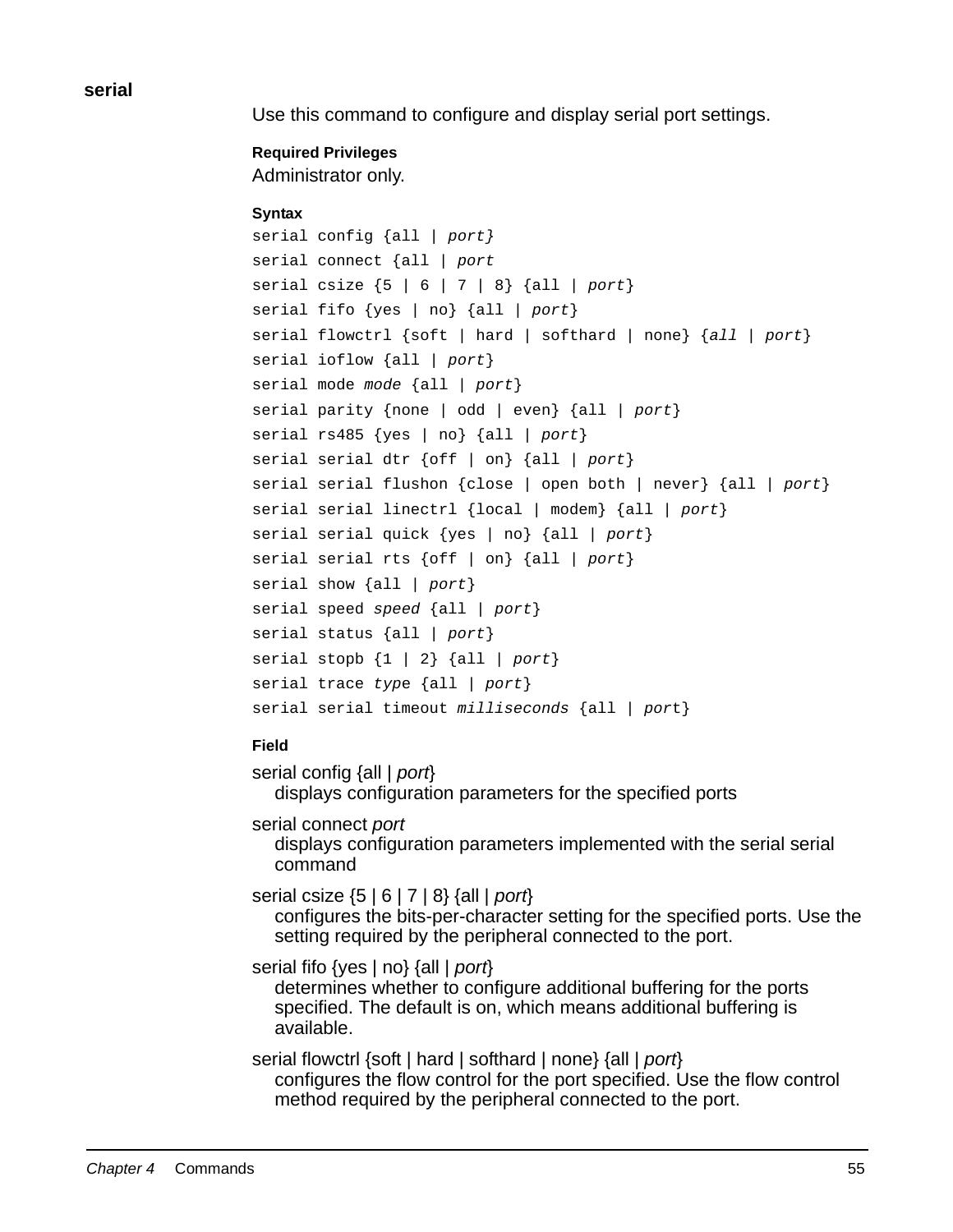# serial ioflow {all | port}

displays statistics on the traffic transmitted and received through the port specified

# serial mode *mode* {all | port}

configures the mode for the port, which can be one of the following:

- term, if this port is for terminal connections. This includes terminal connections over modems.
- raw, if this port is for a raw connection. This mode should also be used on one side of a Mux mode connection that uses TCP.
- rawtcp, if this port is for raw TCP connections
- realport, if this port will be a RealPort port
- rtelnet, if the port will be used for reverse Telnet connections
- mux, if the port will be used for a mux mode connection that uses TCP as the transport-layer protocol. The other Digi device in this type of connection should use raw mode.
- mux dg, if the port will be used for a mux mode connection that uses the UDP transport-layer protocol. Both Digi devices must use this mode for this type of connection.
- ppp, if the port will be used for PPP connections
- printer, if the port will be used for a printer
- module, if this port is for Modbus connections

serial parity {none | even | odd} {all | port}

is the parity scheme to use on the port specified. Use the scheme required by the peripheral connected to the port. The default is none.

serial rs485 {yes | no} {all | port}

determines whether EIA-485 will be the line interface for the port specified. The default is no.

serial serial dtr {on |off} {all | port}

determines how the DTR signal is handled on the port specified. Use one of the following settings:

- on, which means that the DTR signal is always on. This means that the port is always ready to receive data
- off, which means that the DTR signal is always off. This means that this functions as an outbound port only. That is, the device connected to the serial port will not be able to initiate communication with this port.

serial show {all | *port*} displays configuration settings for the port specified

# serial speed speed {all | port}

sets the line speed for the port specified. The following are supported line speeds in bits-per-second: 50, 100, 110, 150, 200, 300, 600, 1200, 1800, 2400, 4800, 9600, 19200, 38400, 57600, 115200, 230400, and 460800.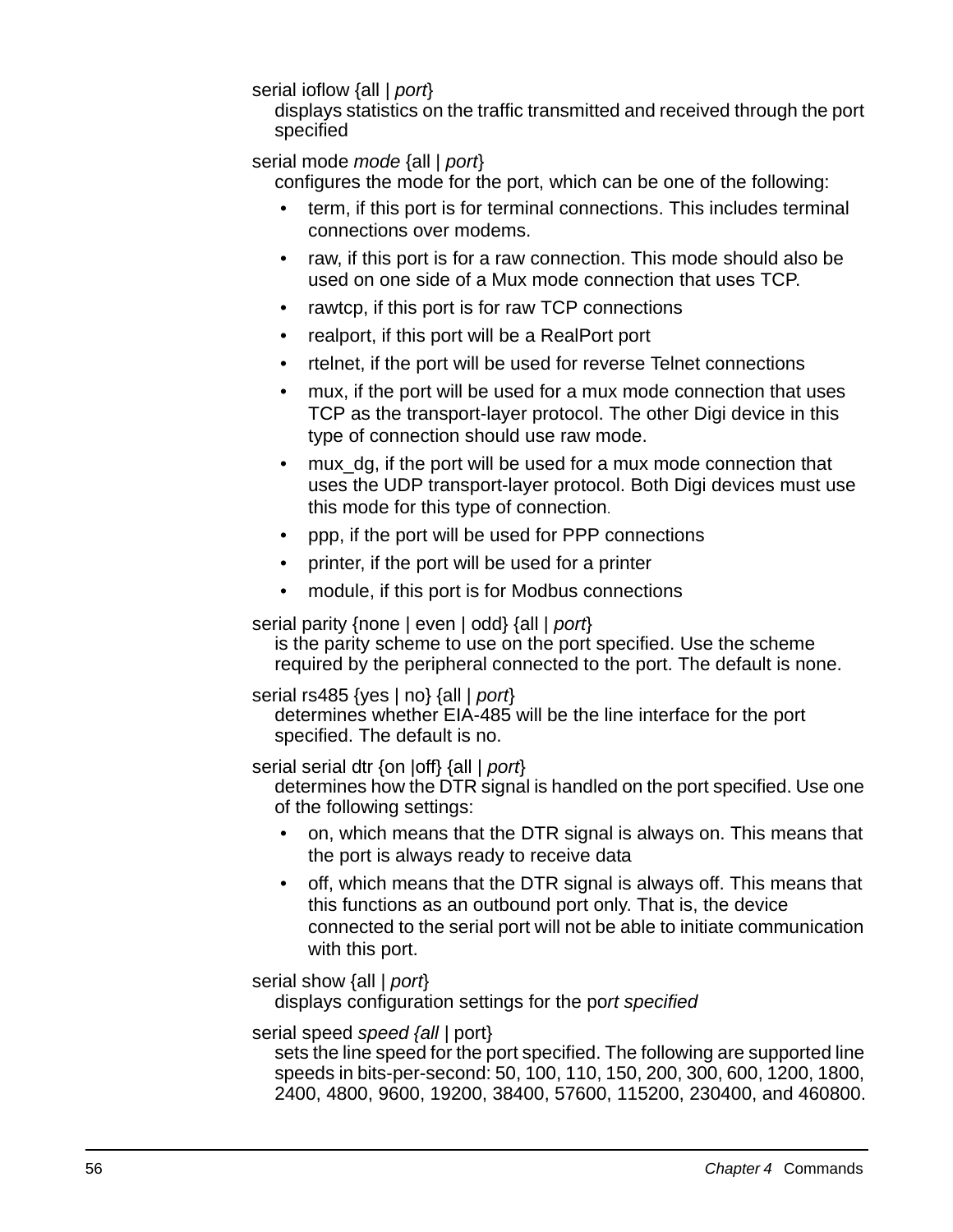serial serial flushon {close | open | both | never} {all | port} configures if and when buffers are flushed. Use one of the following:

- close, which means flush buffers when closing the port
- open, which means flush buffers when opening the port
- both, which means flush buffers both on opening and closing the port
- never, which means never flush buffers

serial serial linectrl {local | modem} {all | port}

configures whether device server monitors for the DCD signal.

- local means that the device server will not monitor the DCD signal. This is usually an appropriate setting for all peripherals except modems.
- modem means that the device server will monitor the DCD signal. This is usually an appropriate setting for modems.
- The default setting is local.

serial serial quick {yes |no} {all | port}

determines whether the Enter key must be pressed before the specified port opens. Specify yes, if you want the port to open immediately and no if you want the Enter key to be pressed before the port opens.

serial serial rts {off | on} {all | port}

- on, which means that the RTS signal is always on. This means that the port is always ready to transmit data
- off, which means that the RTS signal is always off. This means that this functions as an inbound port only.

serial status {all | port}

displays status information on the port specified

serial stopb  $\{1 | 2\}$  {all  $|$  port}

configures the number of stop bits used on the port specified. Use the number required by the peripheral connected to the port.

#### **Examples**

*Displaying Parameters for All Ports* serial config all

*Displaying Parameters for a Specific Port*

serial config 2

*Configuring Character Size for All Ports* serial csize 8 all

*Configuring Character Size for an Individual Port* serial csize 8 2

*Setting Software Flow Control on Port 2* serial flowctrl soft 2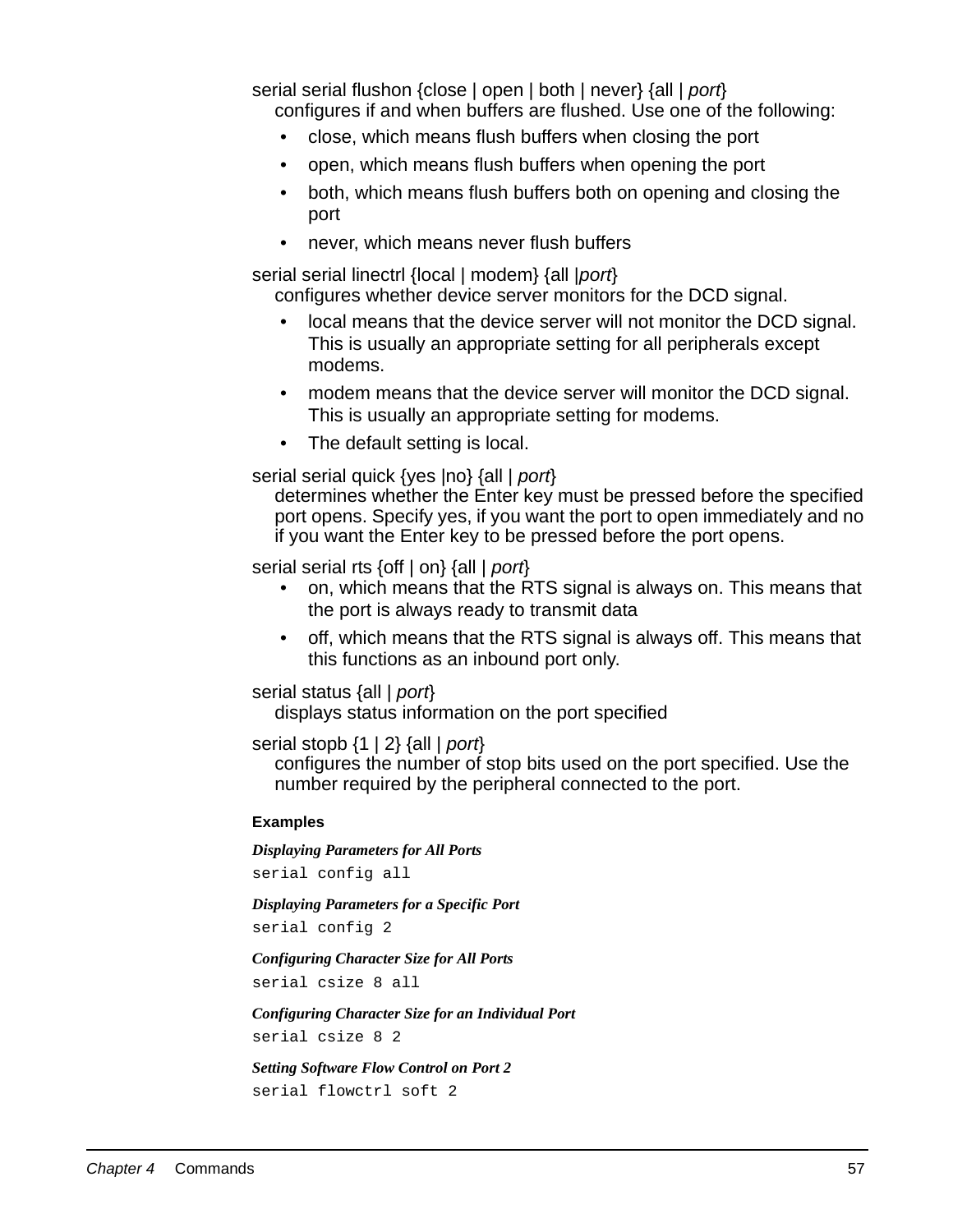#### *Setting Line Control Configuration for a Modem*

serial linectrl modem 2

*Configuring a Terminal* serial mode term 2

*Configuring a PPP Connection* serial mode ppp 1

*Configuring a Reverse Telnet Connection* serial mode rtelnet 1

*Configuring a Printer* serial mode printer 2

*Configuring a Mux Mode UDP Connection* serial mode mux\_dg 2

*Configuring a Mux Mode TCP Connection* serial mode raw 1

Note: The other device in this connection uses mux mode.

*Setting Serial Parity to Even on Port 2* serial parity even 2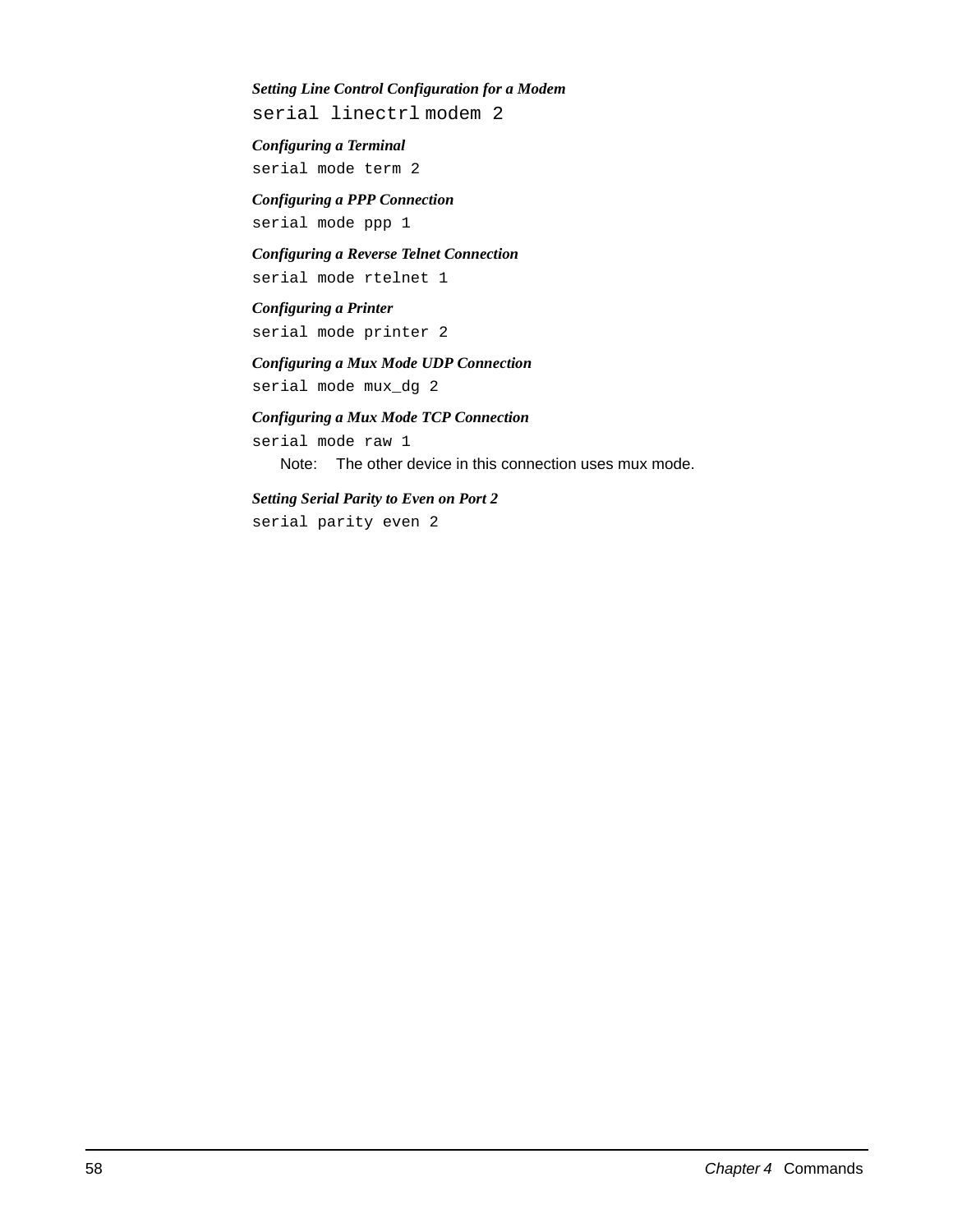# **serial\_ppp**

Use the serial\_ppp command to associate PPP and modem forms with serial ports and to display port-specific PPP information.

### **Required Privileges**

Administrators only.

### **Related Information**

None.

### **Syntax**

```
serial_ppp autouser user_name {all / ports}
serial_ppp modem {modem_name | none} {all | ports}
serial_ppp name pp_name {all | ports}
serial_ppp show {all / ports}
```
### **Fields**

serial\_ppp autouser user\_name {all | ports} configures the autouser for the ports specified

serial ppp modem {modem name | none} {all | ports} assigns a modem form to the ports specified

serial\_ppp name {ppp name} ports assigns a PPP form to a port

serial ppp show {all | ports} displays the PPP configuration for the ports specified

#### **Examples**

```
Displaying Port-related PPP Information
serial_ppp show all
Adds An Autouser for Port 2
```

```
serial_ppp autouser jberghoff 2
```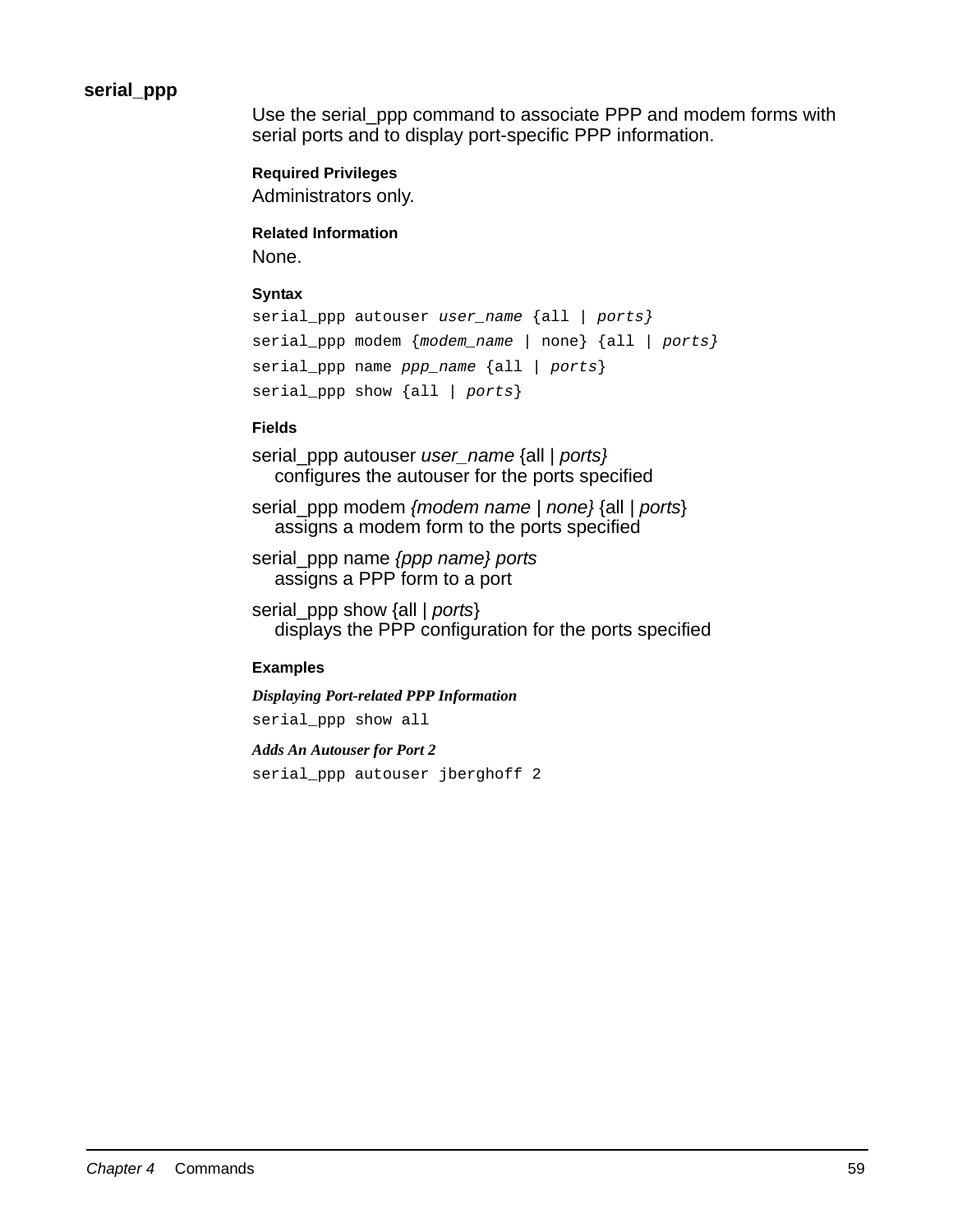# **serial\_realport**

Use this command to display ports configured for RealPort.

**Required Privileges** Administrators only.

**Related Information** See "realport" on page 47.

# **Syntax**

serial\_realport show {all | ports}

### **Fields**

serial\_realport show {all | ports} displays RealPort-related settings for the ports specified

### **Example: Display RealPort Information for All Ports**

serial\_realport show all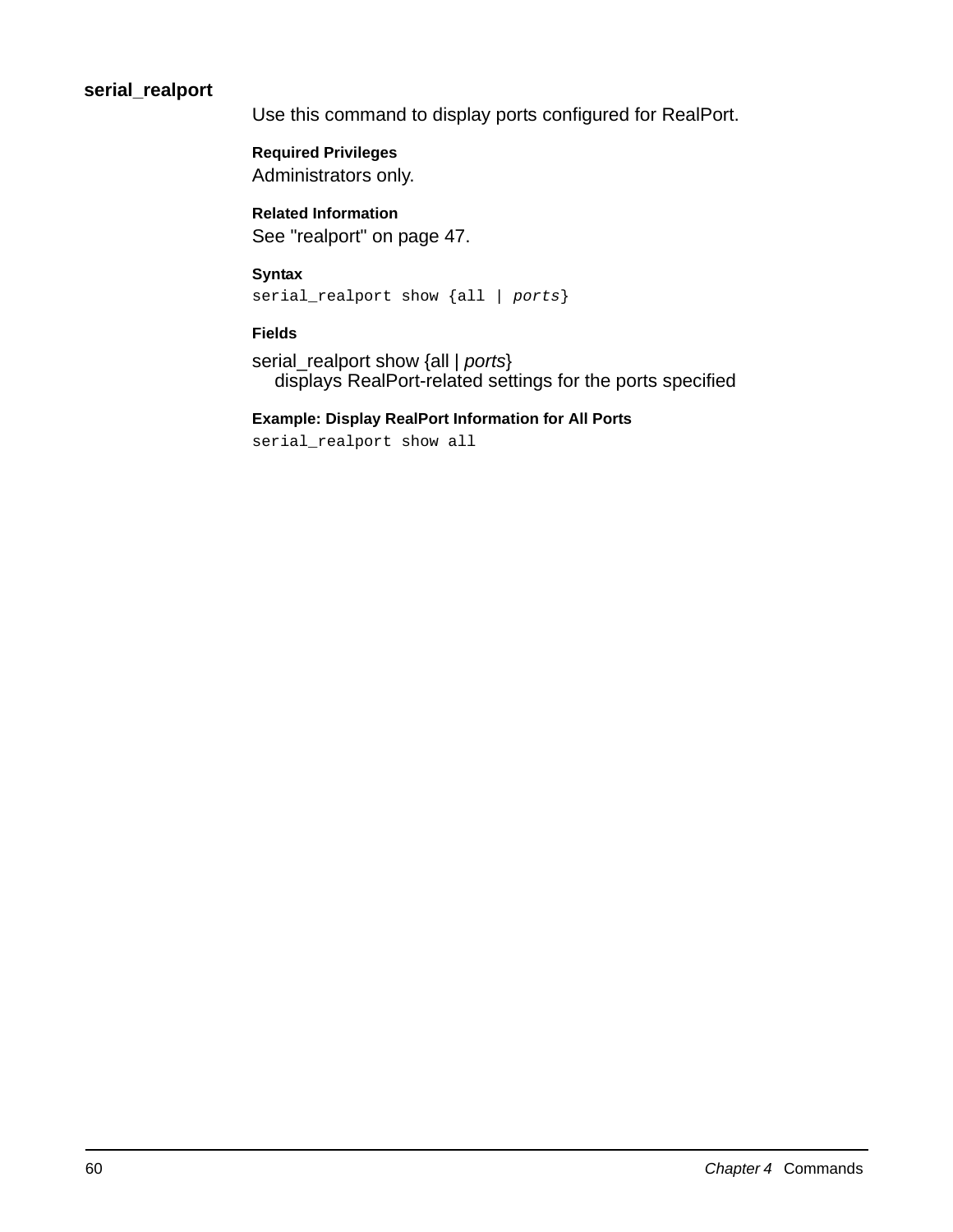# **show**

This command doesn't have much meaning for Flex. It allows you to display the list of separately purchased software modules. Although there are no separately purchased modules, Modbus and only Modbus will show up on this list.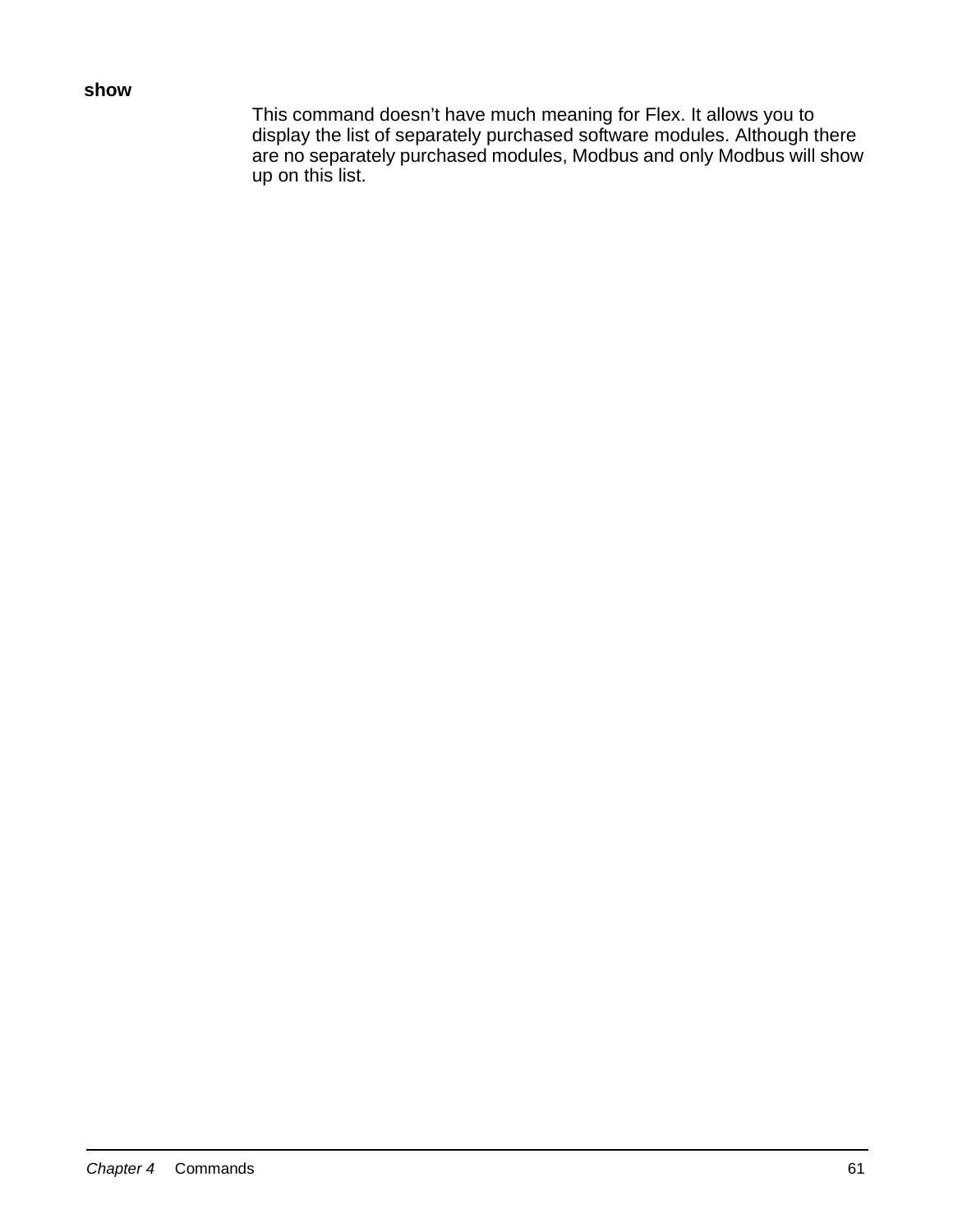**snmp**

Use this command to configure the SNMP (Simple Network Management Protocol) agent parameters.

**Required Privileges**

Administrator only.

### **Syntax**

```
snmp contact administrator-name
snmp location administrator-address
snmp manager ip-address
snmp name product-name
snmp private private-string
snmp public public-string
snmp show
snmp reset
```
### **Fields**

snmp contact administrator-name

is an user-defined identifier for the administrator responsible for this device. If this name contains spaces, surround the field in quotation marks.

snmp location administrator-address

is an user-defined address for the administrator responsible for this device. If this name contains spaces, surround the field in quotation marks.

### snmp manager ip-address

is the IP address of the SNMP manager that will work with this agent

### snmp name product-name

is a user-defined name for this device server. If this name contains spaces, surround the field in quotation marks.

### snmp private private-string

is the secret (password) required to get MIB values controlled by this agent. The default is private.

### snmp public *public-string*

is the secret (password) required for set MIB values controlled by this agent. The default key is public.

### snmp reset

restarts the snmp service

### **Examples**

#### *Configuring Administrator Information*

```
snmp contact "Joe Smith"
snmp location "Paris Office"
```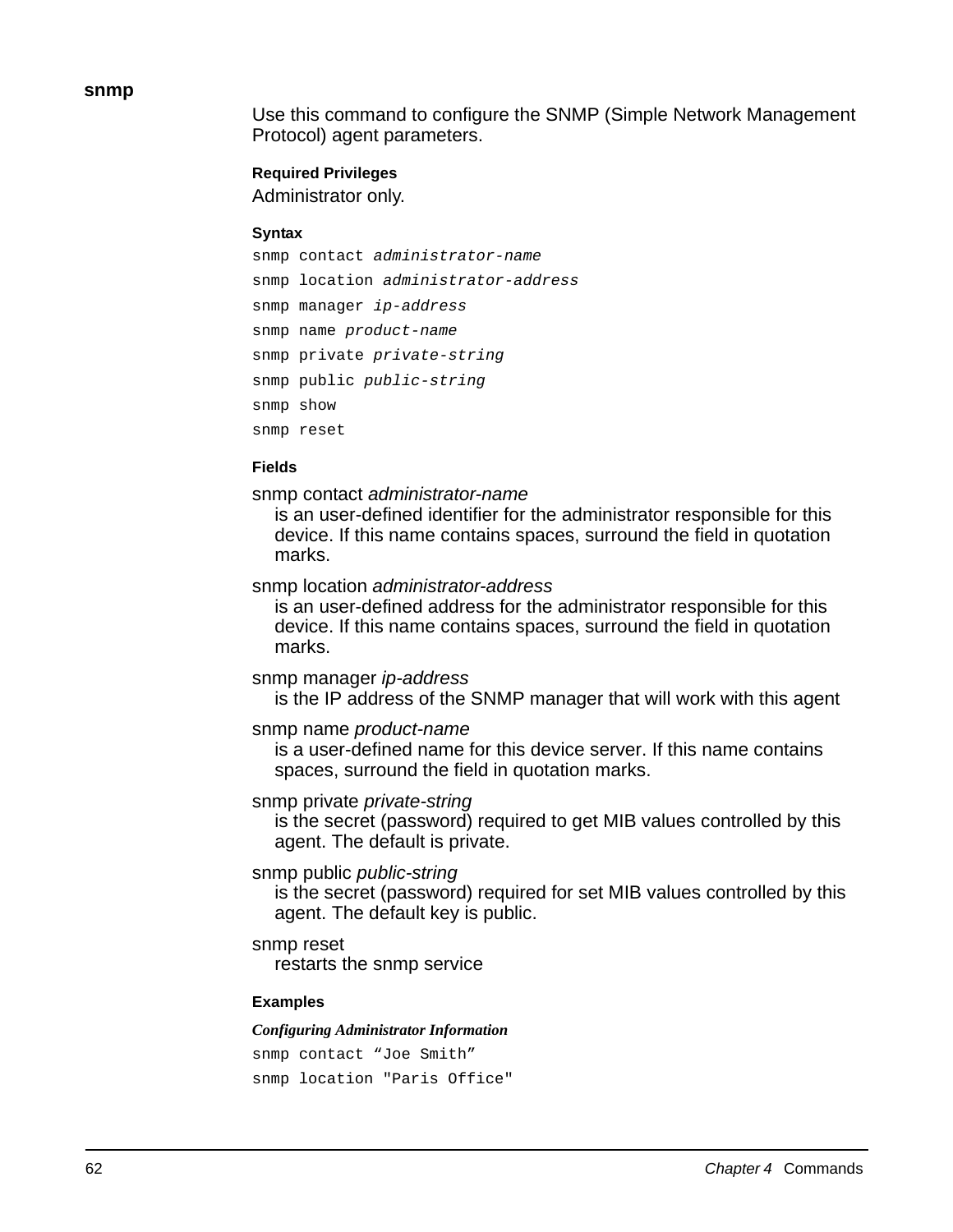#### *Configuring an SNMP Manager*

snmp manager 192.168.1.20

*Configuring a Private Key*  snmp private button

#### *Configuring a Public Key*

snmp public button08**ssl** Use this command to configure device server for secure socket layer (SSL) communication.

#### **Required Privileges**

Administrators only.

**Related Information** See "snmp public button08ssl" on page 63.

#### **Syntax**

```
ssl check {yes | no}
ssl cipher {none | des40 | des}
ssl keylen {512 | 1024 | 2048}
ssl newkey
ssl show
```
### **Fields**

```
ssl check {yes | no}
  ?????????????????????????
```
ssl cipher {none | des40 | des} sets the encryption method or disables encryption

ssl keylen {512 | 1024 | 2048} sets the keylength for encryption. The default is 512.

ssl newkey generates a new secure key

ssl show displays the current SSL settings.

### **Examples**

```
Displays Current SSL Settings
ssl show
Disables SSL Encryption
ssl cipher none
Generates New Encryption Key
```
ssl new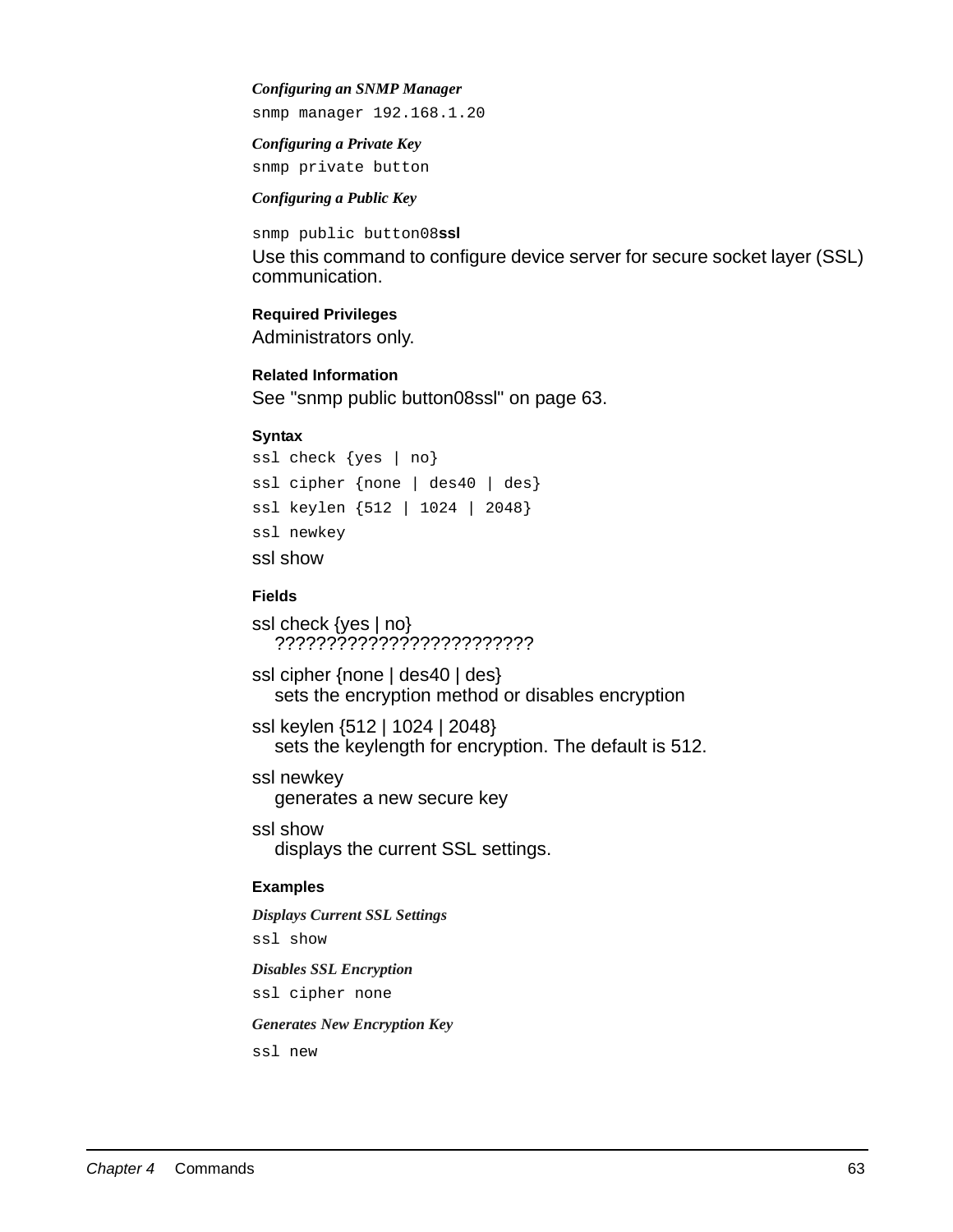#### **system**

Use this command to display and set system parameters.

### **Required Privileges** Administrator only.

### **Syntax**

```
system config load
system config path storage_path
system config server storage_server_ip_address
system config store
system country country code --> eg: uk, fr, us...
system factory
system language {english | francais}
system monouser
system prompt "prompt string"
system radius account {server_node_name | ip_address}
system radius acctport tcp_port_no._of_accounting_server
system radius acctretries accounting_server_request_retries
system radius accttimeout accounting_server_request_timeout
system radius auth {server_node_name | ip_address}
system radius authport tcp_port_no._of_authentic._server
system radius authretries authentic._server_request_retries
system radius authtimeout authentic._server_request_timeout
system radius secret "key"
system rawtcp tcp_port_number
system reboot
system rip {yes | no} 
system show
system update ip_address release_filename
system upgrade {raw | type}
system viewpwd {yes | no}
```
#### **Fields**

system config path storage-path is the path and file name of the file that contains the configuration, which can be uploaded and downloaded to and from a server

system config load downloads the configuration from the server

system config server storage-server-ip-address is the IP address of the server on which the device server configuration is stored

system config store uploads the configuration to the server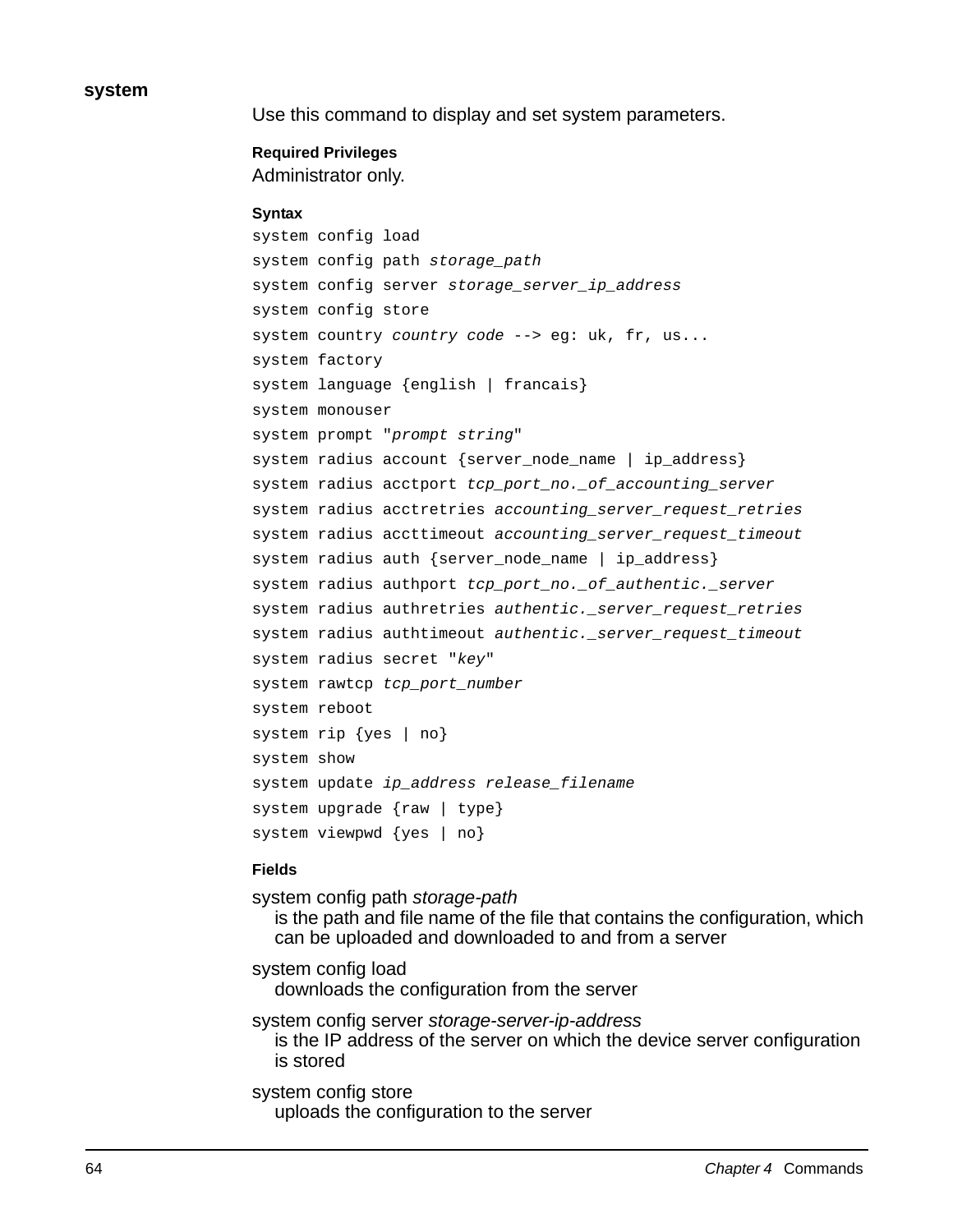system country country\_code enter the country code for US, France, UK, etc.

system factory

restores the configuration to factory defaults

system language

select either English or French

system monouser

used to update firmware, shuts down all other processes for update

system prompt "prompt string"

defines a string that will serve as the system prompt

system radius account {server-node-name | ip-address} is the DNS name or IP address of a RADIUS accounting server

system radius acctport acct-tcp port is the TCP port to use for communication with the RADIUS accounting server. The default is 1646.

- system radius acctretries accounting-request-retries is the number of requests to send to an accounting server before giving up
- system radius accttimeout accounting-request-timeout is the time to wait for a response from an accounting server before sending another request

system radius auth {server-node-name | ip-address} is the DNS name or IP address of a RADIUS authentication server

system radius authport auth-tcp-port is the TCP port to use for communication with the RADIUS authentication server. The default is 1645.

system radius authretries authentication-request-retries is the number of requests to send to an authentication server before giving up

system radius authtimeout authentication-request-timeout the time for a response from an authentication server before sending another request

system radius secret key is the key or password to use with the RADIUS server

system rawtcp tcp\_port\_number sets the TCP listening port for the rawtty mode.

system reboot reboots the system

system rip  $\{yes \mid no\}$ enables or disables dynamic routing using RIP

# system show

displays the system parameters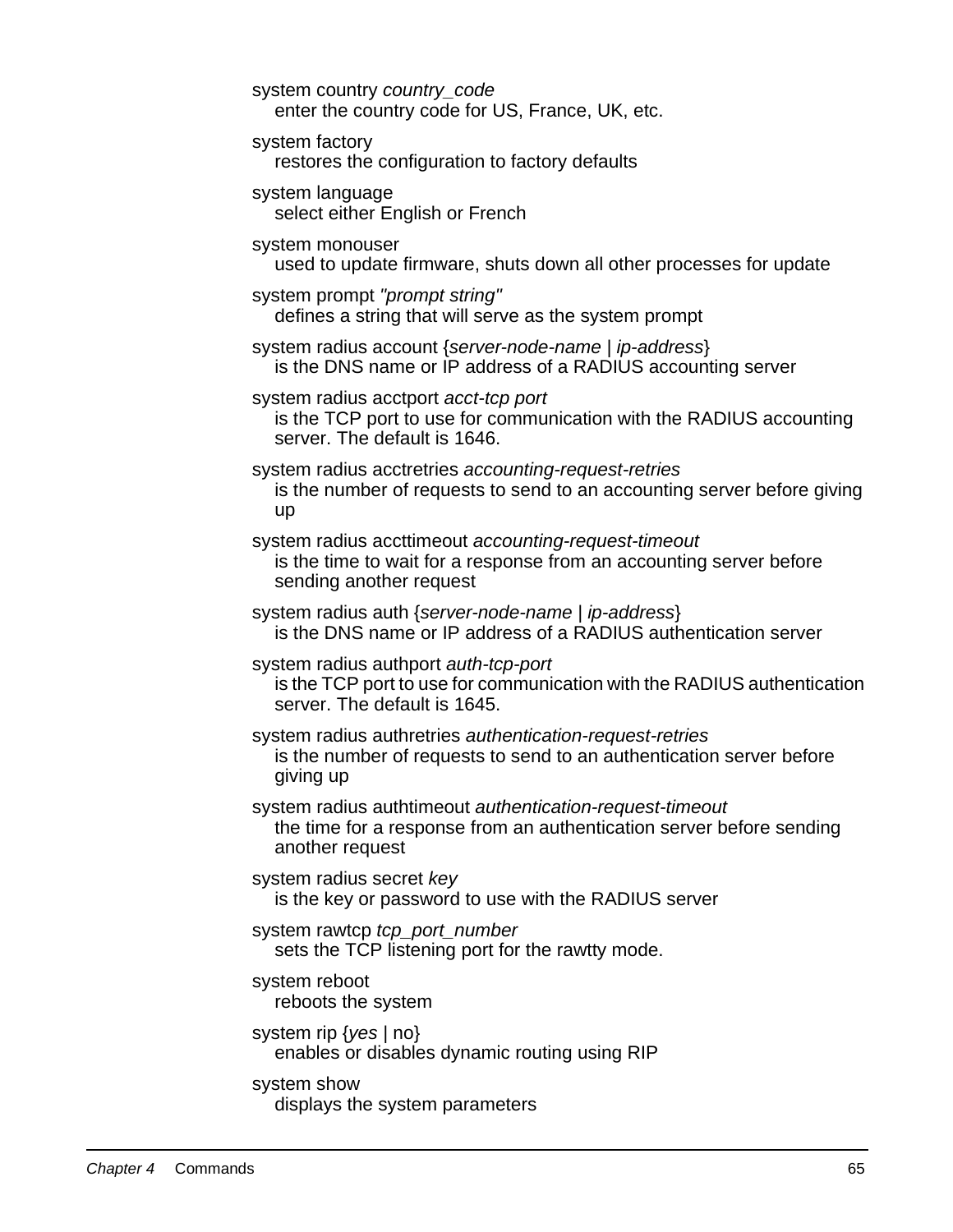system update {server-node-name | ip-address} file-name is the DNS name or IP address of a server that holds a new firmware file (file-name). TFTP must be active on this host in order to download the firmware. Choose only the first file for the update, the second file will load automatically.

system viewpwd {yes | no} enables or disables the display of the password

#### **Examples**

*Displaying All System Parameters*

system show

*Storing a Configuration File on a Server* system config path "/etc/digi.cfg" system config server 192.168.1.10 system config store

*Restoring a Configuration File*

system config load

*Configuring a RADIUS Authentication Server* system radius auth 192.168.5.10

*Configuring a RADIUS Accounting Server* system radius account 192.168.5.11

*Configuring a RADIUS Secret (password)* system radius secret button

*Restoring the Factory Default Configuration* system factory

*Enabling Dynamic Routing* system rip yes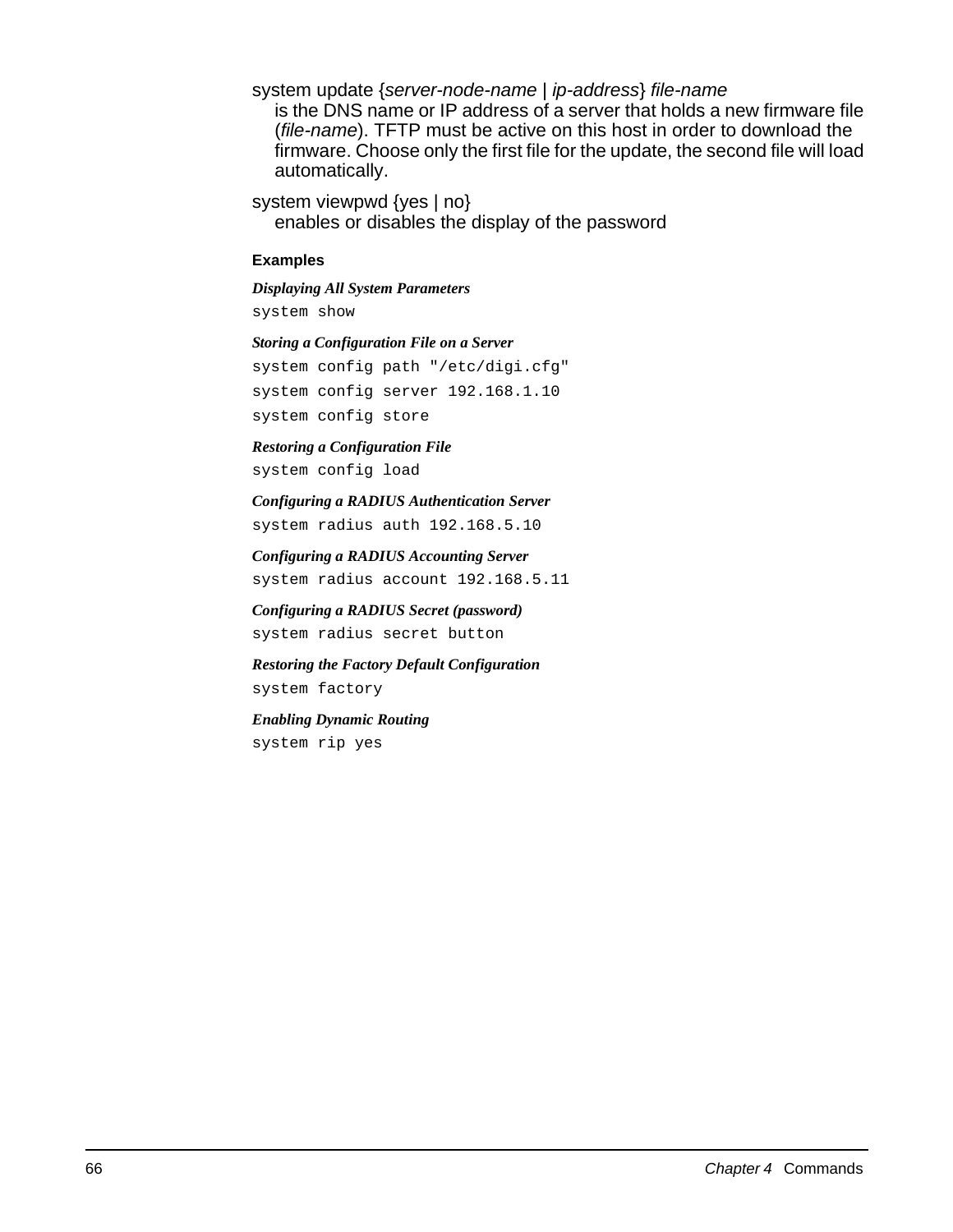# **telnet**

Use this command to open a Telnet session.

**Required Privileges**

None

**Related Information** None.

### **Syntax**

telnet {domain-name | ip-address} tcp\_port

# **Fields**

{domain-name | ip-address} is either the DNS name or IP address of the device to which the Telnet connection will be made

tcp-port is a TCP port that identifies a physical port

# **Examples**

*Using a DNS Name* telnet poe

*Using an IP Address* telnet 200.1.1.20

*Telnetting to a Port* 

telnet poe 2002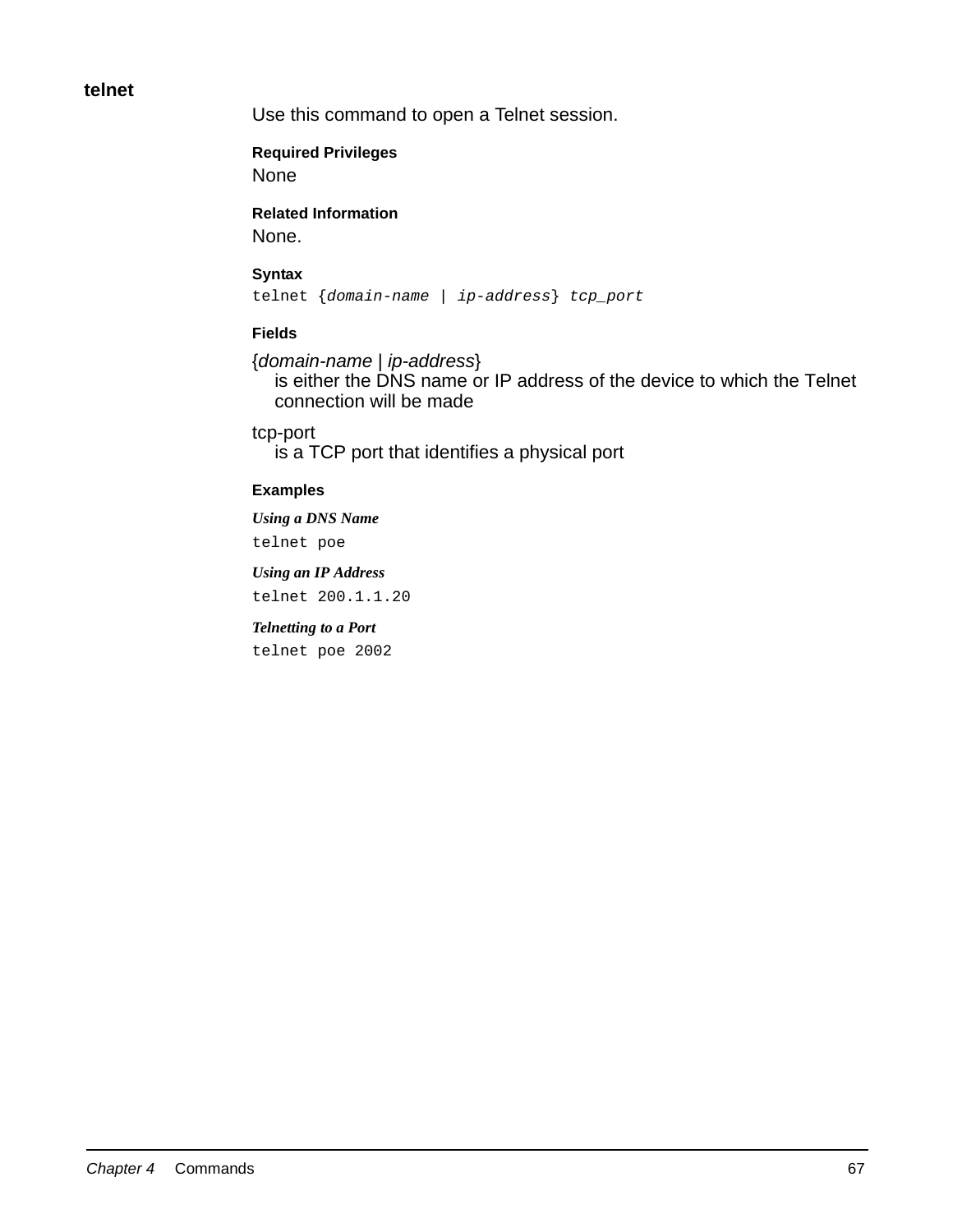**term**

Use this command to set up a port for a terminal.

**Required Privileges**

All users.

**Related Information** None.

# **Syntax**

term autouser user-name {all | ports} term close session-num {all | ports} term eof  $\text{key}$  {all | ports} term erase ^key {all | ports} term keycode0 ^key {all | ports} term keycode1 ^key {all | ports} term keycode2 ^key {all | ports} term keycode3 ^key {all | ports} term kill  $\wedge$ key {all | ports} term localecho {yes | no} {all | ports} term localflow  $\{yes \mid no\}$   $\{all \mid ports\}$ term modem {modem-name | none} {all | ports} term session {all | ports} term sessionkey {all | ports} term show  $\{all \mid ports\}$ term telinbin {yes | no} {all | ports} term teloutbin {yes | no} {all | ports} term termtype {terminal-type} {all | ports} term welcome {yes | no} {all | ports} term welcomestr {welcome-string} {all | ports}

# **Field**

term autouser user-name {all | ports} defines an autouser, which means that anyone using the port will not be required to enter a user ID or password

term close session-num {all | ports} closes an active Telnet session.

term eof ^key {all | ports}

configures the end of file key for the port or ports specified. The default key is ^D

term erase ^key {all | ports} configures the end of file key for the port or ports specified. The default key is ^H

term kill ^key {all | ports} configures the kill key for the port or ports specified. The default key is ^C.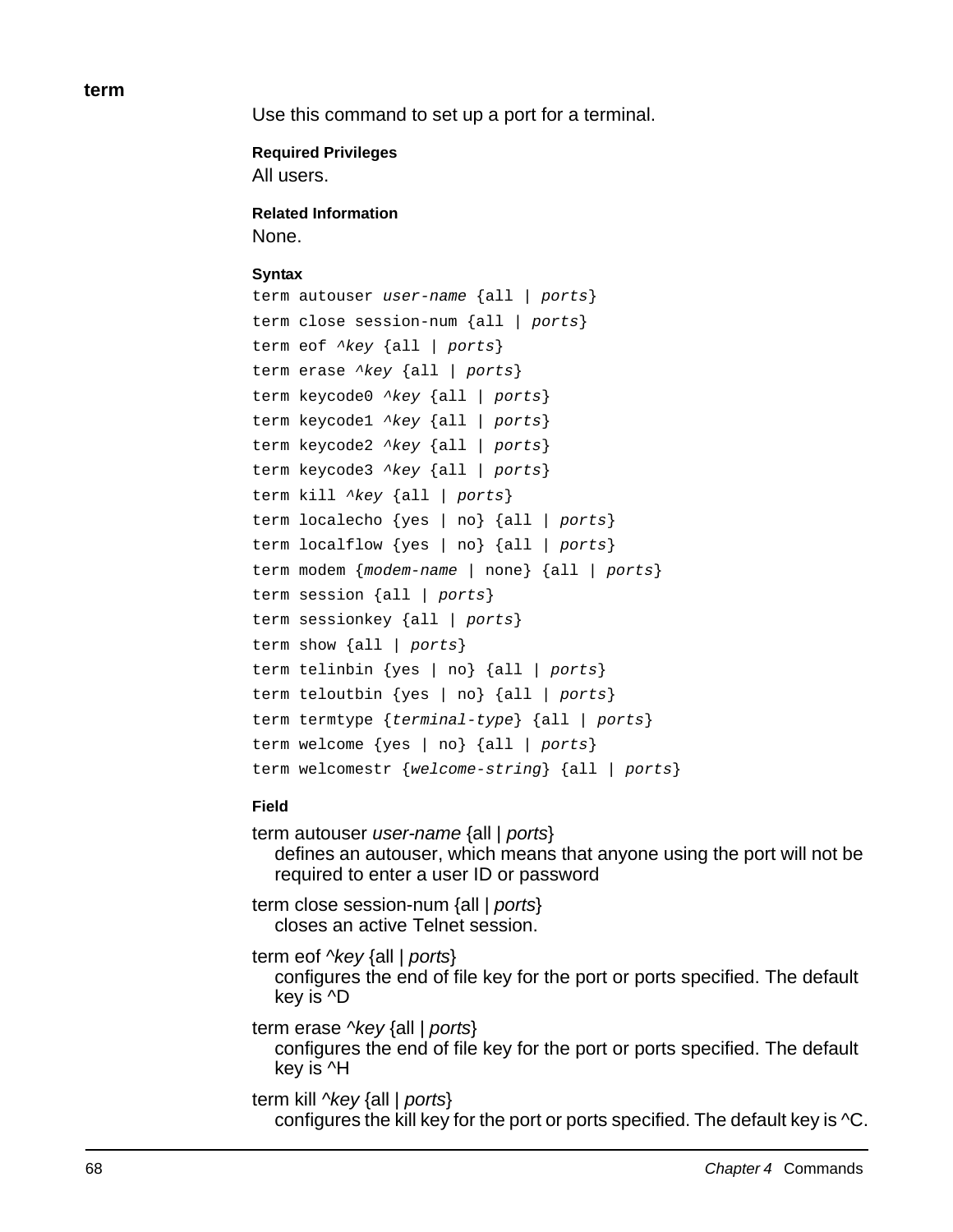term localecho {yes | no} {all | ports} configures whether device server echos typed characters back to the display. The default is yes, but a Telnet server often changes this parameter. term localflow {yes | no} {all | ports} turns local flow control on or off for the ports specified term modem {modem-name | none} {all | ports} configures a modem form for the ports specified term session {all | ports} displays a list of all active terminal sessions term sessionkey {all | ports} displays a list of the key sequences configured to initiate multiple terminal sessions term keycode0 ^key {all | ports} determines the key sequence used to access the first session on a port term keycode1  $\text{key}$  {all | ports} determines the key sequence used to access the second session on a port term keycode2 ^key {all | ports} determines the key sequence used to access the third session on a port term keycode3 ^key {all | ports} determines the key sequence used to access the fourth session on a port term show {all | ports} displays term-related configuration settings for the ports specified term telinbin {yes | no}{all | ports} enables or disables data filtering on data reception from a Telnet server. Yes means use filtering (seven bits) and no means do not use data filtering (eight bits). The default is no filtering (8 bits). term teloutbin {yes | no}{all | ports} enables or disables data filtering on data reception from a Telnet client. Yes means use filtering (seven bits) and no means do not use data filtering (eight bits). The default is no filtering (8 bits). term termtype *terminal-type* {all | *ports*} configure one of the following terminal types on the ports specified: ansi, vt300, vt320, vt200, vt220,vt100, wyse50, wyse60, wyse100, wyse350, wyse120, wyse 150 et wyse370. term welcome {yes | no} {all | ports} determines whether a welcome banner is displayed when a user connects to the port specified. If you use this field, specify a welcome string on the welcomestr field. term welcomestr welcome-string {all | ports} configures the welcome string to display on the ports specified. This string can be up to 80 characters long. Enclose the string in quotation marks.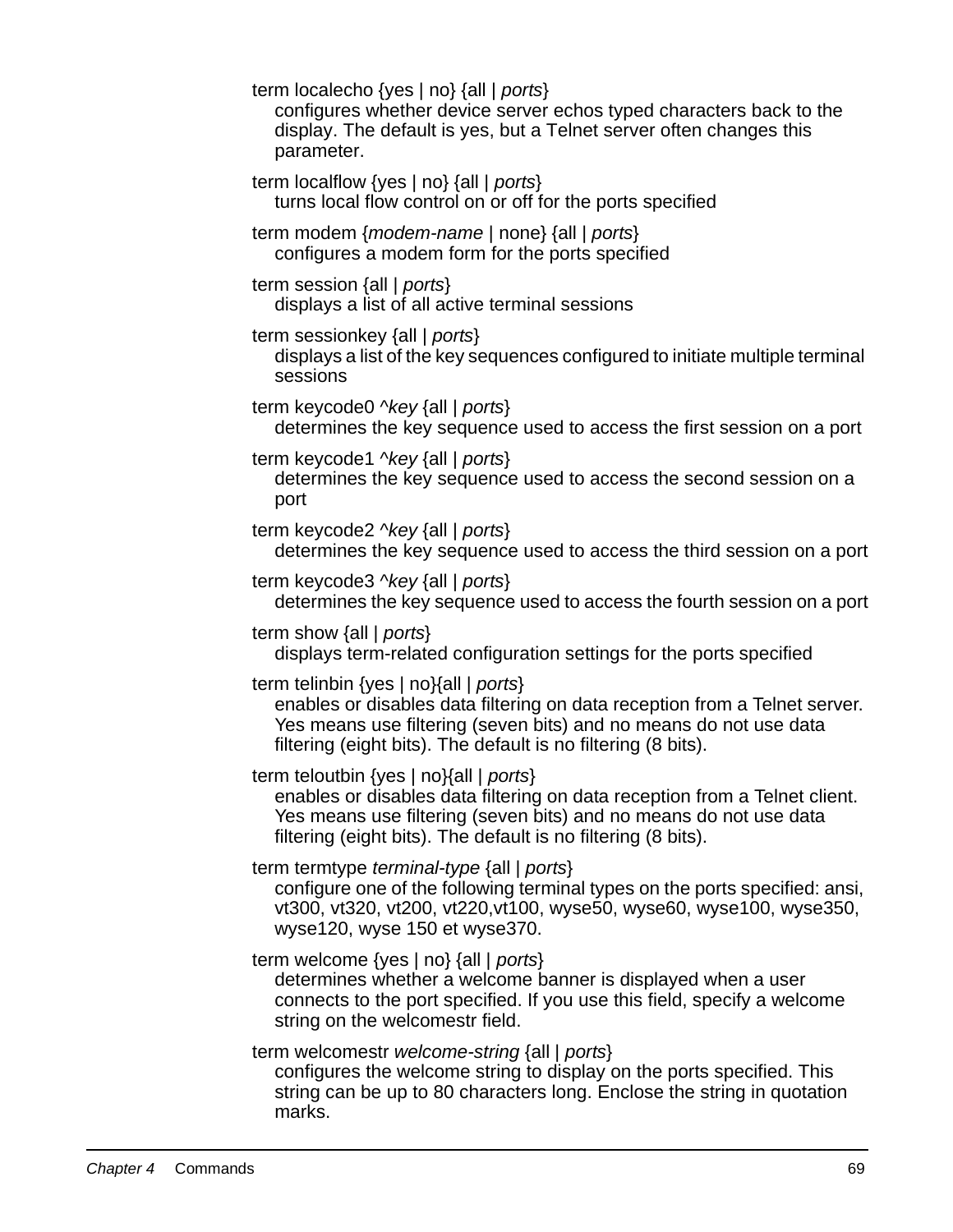### **Examples**

*Displaying All Terminal-Related Port Properties* show term all

*Turning Local Echo Off* serial term localecho no 2

*Turning Local Flow Control On* serial term localflow yes 2

*Associating a Modem Form* serial modem usrpro56 2

*Enabling Data Filtering on All Ports* term telinbin yes all

term teloutbin yes all

*Configuring a Terminal Type* term termtype wyse50 2

*Configuring a Welcome String* term welcome no 1 term welcomestr "Welcome to Digi device server" 1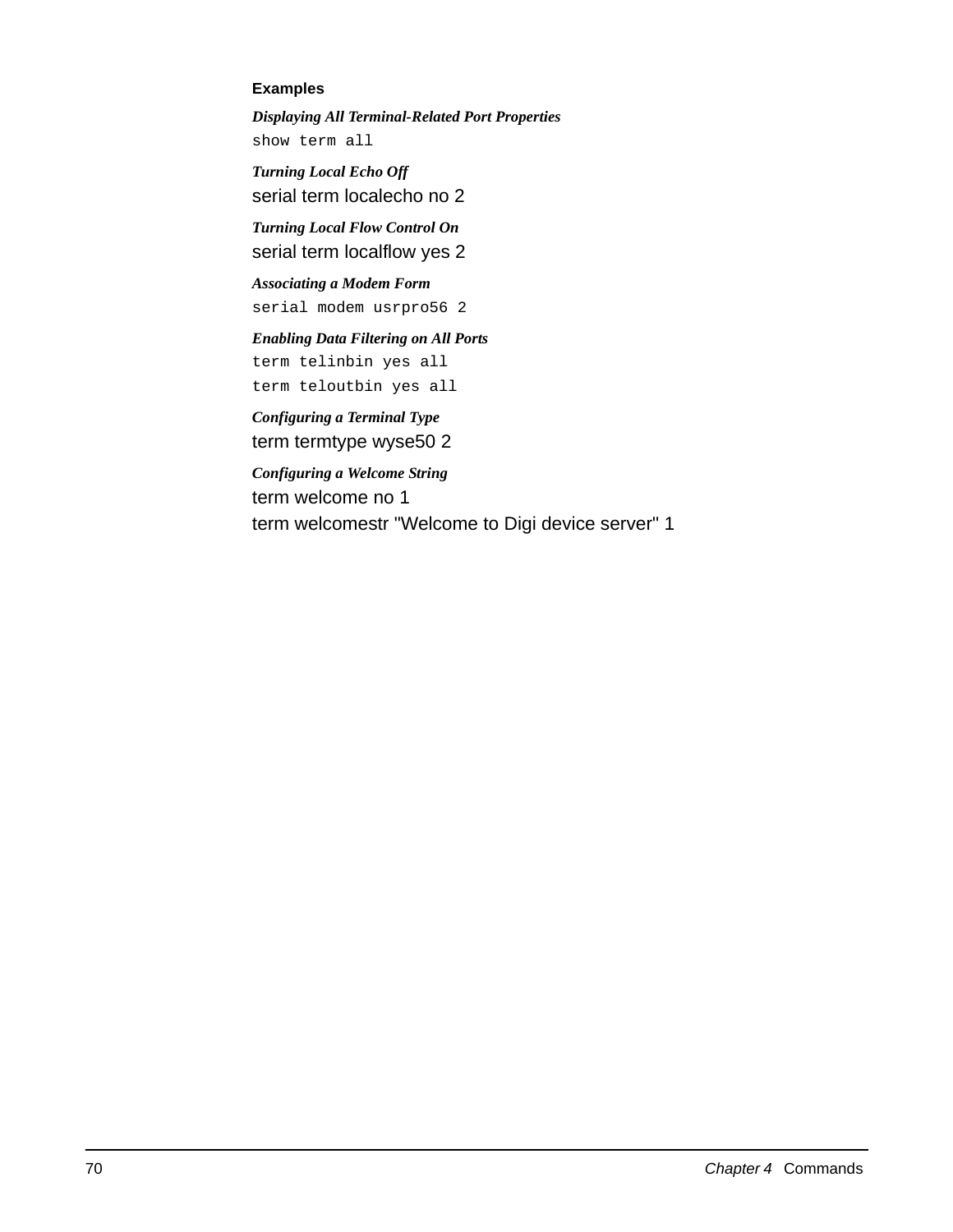**test**

Use this command to determine if the terminal is configured properly for the device's port.

# **About the test Command**

This command allows a user to check if the terminal configuration suits the device's port configuration. This test continually displays a list of characters. Use the <CTRL-C> sequence to stop this test.

# **Required Privileges**

None.

## **Syntax**

```
test console
test serial port
```
### **Fields**

test console displays the complete ASCII character set

# test serial

initiates a port test when the loopback plug is in the port

# **Example**

test serial 2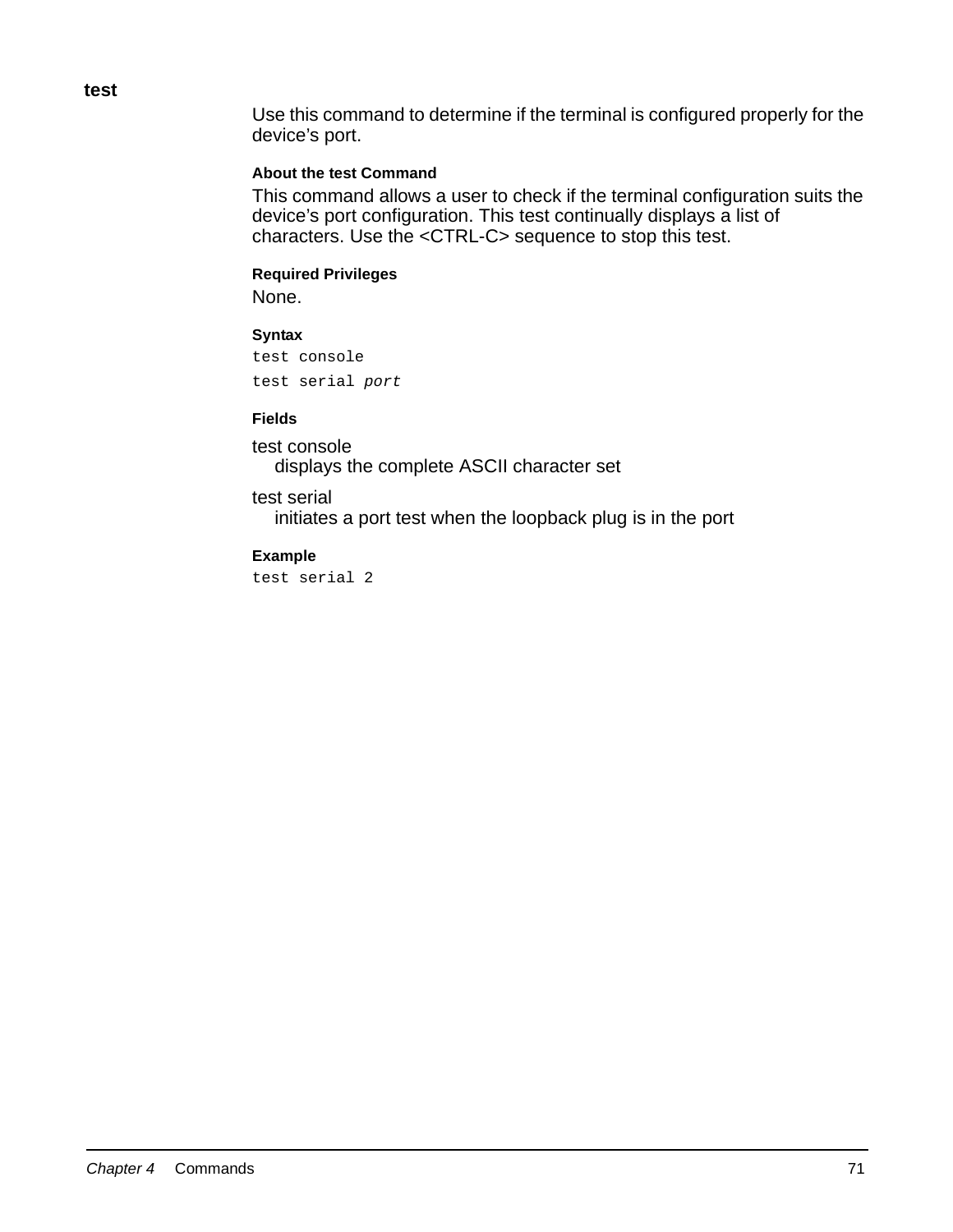**time**

Use this command to display and configure the device server's time and date.

# **Required Privileges**

Administrator only.

### **Syntax**

```
time [mm/dd/yy hh:mm:ss]
time frequency {boot | hour | day | month}
time gmt -12 .. 12
time netbname netbios-server-name
time protocol {daytime | time | netbios | none}
time server ip-address
time show
```
# **Fields**

time [mm/dd/yy hh:mm:ss]

does one of the following:

- Without optional fields, the command reports the system time.
- With optional fields, the command sets the time and date.

time frequency {boot | hour | day | month}

determines how often the device server queries the time server for an time update

# time gmt -12 .. 12

is the number of hours between your local time and the Greenwich Mean Time. Countries east of GMT use - and countries west of GMT use + hours.

time netbname netbios-server-name is the name of a Netbios server

time protocol {daytime | time | netbios | none}

is the protocol to use to query the time server. Use none if you want to turn this function off. The time protocol uses port 37.

time server ip-address

is the IP address of a time server

time show

displays system time-related parameters

# **Examples**

*Determining the Current System Time and Date*

time

*Setting the System Time and Date* time 12/25/02 12:00:00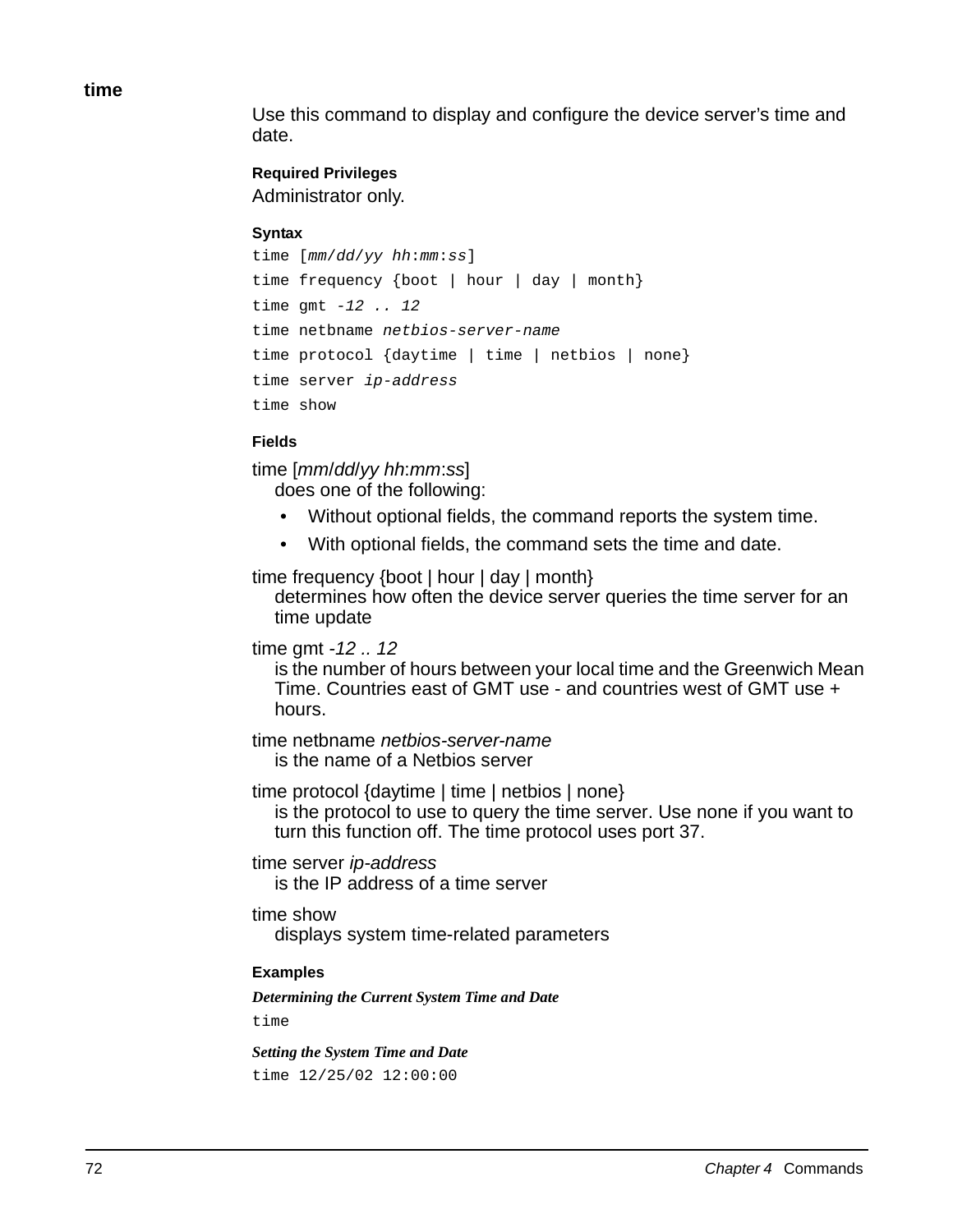### *Configuring the IP Address of a Time Server*

time server 192.168.1.120

*Configuring the Time Protocol* 

time protocol daytime

# *Configuring the Time Difference with Greenwich Mean Time* time gmt 6

*Displaying Time Parameters*

time show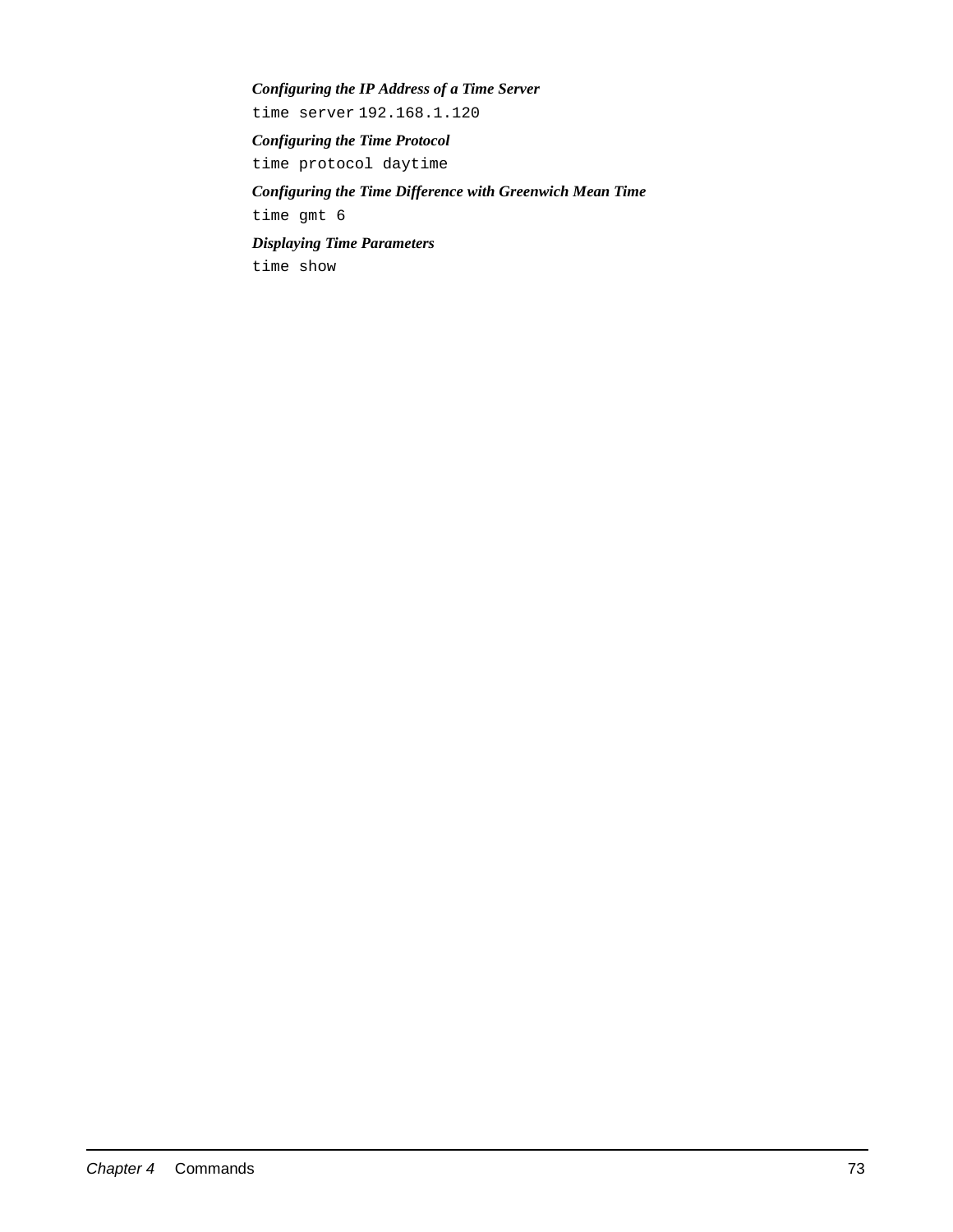## **traceroute**

Use this command to display the route used by a packet to reach its destination.

**Required Privileges** All users.

**Related Information** See "ping" on page 38.

## **Syntax**

traceroute {domain-name | ip-address}

## **Field**

traceroute {domain-name | ip-address} is either the DNS name or IP address of the device to which a route will be traced

## **Examples**

*Using an IP Address*

traceroute 192.168.1.100

*Using a DNS Name* traceroute DigiFlex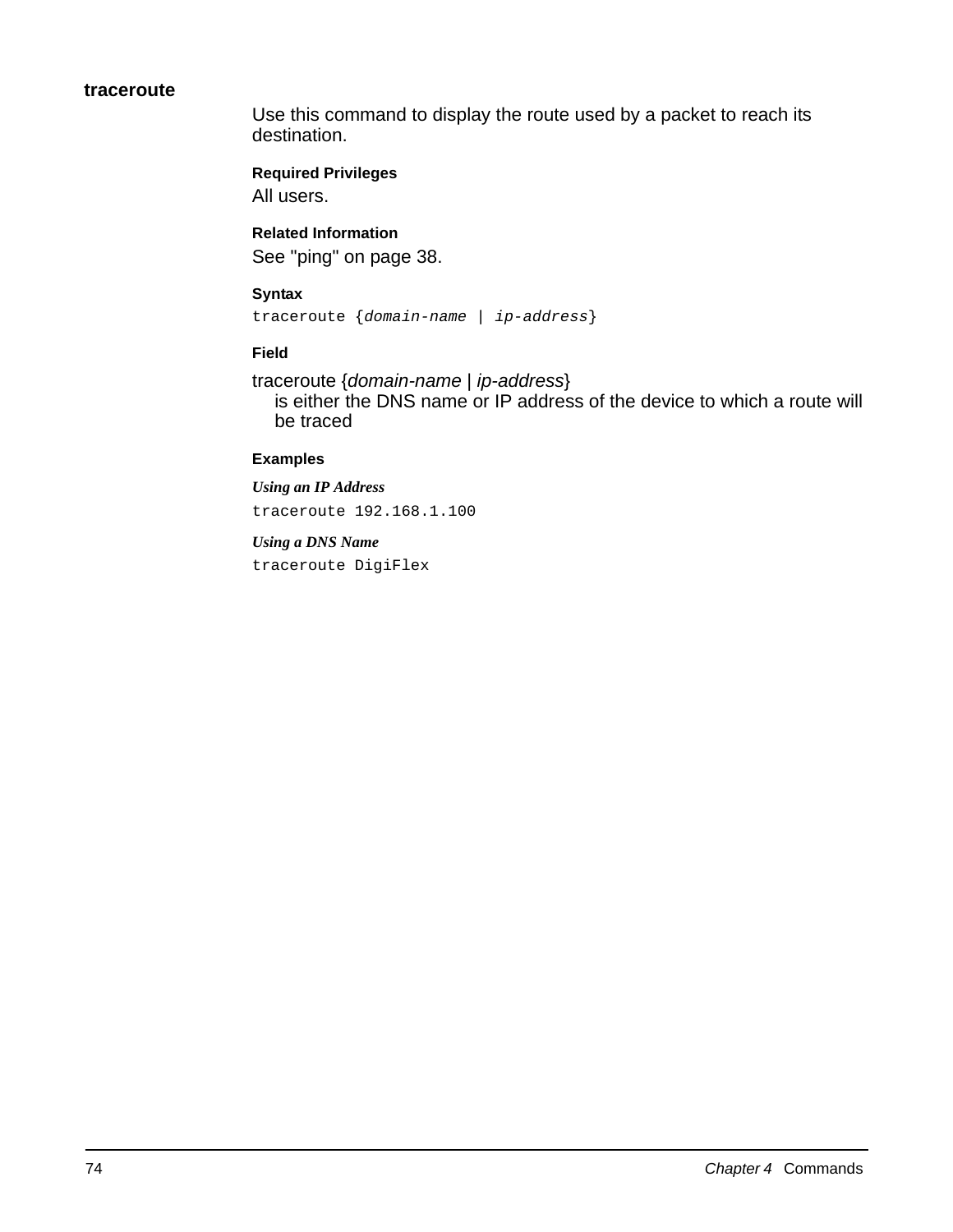**user**

Use this command to configure users.

**Required Privileges**

Administrator only.

**Related Information**

See the following:

- "ppp" on page 39
- "serial" on page 55
- "telnet" on page 67

#### **Syntax**

```
user add user-name password
user audit user-name {yes | no}
user comment user-name "comment"
user callback user-name {none | static | dynamic}
user callbacknb user-name {1 | 2 | 3} callback-phone-number
user delete user-name
user in user-name {yes | no}
user mode user name {shell | telnet}
user out user-name {yes | no}
user netaddr user-name ip-address-for-ppp
user netmask user-name ip-mask-for-ppp
user show [user-name]
user telnetaddr user-name \{1 \mid 2 \mid 3\} ip-address
user telnetport user-name \{1 \mid 2 \mid 3\} tcp-port
user telnetscript user name \{1 \mid 2 \mid 3\} "script"
```
## **Fields**

user add user-name password adds a user to the configuration and assigns the user a password

user audit user-name {yes | no}

configures an audit for this user, which means all interactions with the device server are sent to an audit file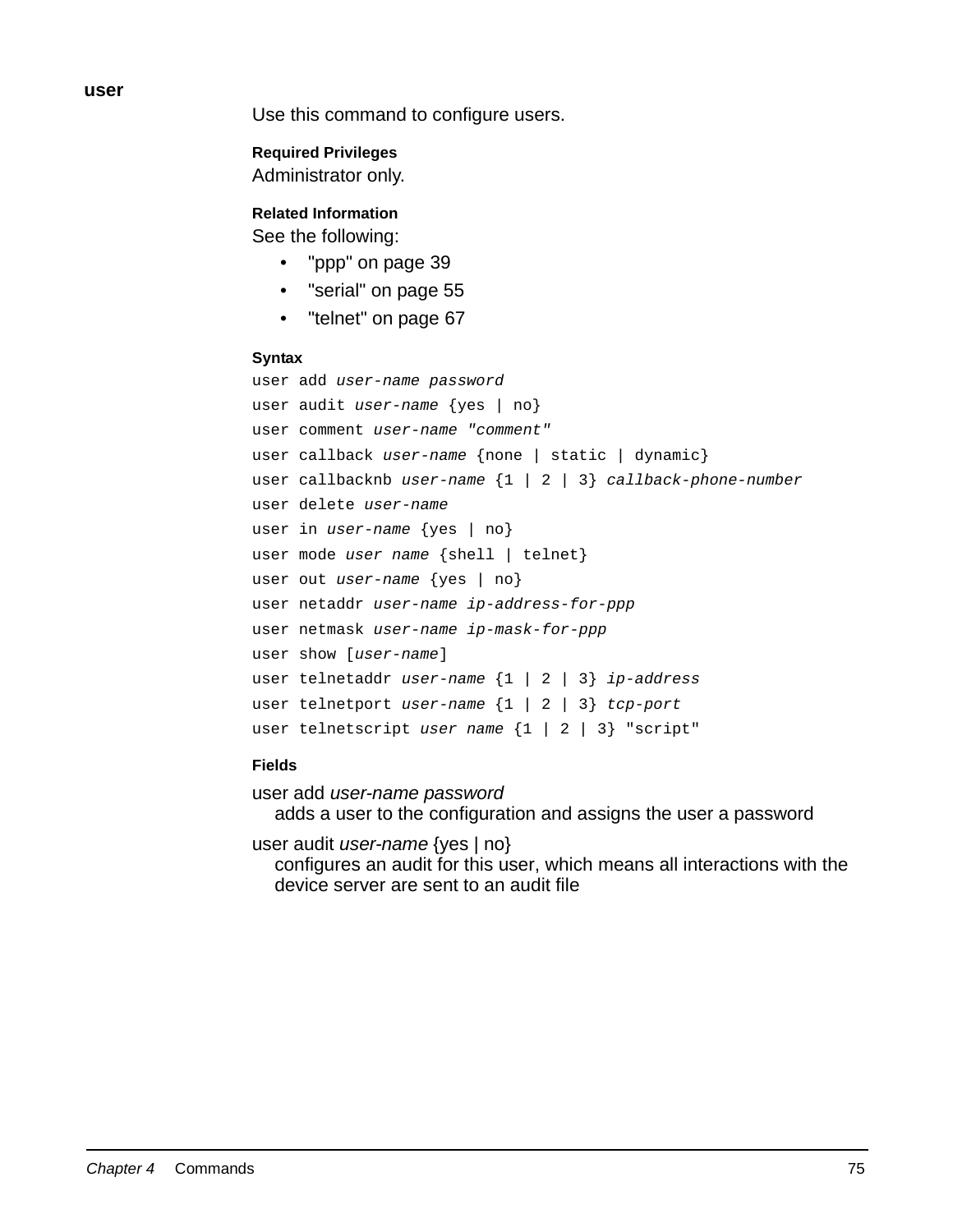user callback user-name {none | static | dynamic}

configures the call back feature, which is a security feature. Once an inbound user identifies him- or herself the device server calls the user at one of the telephone numbers specified on the callbacknb field.

- none disables the feature
- static means that the device server will call back the user on the first telephone number specified on the call back list
- dynamic means that the device server will call back the user if the incoming call matches one of the telephone numbers on the call back list

user callbacknb user-name {1 | 2 | 3} callback-phone-number

are call back numbers. Use 1 to designate the first call back number, 2 the second, and 3 the third. Use this field along with the user callback field.

user comment user-name "comment" adds comments to a user form. Enclose comments in quotation marks.

user delete user-name

deletes a user from the configuration

user in *user-name* {yes | no}

configures whether the user has permission for inbound calls on the serial ports

- user mode user name {shell | telnet | ssh} determines the mode for the user
- user out *user-name* {yes | no} configures whether the user has permission for outbound calls on the serial ports

user netaddr user-name ip-address-for-ppp configures an IP address for a PPP user

user netmask user-name ip-mask-for-ppp configures an address mask for a PPP user

user show [user-name]

displays one of the following:

- A list of all users (if the *user-name* option is not specified)
- The attributes of a particular user (if the user-name option is specified)

user telnetaddr user-name {1 | 2 | 3} ip-address

configures the IP addresses of devices to which the user will be connected automatically. The second and third IP addresses will be tried (in that order) if the user cannot be connected to the first IP address.

user telnetport user-name {1 | 2 | 3} tcp-port

is a TCP port to use for automatic connections by this user during a telnet session. Specify a TCP port for each IP address specified in the previous field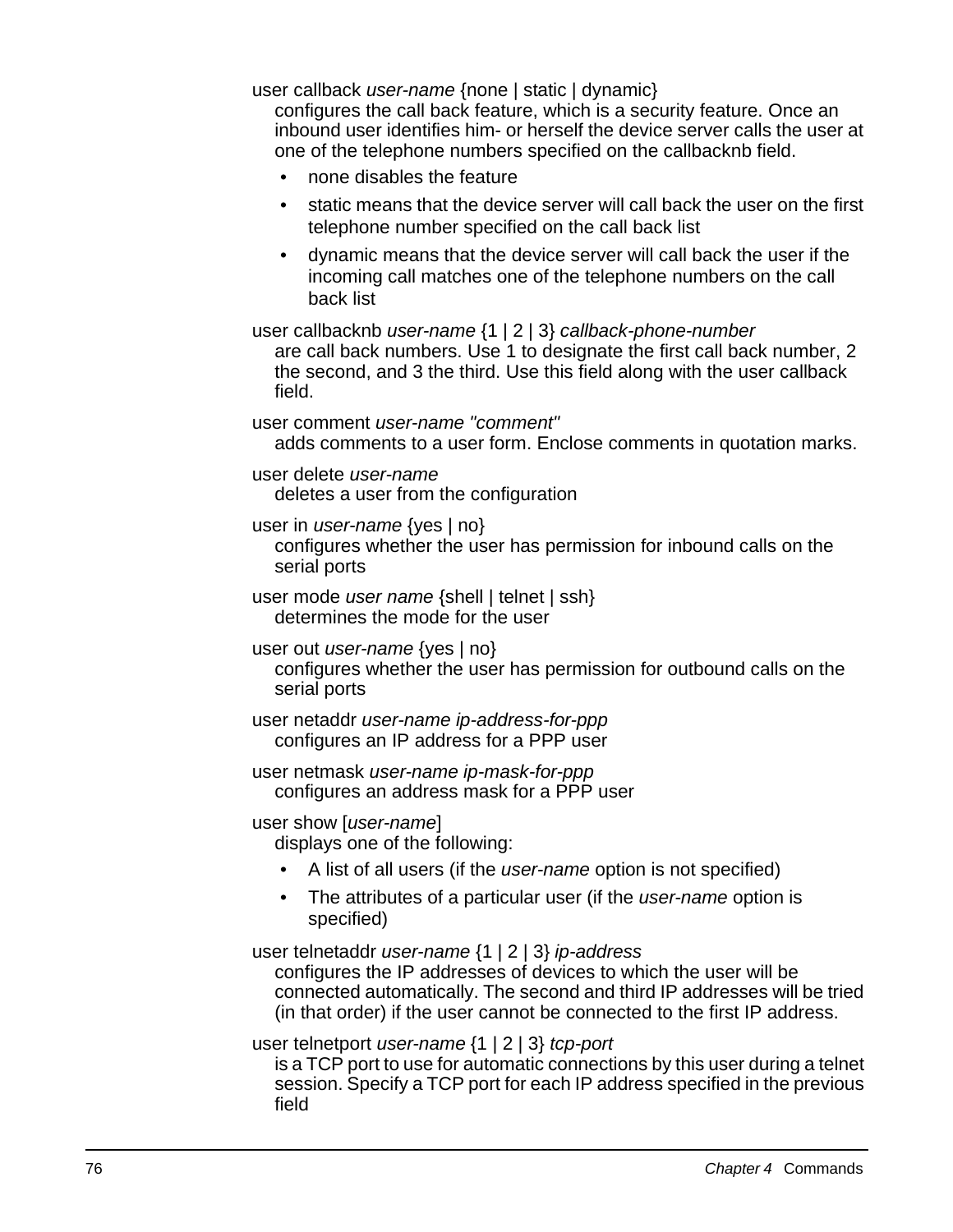user telnetscript user name {1 | 2 | 3} "script"

configures scripts that are passed to a system and can be used to log on and access applications. Specify a script for each IP address specified on the telnetaddr field.

**Examples**

*Displaying a List of Users*

user show

*Creating a User* user add paul paswd

*Deleting a User* user delete paul

*Adding Comment to a User Form* user comment paul ''Outbound connections only"

*Configuring a User for Dial-in Connections* user in paul

*Configuring a User for Dial-out Connections* user out paul

*Activating Dynamic Call Back* user callback paul dynamic

*Configuring the First Number in a Call Back List* user callbacknb paul 1 0251323232

*Configuring the Second Number of a Call Back List* user callbacknb paul 2 0251323232

*Configuring an Audit for a User* user audit paul yes

*Configuring an IP Address and Mask for a User* user netaddr paul 192.168.1.50 user netmask paul 255.255.255.0

*Configuring an Automatic Telnet Session* user telnetaddr 192.168.1.19